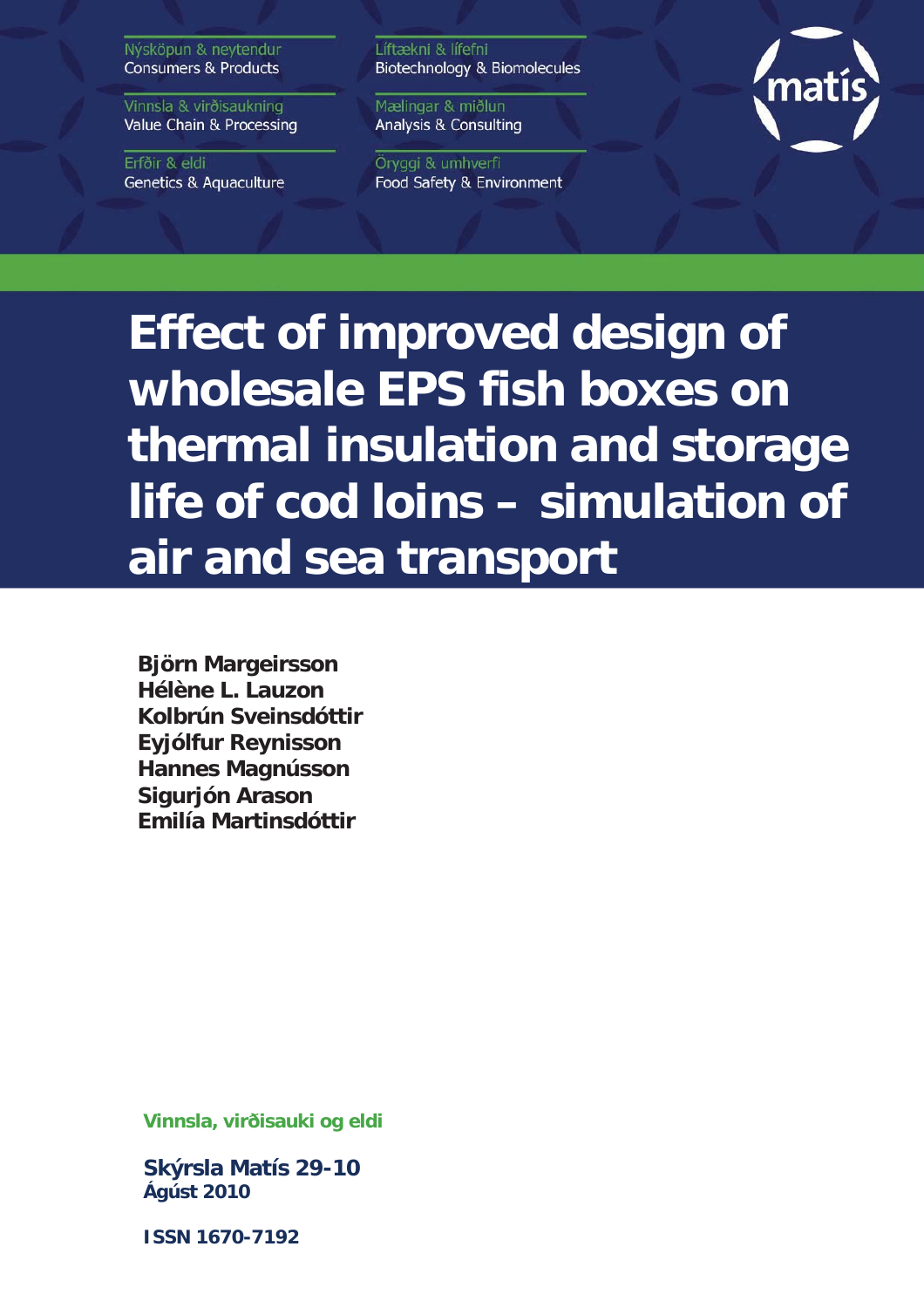# **Skýrsluágrip Matís ohf**<br>Icelandic Food and Biotech R&D



## **Report summary**

| Titill / Title               | Effect of improved design of wholesale EPS fish boxes<br>on thermal insulation and storage life of cod loins -<br>simulation of air and sea transport                                                                                            |                     |             |  |  |
|------------------------------|--------------------------------------------------------------------------------------------------------------------------------------------------------------------------------------------------------------------------------------------------|---------------------|-------------|--|--|
| Höfundar / Authors           | Björn Margeirsson, Hélène L. Lauzon, Kolbrún Sveinsdóttir,<br>Eyjólfur Reynisson, Hannes Magnússon, Sigurjón Arason, Emilía<br>Martinsdóttir.                                                                                                    |                     |             |  |  |
| Skýrsla / Report no.         | 29-10                                                                                                                                                                                                                                            | Utgáfudagur / Date: | August 2010 |  |  |
| Verknr. / Project no.        | 1682/1852                                                                                                                                                                                                                                        | 2. útgáfa mars 2011 |             |  |  |
| Styrktaraðilar /<br>funding: | EU (contract FP6-016333-2) Chill-on, AVS Fund of Ministry of<br>Fisheries in Iceland (project no. R037-08), Technology<br>Development Fund of the Icelandic Centre for Research (project.<br>no. 081304508), University of Iceland Research Fund |                     |             |  |  |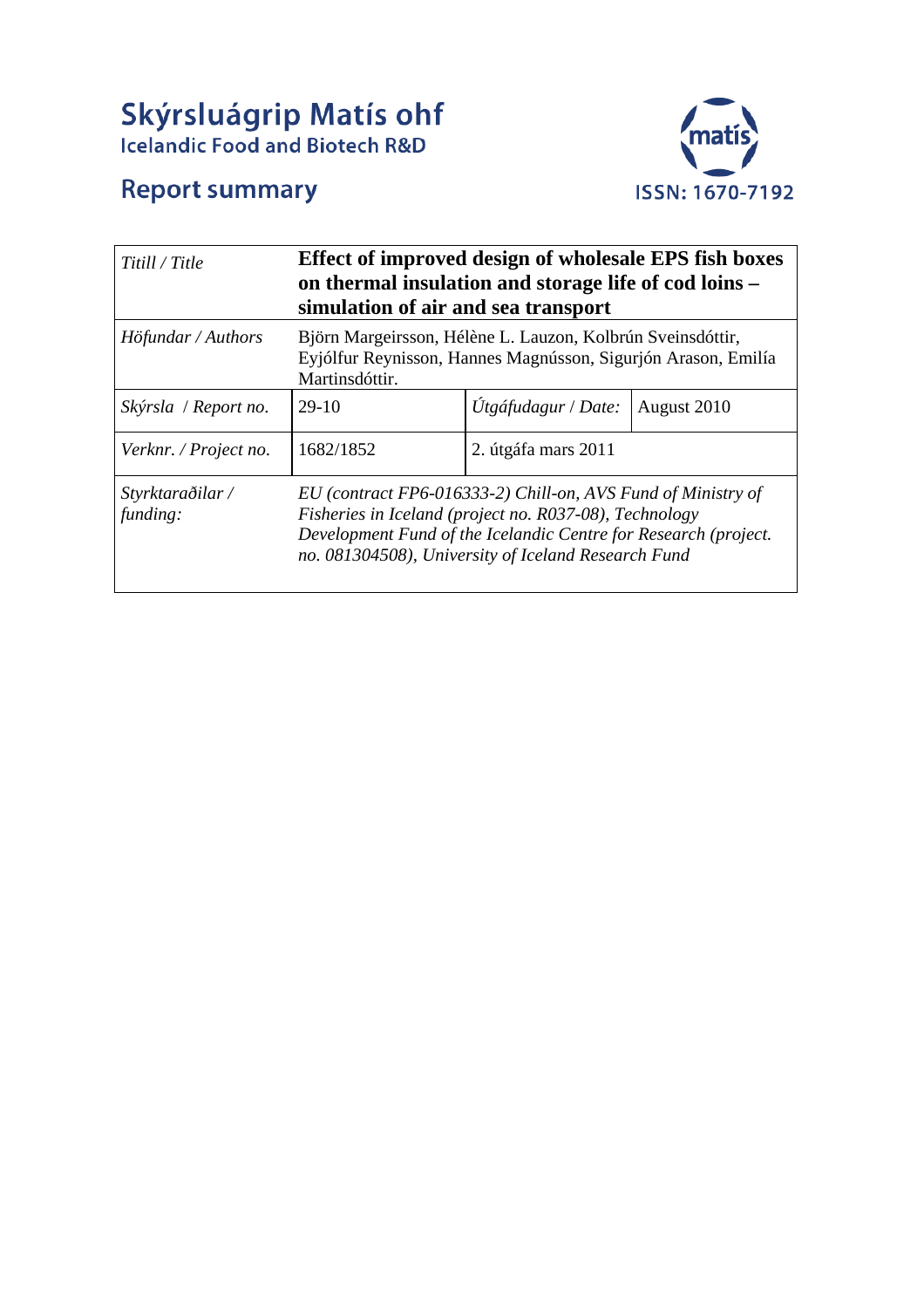# Skýrsluágrip Matís ohf<br>Icelandic Food and Biotech R&D

## **Report summary**



| Ágrip á íslensku:    | Markmið tilraunanna var að rannsaka hve vel tvær tegundir frauðkassa<br>verja þorskhnakkastykki fyrir dæmigerðu hitaálagi í flugflutningskeðju<br>frá framleiðanda á norðanverðu Íslandi til kaupanda í Evrópu. Notast var<br>við hitamælingar, skynmat, efna- og örverumælingar til að bera<br>frauðkassana saman og kanna mikilvægi staðsetningar flakabita innan<br>kassa (horn og miðja). Að lokum var geymslubol hnakkastykkja, sem<br>urðu fyrir dæmigerðu flugflutningshitaálagi, borið saman við geymsluþol<br>hnakkastykkja við stöðuga -1 °C geymslu sem er raunhæfur möguleiki<br>við gámaflutninga með skipum.<br>Nýi frauðkassinn, sem hannaður var með FLUENT varmaflutningslíkani,<br>reyndist betri en eldri kassinn með tilliti til varmaeinangrunar. Hitaálagið<br>á fyrsta degi tilraunarinnar olli því að hæsti vöruhiti í hornum hækkaði í<br>5.4 °C í eldri gerðinni en einungis í 4.5 °C í þeirri nýju. Munur milli<br>hæsta vöruhita í miðjum og hornum kassa var um 2 til 3 °C.<br>Með skynmati var sýnt fram á að geymsla í nýja frauðkassanum leiddi til<br>tveggja til þriggja daga lengra ferskleikatímabils og eins til tveggja daga<br>lengra geymsluþols m.v. geymslu í eldri frauðkassanum. Munurinn milli<br>kassanna var þó ekki staðfestur með efna- og örverumælingum.<br>Staðsetning innan kassa (horn og miðja) hafði ekki marktæk áhrif á<br>niðurstöður skynmats og var einungis um lítinn mun að ræða milli<br>staðsetninga í mælingum á TVB-N og TMA.<br>Hermun flug- og sjóflutnings (hitasveiflur og stöðugur hiti) leiddi í ljós að<br>fyrir vel forkælda þorskhnakka má vænta eins til fimm daga lengra<br>ferskleikatímabils og um þriggja til fimm daga lengra geymsluþols í vel<br>hitastýrðum sjóflutningi miðað við dæmigerðan flugflutningsferil frá<br>Norðurlandi. Þar sem sjóflutningur frá Íslandi tekur oft um fjórum til<br>fimm dögum lengri tíma en flugflutningur (háð m.a. vikudegi og<br>staðsetningu vinnslunnar) sýnir þetta að sjóflutningur er raunhæfur<br>möguleiki fyrir íslenska ferskfiskframleiðendur. Með notkun á nýju<br>frauðkössunum í flugflutningi á fiskurinn þó eftir lengra ferskleikatímabil<br>begar hann kemst í hendur kaupenda erlendis en í skipaflutningi.<br>2. útgáfa, mars 2011<br>Í fyrri útgáfu skýrslunnar þótti ekki nógu skýrt koma fram að sá<br>umhverfishitaferill, sem líkja átti eftir sjóflutningi, miðaðist í raun við<br>nokkurn veginn bestu mögulegu aðstæður í sjóflutningskeðjum ferskra<br>fiskafurða frá Íslandi. Hitamælingar í kæliverkefnunum Hermun kæliferla<br>og Chill-on hafa sýnt fram á að forflutningi innanlands fylgir oft<br>óæskilegt hitaálag í nokkrar klst. hvort sem um er að ræða flug- eða<br>sjóflutningskeðjur. Til þessa hitaálags var tekið tillit í tilfelli<br>flugkeðjunnar en ekki sjóflutningskeðjunnar í fyrstu útgáfu skýrslunnar.<br>Mest áhersla var á lengd geymslubols í fyrri útgáfu skýrslunnar en bætt er<br>við umfjöllun um ferskleikatímabil í nýrri útgáfu hennar. |
|----------------------|--------------------------------------------------------------------------------------------------------------------------------------------------------------------------------------------------------------------------------------------------------------------------------------------------------------------------------------------------------------------------------------------------------------------------------------------------------------------------------------------------------------------------------------------------------------------------------------------------------------------------------------------------------------------------------------------------------------------------------------------------------------------------------------------------------------------------------------------------------------------------------------------------------------------------------------------------------------------------------------------------------------------------------------------------------------------------------------------------------------------------------------------------------------------------------------------------------------------------------------------------------------------------------------------------------------------------------------------------------------------------------------------------------------------------------------------------------------------------------------------------------------------------------------------------------------------------------------------------------------------------------------------------------------------------------------------------------------------------------------------------------------------------------------------------------------------------------------------------------------------------------------------------------------------------------------------------------------------------------------------------------------------------------------------------------------------------------------------------------------------------------------------------------------------------------------------------------------------------------------------------------------------------------------------------------------------------------------------------------------------------------------------------------------------------------------------------------------------------------------------------------------------------------------------------------------------------------------------------------------------------------------------------------------------------------------------------------------------------------------------------------------------------------------------------------------------------------------------------------------------------------------------------------------------------------------------------------------------------------------------------------------------------------|
| Lykilorð á íslensku: | Frauðplastkassar, flutningsmáti, þorskhnakkar, ferskleiki,<br>geymslubol, skemmdarbakteríur                                                                                                                                                                                                                                                                                                                                                                                                                                                                                                                                                                                                                                                                                                                                                                                                                                                                                                                                                                                                                                                                                                                                                                                                                                                                                                                                                                                                                                                                                                                                                                                                                                                                                                                                                                                                                                                                                                                                                                                                                                                                                                                                                                                                                                                                                                                                                                                                                                                                                                                                                                                                                                                                                                                                                                                                                                                                                                                                    |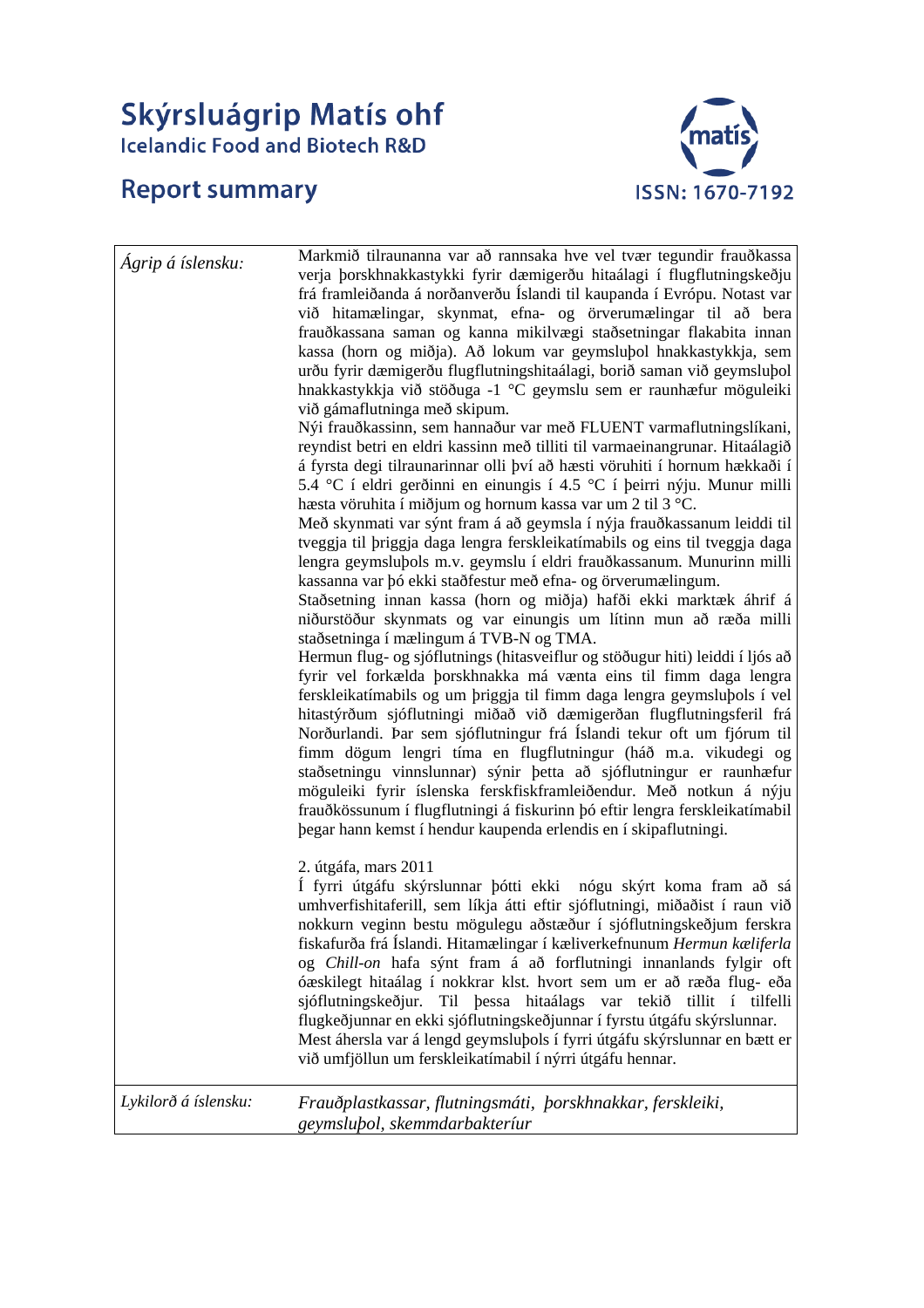## **Skýrsluágrip Matís ohf**<br>Icelandic Food and Biotech R&D

### **Report summary**



| Summary in English: | The aim of the study was to investigate the performance of two different<br>types of EPS boxes in protecting pre-chilled, fresh fish products subjected<br>to temperature conditions, which are likely to occur during air- and land<br>based, multimodal transport from a processor in North-Iceland to a<br>wholesaler in Europe. The performance of the EPS boxes was evaluated<br>by means of temperature monitoring, chemical- and microbial<br>measurements and finally sensory evaluation. Furthermore, effect of fillet<br>positions inside the wholesale fish packages (corner vs. middle) were<br>investigated by means of the aforementioned methods. Finally, the shelf<br>life of the air-transported simulation fish loins was compared to the shelf<br>life of fish loins stored at around $-1$ °C, which can be achieved during<br>non-interrupted and well temperature-controlled, containerised sea                                                              |
|---------------------|------------------------------------------------------------------------------------------------------------------------------------------------------------------------------------------------------------------------------------------------------------------------------------------------------------------------------------------------------------------------------------------------------------------------------------------------------------------------------------------------------------------------------------------------------------------------------------------------------------------------------------------------------------------------------------------------------------------------------------------------------------------------------------------------------------------------------------------------------------------------------------------------------------------------------------------------------------------------------------|
|                     | transport.<br>The new box, designed with a numerical FLUENT heat transfer model,<br>proved to be better with regard to thermal insulation than the old box. The<br>thermal load during the first day of the experiment caused the maximum<br>product temperatures in the bottom corners of the top and second top to<br>rise to 5.4 $\degree$ C and 4.5 $\degree$ C for the original and new boxes, respectively. The<br>maximum temperature in the middle of the boxes was around 2 to 3 $^{\circ}$ C<br>lower than the maximum temperature in the bottom corners.<br>According to sensory evaluation, storage in the new boxes resulted in<br>approximately two to three days longer freshness period and one to two<br>days longer shelf life than storage in the old boxes. The difference<br>between the two box types is not as clear with regard to chemical and                                                                                                            |
|                     | microbial measurements.<br>The sampling location (corner versus middle), did not significantly affect<br>the sensory quality and only minor differences were noticed in TVB-N<br>and TMA between sampling locations in the new box.<br>Comparing the steady and dynamic storage in the old boxes it can be<br>concluded that the increased freshness period (around 1-5 days) and shelf<br>life (around 3-5 days) at steady temperature could compensate for the<br>longer transport time by sea instead of air freight. This makes<br>containerised sea transport a worthy choice for Icelandic fresh fish<br>manufacturers depending on the week day and location of processing.<br>However, for maximum remaining freshness period at the time of<br>delivery to the buyer in Europe the results showed that air transport with<br>the new boxes is the more advantageous transport mode relying on<br>shorter transport time and improved thermal protection of the new boxes. |
| English keywords:   | EPS boxes, transport mode, cod loins, freshness, shelf life, spoilage<br>bacteria                                                                                                                                                                                                                                                                                                                                                                                                                                                                                                                                                                                                                                                                                                                                                                                                                                                                                                  |

© Copyright Matís ohf / Matis - Food Research, Innovation & Safety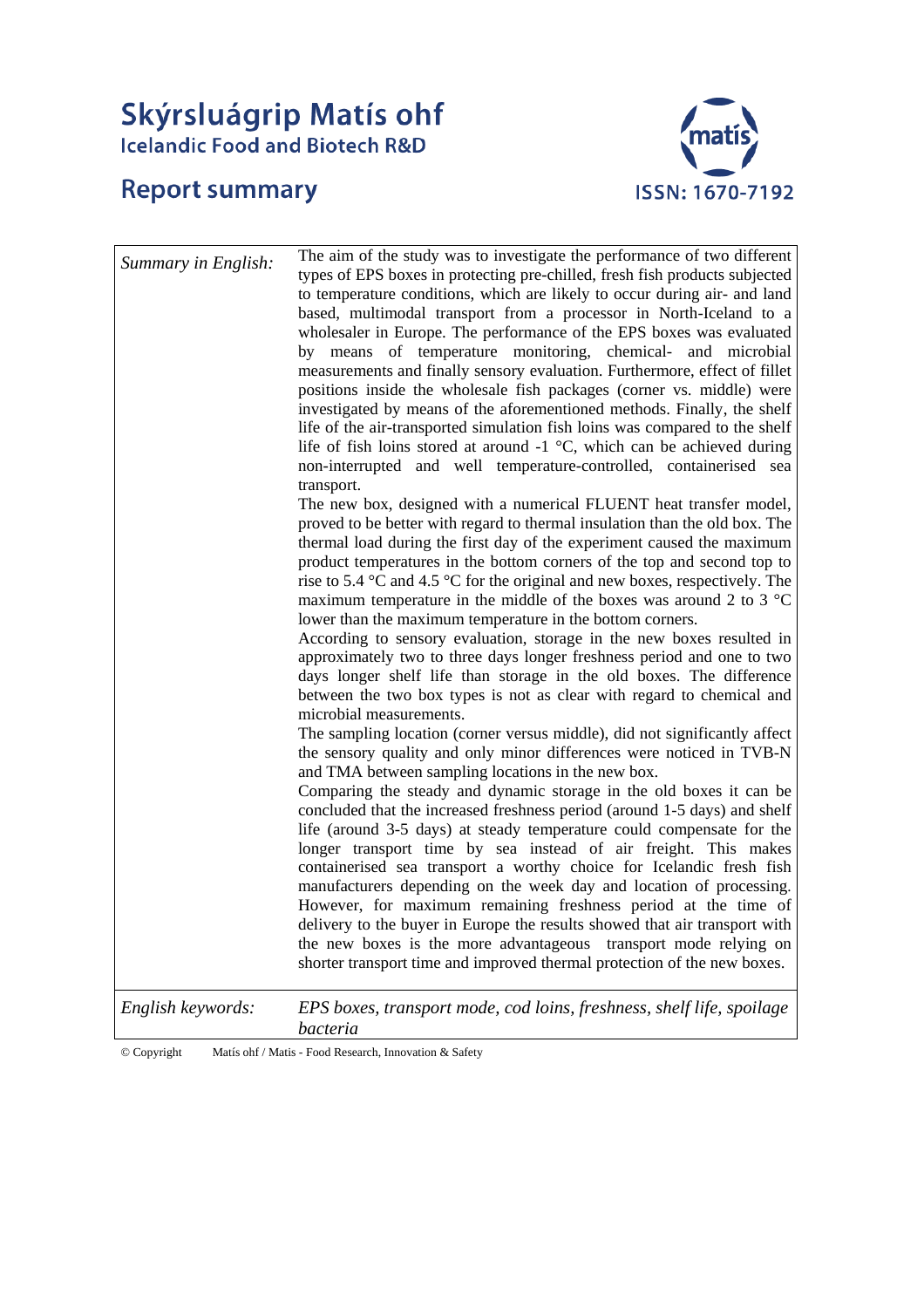### **CONTENTS**

| $\mathbf 1$      | <b>INTRODUCTION</b>                | 1  |
|------------------|------------------------------------|----|
| $\mathbf{2}$     | <b>MATERIALS AND METHODS</b>       | 3  |
| 2.1              | <b>Experimental design</b>         | 3  |
| 2.2              | <b>Temperature measurements</b>    | 6  |
| 2.3              | <b>Sampling</b>                    | 8  |
| 2.4              | <b>Sensory evaluation</b>          | 9  |
| 2.5              | <b>Microbial evaluation</b>        | 10 |
| 2.6              | TVB-N, TMA and pH measurements     | 12 |
| 2.7              | <b>Statistical analysis</b>        | 12 |
| 3                | <b>RESULTS AND DISCUSSION</b>      | 13 |
| 3.1              | <b>Temperature measurements</b>    | 13 |
|                  | 3.1.1<br>Environmental temperature | 14 |
|                  | 3.1.2 Product temperature          | 16 |
| 3.2              | <b>Sensory evaluation</b>          | 23 |
| 3.3 <sub>1</sub> | <b>Microbial evaluation</b>        | 28 |
| 3.4              | TVB-N, TMA and pH measurements     | 32 |
| 3.5              | <b>Overall analysis</b>            | 33 |
| 4                | <b>CONCLUSIONS</b>                 | 36 |
| 5                | <b>ACKNOWLEDGEMENTS</b>            | 36 |
| 6                | <b>REFERENCES</b>                  | 37 |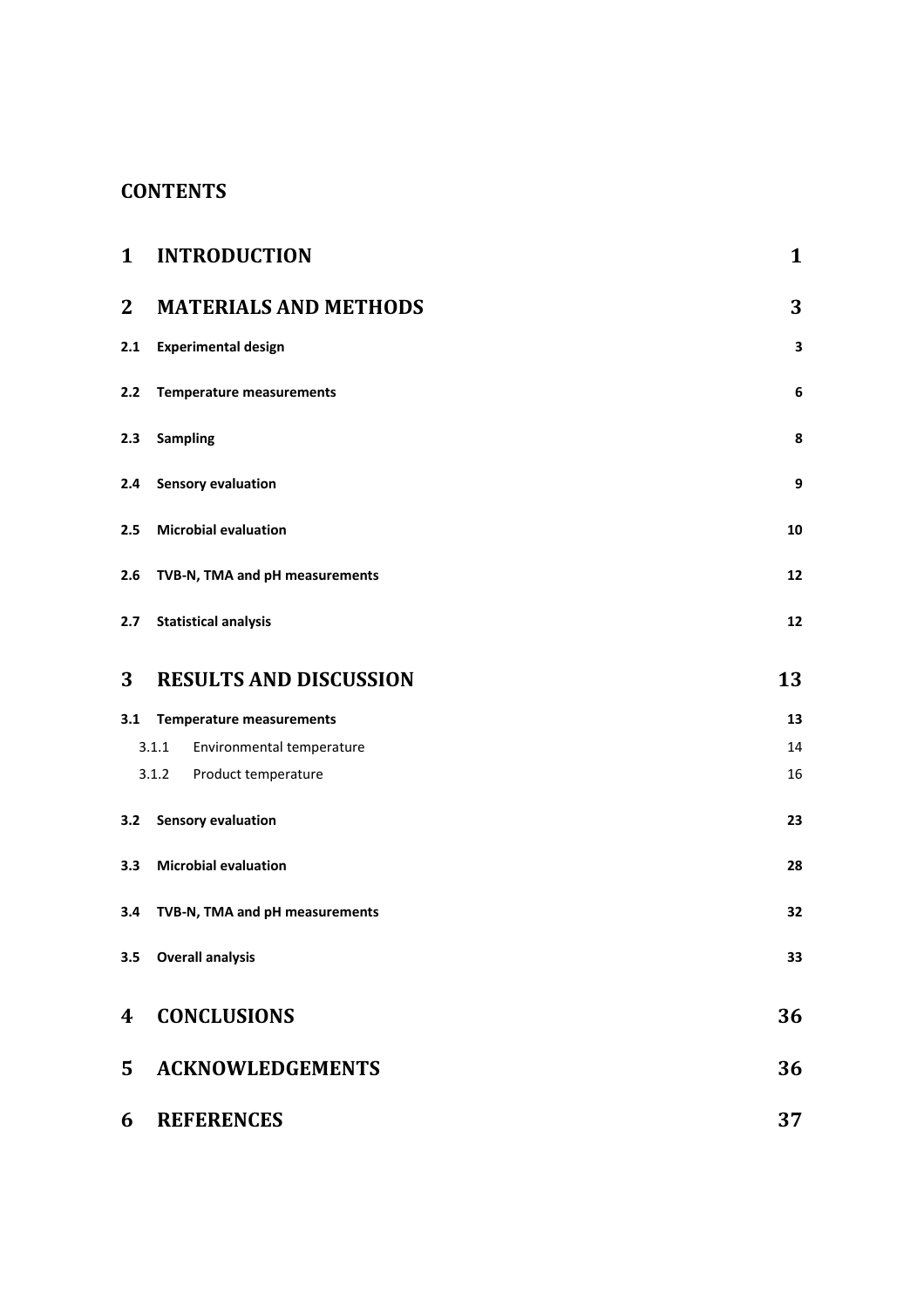#### **1 INTRODUCTION**

The combined blast and contact (CBC) cooling technique (by Skaginn hf.) has proved efficient for pre-chilling fresh fish loins/fillets before packaging and prolonging shelf life (Magnússon and others 2009; Gao 2007; Martinsdóttir and others 2004, 2005). One of the main advantage of the CBC technique is a quick reduction of the product temperature to around -1.0 to -0.5 °C before packaging, causing around 5 to 15% of the water of the fish muscle to be frozen (Rha 1975) when packaged. This means that extra energy is needed for melting the partly frozen water, therefore the pre-chilled, packaged fish products can withstand more severe thermal load than un-pre-chilled products in similar packaging can do. This could be related to the fact that by comparing the results of Magnússon and others (2009) and Gao (2007), the pre-chilling is probably more important for products subjected to thermal loads during transport and storage than for products kept at steady temperature conditions. Dynamic temperature conditions are much more likely to be experienced during air freight than during sea freight according to Mai and others (2010).

The volume of fresh fish product export during the last two decades from Iceland is shown in Figure 1 (Statistics Iceland 2010). As is shown in Figure 1, the majority has been air transported during the last decade, however, the proportion of sea to air export has been increasing, see Figure 2. Common transport time from Icelandic processors to retailers in Europe is around five to seven days for the sea transport chains and around two days in case of transport by air (Mai and others 2010). For processors situated near Keflavík airport the air transport chain can, however, be a whole day shorter, i.e. only one day. This means that the transport time is around three to six days longer for the sea transport depending on the week day and location of processing.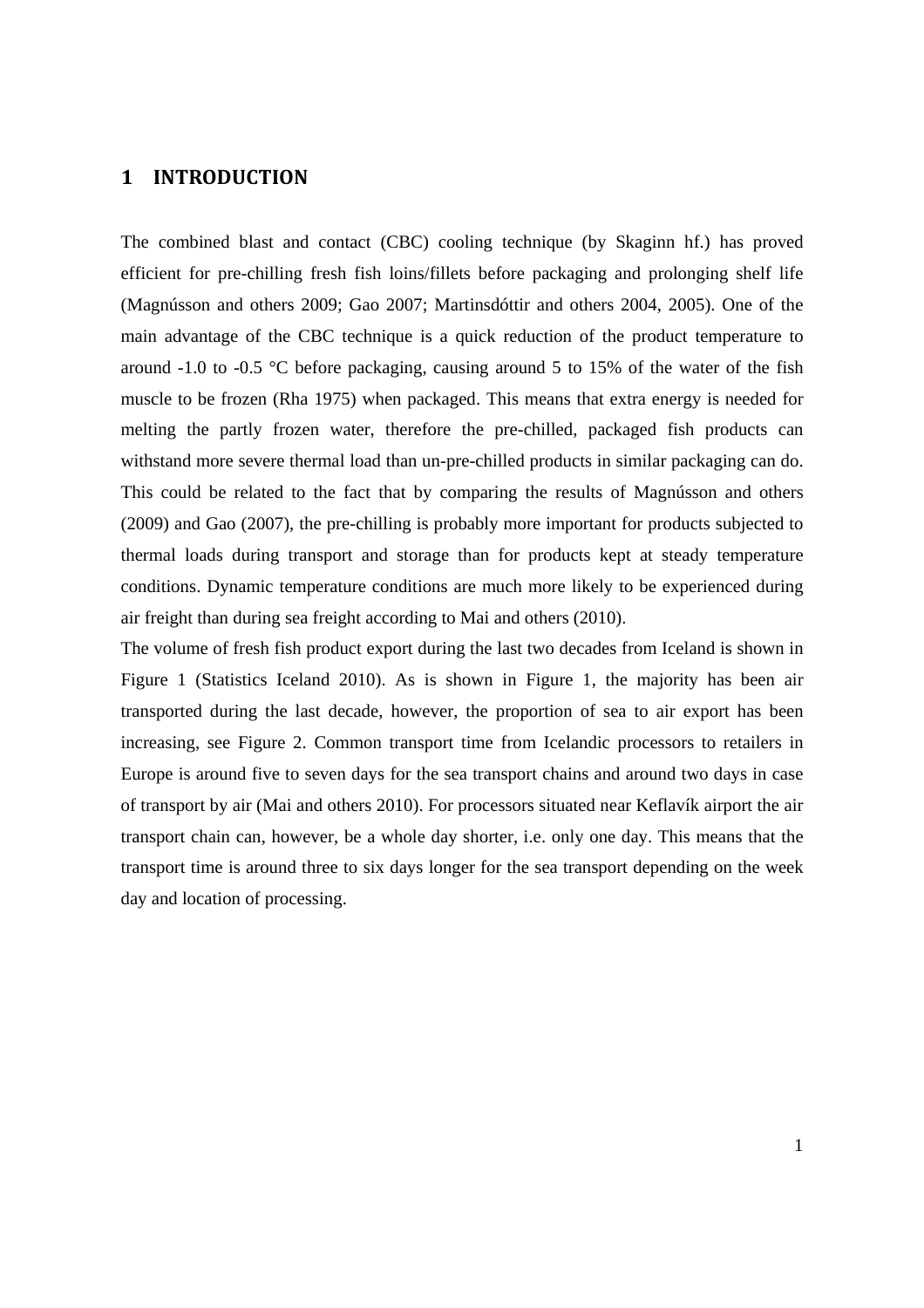

**Figure 1. Export of fresh fish fillets and loins by air and sea from Iceland between 1989 and 2009.** 



**Figure 2. Ratio of sea to air exported fresh fish products from Iceland between 1999 and 2009.** 

Thermally insulated packaging and phase change materials such as ice packs are other possible mechanisms for protecting the perishable fish products against thermal loads during transport and storage. Margeirsson and others (2009) showed that expanded polystyrene (EPS) wholesale boxes are better insulated than corrugated plastic (CP) wholesale boxes but the need for thermal insulation is less for multiple boxes packaged on a pallet compared to free standing boxes. Furthermore, they found that placing a 250 g ice pack on top of 3 kg of fillets inside wholesale fish boxes significantly reduced the product temperature increase

2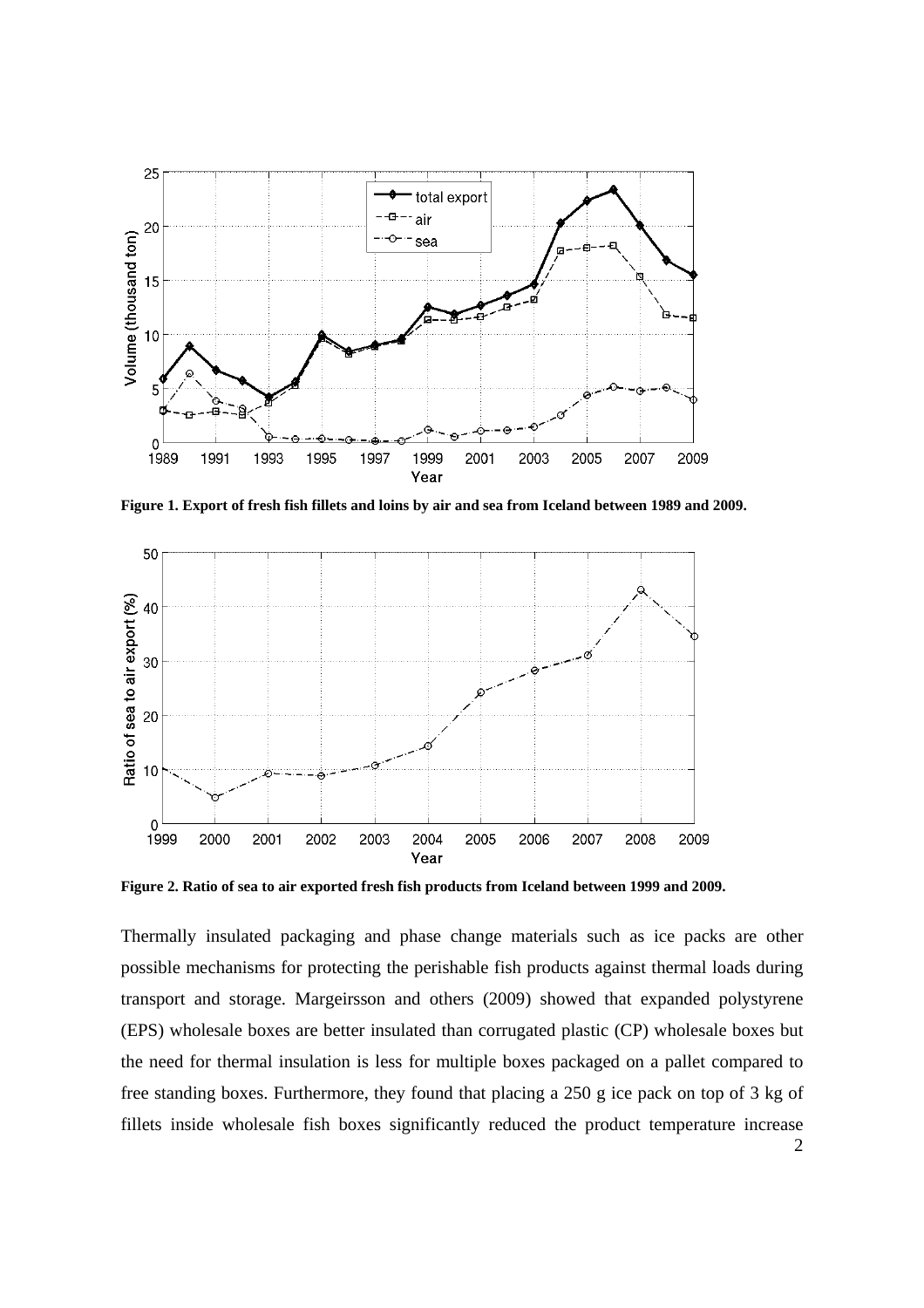during thermal load. Margeirsson and others (2009) only used one type of EPS box and the fish fillets were not pre-chilled before being thermally loaded.

The aim of the current study was to investigate the performance of two different types of wholesale EPS fish boxes in protecting pre-chilled, fresh fish products subjected to temperature conditions, which are likely to occur during air- and land based, multimodal transport from a processor in North-Iceland to a wholesaler in Europe. One of the box types was designed with a numerical FLUENT heat transfer model in collaboration between Matís and University of Iceland, Reykjavík, Iceland, Promens Tempra, Hafnarfjörður, Iceland and Wessex Institute of Technology, Southampton, UK. The performance of the EPS boxes was evaluated by means of temperature monitoring, chemical- and microbial measurements and finally sensory evaluation. Furthermore, effect of loins positions inside the wholesale fish packages (corner vs. middle) were investigated by means of the aforementioned methods. Finally, the shelf life of the air transported simulation fish loins was compared to the shelf life of fish loins stored at around -1 °C, which can be achieved during non-interrupted and well temperature-controlled, containerised sea transport.

#### **2 MATERIALS AND METHODS**

#### **2.1 Experimental design**

The raw material used in the experiments was trawler caught south of Kolbeinsey of Iceland on 8 March 2010 by the fishing trawler Björgúlfur EA-312. After bleeding in cold seawater, gutting and washing, the cod was packed and stored with about 5 layers of ice (fish to ice ratio approximately 3:1) in 460 L tubs on board the vessel. The tubs were kept in a chilled hold on board the trawler. The product was landed in Dalvík in North-Iceland and transported in the tubs by a forklift directly after weighing tubs on harbour scale to the main processing cold storage in Dalvík (less than 250 meters from the vessel at quay).

During processing between 11 and 12 AM on 9 March 2010, fillets were superchilled with a CBC (combined blast and contact) cooler by Skaginn hf. (www.skaginn.is) before skinning, portioning and packaging into two different types of 5 kg EPS (expanded polystyrene) boxes.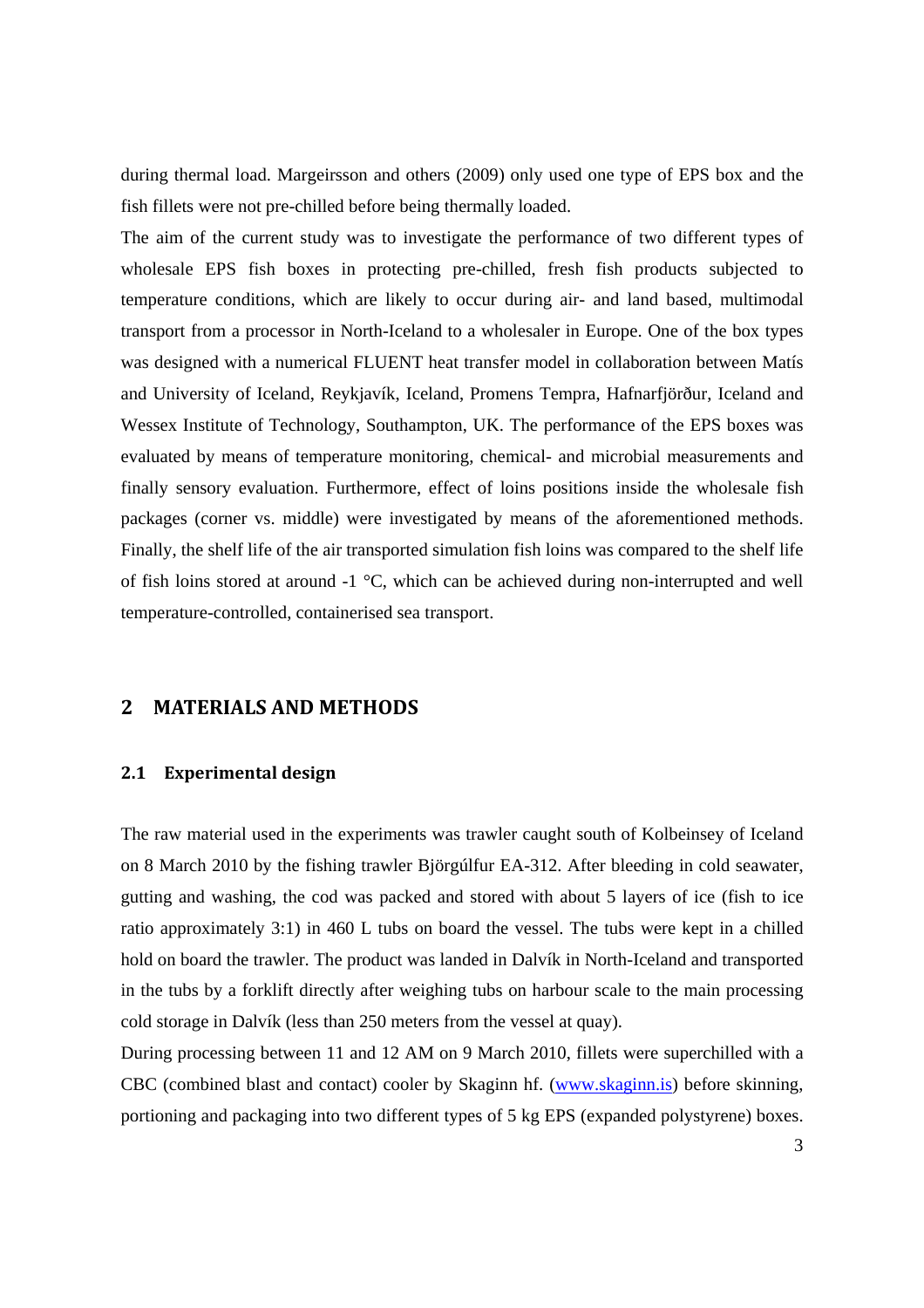One frozen gel pack at around -18  $\degree$ C (weight: 125 g) was put on top of the loins in each fish box in all experimental groups except for the steady storage temperature group simulating well controlled containerised sea transport. For the steady temperature group, around 0.4 kg of freshwater ice was put on top of the loins as is commonly done for sea transported fresh fish products.

The five experimental groups are shown in Table 1. Sampling on day 0 represents the day of processing and packaging (one day post-catch).

**Table 1. Overview of the experimental groups and the corresponding sampling days. Legends: O: original EPS box type, N: new EPS box type, ST: steady storage temperature, DT: dynamic storage temperature, SC: superchilled (-1 °C) storage temperature following the dynamic temperature storage, Co: loins taken from box corners, Mi: loins taken from the middle of the box** 

| Group      | Sampling days        | Sampling days                         |  |
|------------|----------------------|---------------------------------------|--|
|            | - sensory evaluation | - microbial and chemical measurements |  |
| $O-ST-Co$  | 0, 2, 6, 10, 13      | 0, 1, 2, 6, 10, 13                    |  |
| $O-DT-Co$  | 0, 2, 6, 10          | 0, 1, 2, 6, 10, 13                    |  |
| N-DT-Co    | 0, 2, 6, 10          | 0, 1, 2, 6, 10, 13                    |  |
| N-DT-Mi    | 0, 2, 6, 10          | 0, 1, 2, 6, 10, 13                    |  |
| O-DT-SC-Co |                      | 0, 6, 10, 13                          |  |

The original (O) EPS box is manufactured by Plasteyri (Akureyri, Iceland) with outside dimensions of 400 x 265 x 159 mm (length x width x height) and weight about 205 g, see Figure 3 and Figure 4. The original box used for the steady temperature group was equipped with drainage holes for melting ice water, see Figure 3. This group had ice on top of the loins but other groups were equipped with one frozen gel pack each, see Figure 4.

The new (N) EPS box is an improved version of the 5 kg EPS box manufactured by Promens Tempra ehf. (Hafnarfjörður, Iceland), see Figure 4. Its outside dimensions are 400 x 265 x 133 mm (length x width x height) and weight about 183 g, i.e. about 26 mm lower and 22 g lighter than the original box.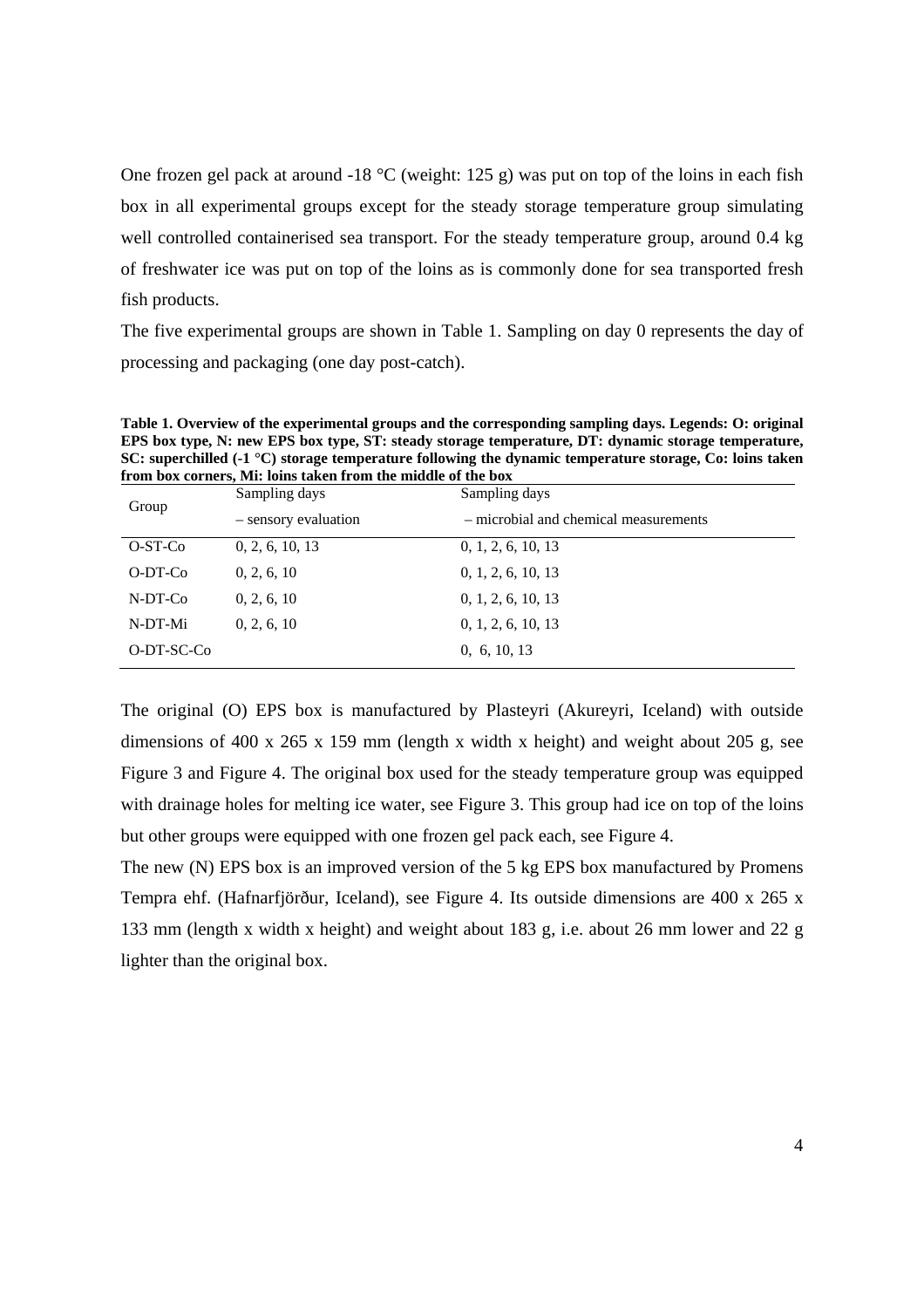

**Figure 3. Drainage holes at bottom of the original EPS boxes used for the O-ST-Co experimental group.** 





**Figure 4. Frozen gel packs on top of loins in two types of EPS boxes. Above: the original box, below: the new box with rounded corners.** 

After inserting the temperature data loggers (see Section 2.2), the boxes were palletised and kept in chilled and frozen storage rooms before being land transported in a mechanically refrigerated truck from the processor's storage to Matís facilities in Reykjavík between 4 PM and approximately midnight on 9 March 2010. At Matís, the boxes were stored in temperature controlled air climate chambers with each experimental group divided into two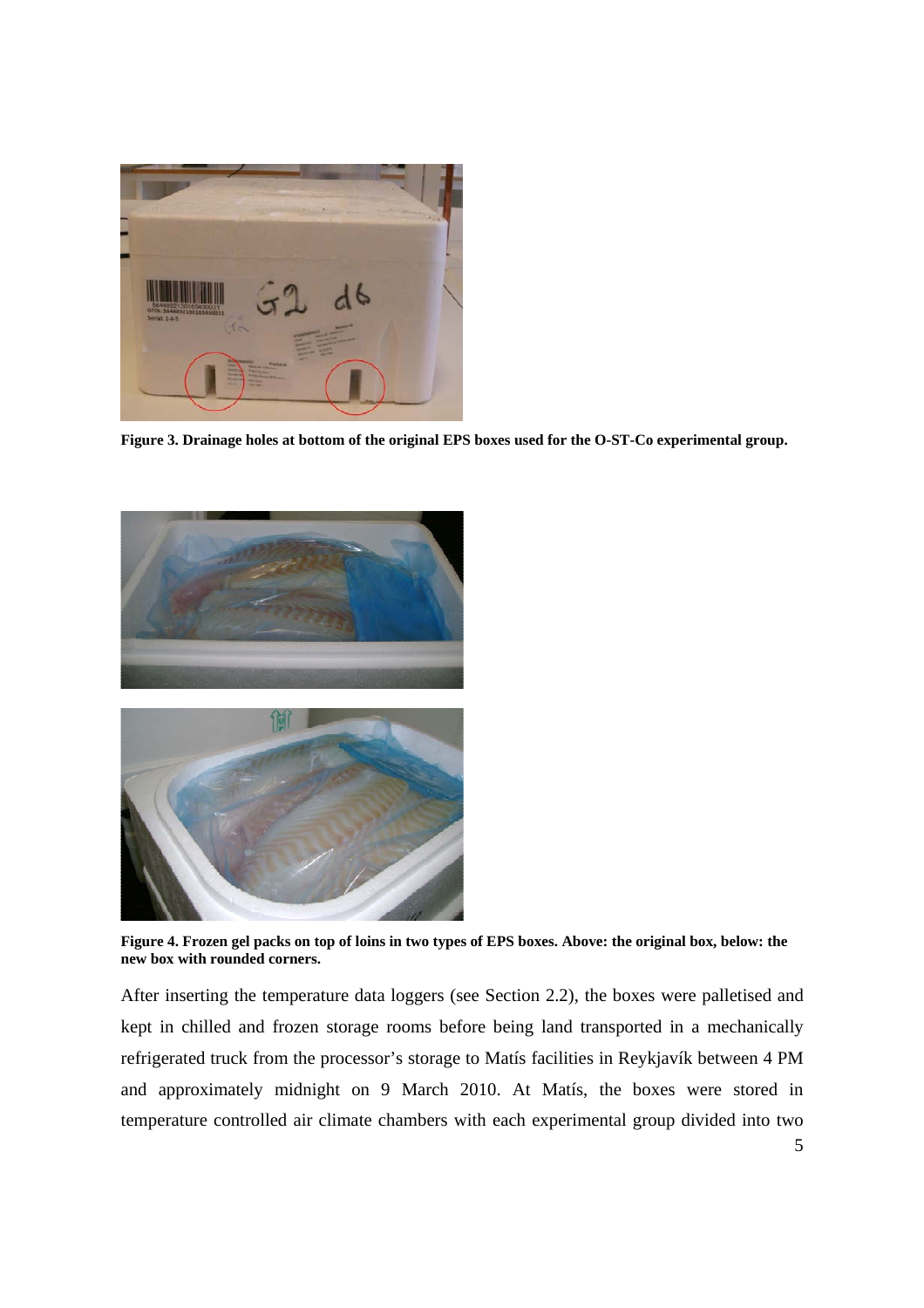free standing piles as shown in Figure 5. The dynamic temperature conditions for the DT experimental groups were obtained by storing the fish boxes in a warm up air climate chamber at around 9 °C for 9 h from arrival at Matís. After that, all the DT groups were chilled at  $0 - 4$  °C for 3 h at the same chamber before being thermally loaded at around 13 °C for 4 h. The SC-group was then transferred to the steady, chilled air climate chamber at -1 °C and the other DT groups were chilled at around  $2^{\circ}$ C for the rest of the experiment.

The purpose of the empty bottom box in each pile was to thermally insulate the experimental groups from the floor, thereby balance the thermal load on the fish boxes. This configuration still yields maximal thermal load on the top and bottom boxes of each pile while positioned in the warm up climate chamber. The reason is that the top surface of the top box is not insulated from the ambient air as is true for the lower boxes and the temperature of the empty boxes at the bottom was equal to the warm air temperature (around  $10 - 14$  °C) in the beginning of the warm up periods. For the dynamic storage temperature groups, temperature was monitored for the bottom fish boxes (standing on top of the empty boxes), the top boxes and the second top boxes in order to compare the temperature evolution at different heights in the box piles.



**Figure 5. EPS fish box piles during storage in an air climate chamber.** 

#### **2.2 Temperature measurements**

IButton temperature loggers (Micro-T DS1922L) from Maxim Integrated Products distributed by NexSens Technology (Dayton, OH, USA, see Figure 6) were used for all temperature monitoring in the trial. This logger has an accuracy of  $\pm 0.5$  °C and a resolution of 0.0625 °C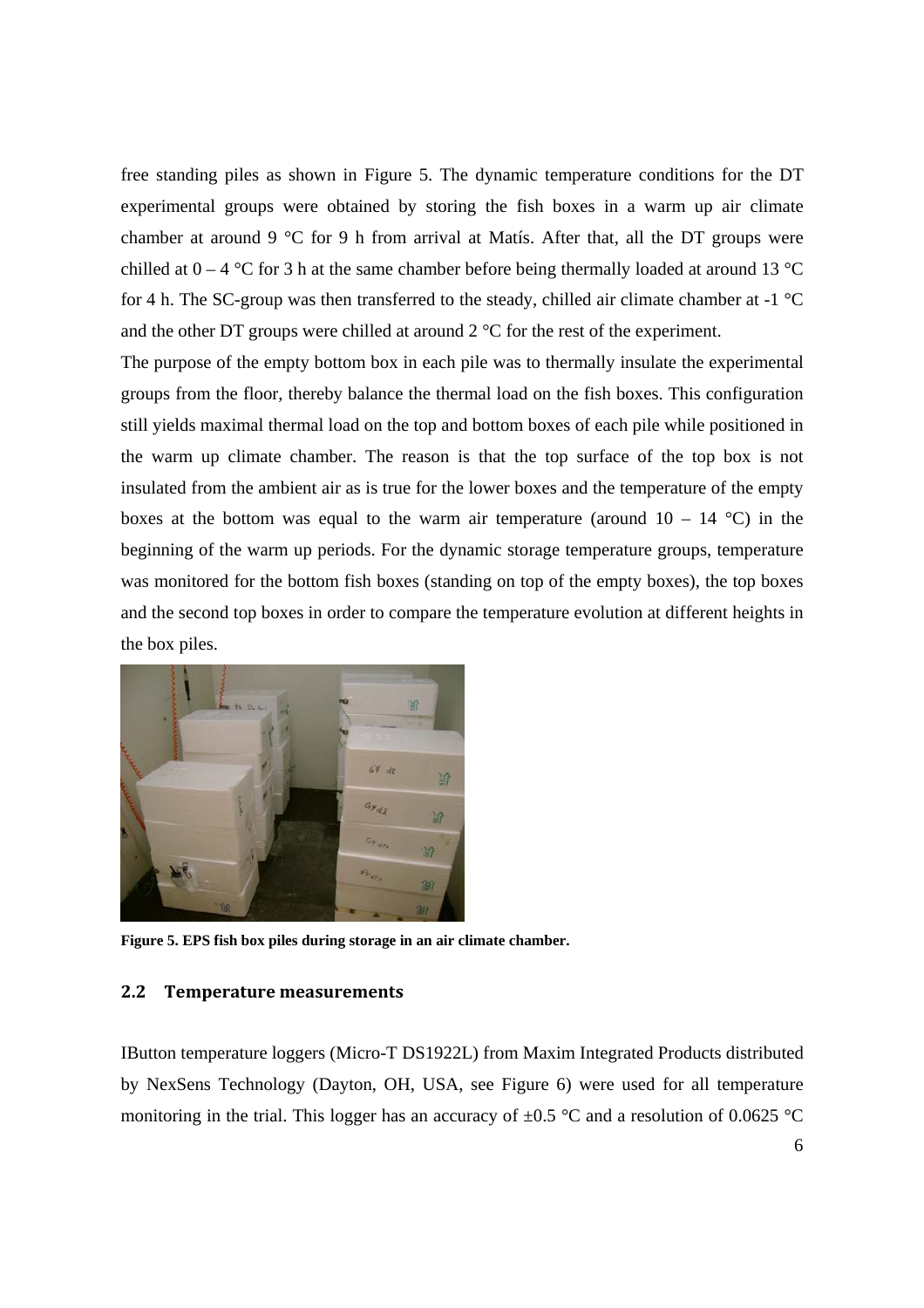and an operating range of -40 to 85 °C. The diameter is 17 mm and the thickness is 5 mm. All temperature loggers were factory calibrated and re-calibrated by the authors in thick mixture of fresh crushed ice and water.



**Figure 6. IButton DS1922L temperature loggers.** 

After packaging, product and surface temperatures were monitored for three boxes in each of the five experimental groups except for the steady storage temperature group O-ST-Co, in which only two boxes were temperature monitored. Six temperature loggers were put in each of the monitored EPS boxes and one on the outside of each box, see Figure 7. For measuring the product temperature, the loggers were placed in plastic bags (externally aseptic), in order to avoid microbial contamination. In addition to the product and surface temperature loggers, ambient air temperature was monitored at five to eight different positions inside each climate chamber.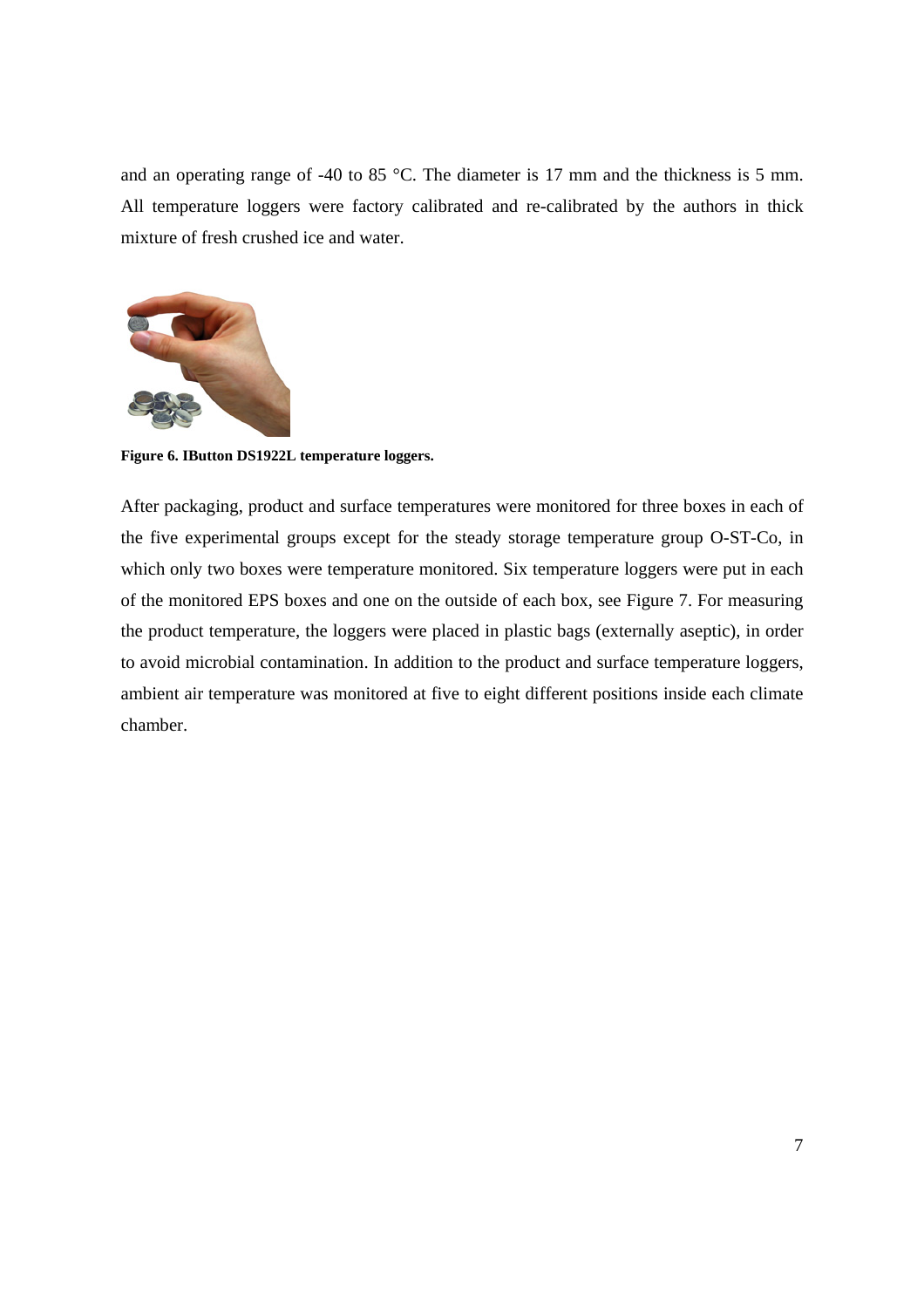

**Figure 7. Positions of surface temperature logger and product temperature loggers at three levels on the outside and inside the temperature monitored EPS boxes.** 

#### **2.3 Sampling**

For groups O-ST-Co, O-DT-Co, N-DT-Co and O-DT-SC-Co, pieces of loins were aseptically cut from each corner of a box and transferred to a cutting board. From each corner, three 40 g pieces from loins were then cut to use for sensory evaluation, totally 12 pieces from each box. Simultaneously, cut-offs from the sampling for sensory analysis were pooled to use for microbiology counts. For group N-DT-Mi, three loins were taken from the centre of the box. From each loin, four 40 g pieces were cut to use for sensory evaluation. The rest was pooled into a sample and minced for microbiological and chemical analyses. No sensory evaluation was done on group O-DT-SC-Co. Two boxes were used for each group resulting in duplicate samples.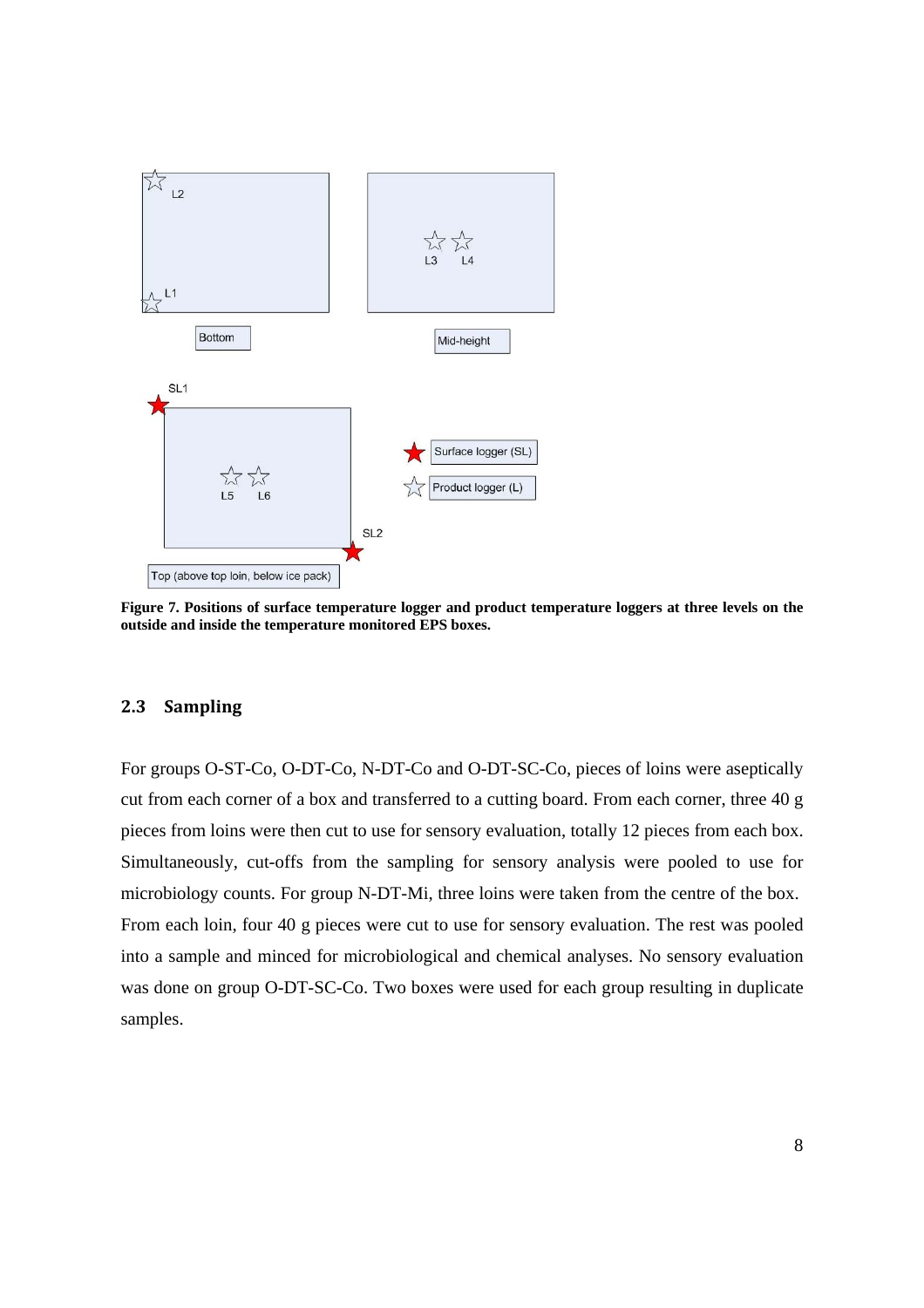#### **2.4 Sensory evaluation**

.

Quantitative Descriptive Analysis (QDA), introduced by Stone and Sidel (2004), and the Torry freshness score sheet (Shewan and others 1953) were used to assess cooked samples of cod (Table 2). Nine panellists all trained according to international standards (ISO 8586, 1993); including detection and recognition of tastes and odours, use of scales and development and use of descriptors, participated in the sensory evaluation. The members of the panel were familiar with the QDA and Torry method and experienced in sensory analysis of cod. One session was used for training prior to the sensory evaluation. For the QDA method, the panel was trained in recognition of sensory characteristics of the samples and describing the intensity of each attribute for a given sample using an unstructured scale (from 0 to 100%). Most of the attributes were defined and described by the sensory panel during other projects (Sveinsdóttir and others 2009; Magnússon and others 2006). The sensory attributes were 30 and are described in Table 2.

Samples weighing ca. 40 g were taken from the loins and placed in aluminium boxes coded with three-digit random numbers. The samples were cooked in a pre-warmed oven to a core temperature of 67°C (Convotherm Elektrogeräte GmbH, Eglfing, Germany) at 95-100 °C with air circulation and steam, and then served to the panel. Each panellist evaluated duplicates of each sample in a random order in 14 sessions (maximum four samples per session). A computerized system (FIZZ, Version 2.0, 1994-2000, Biosystèmes) was used for data recording.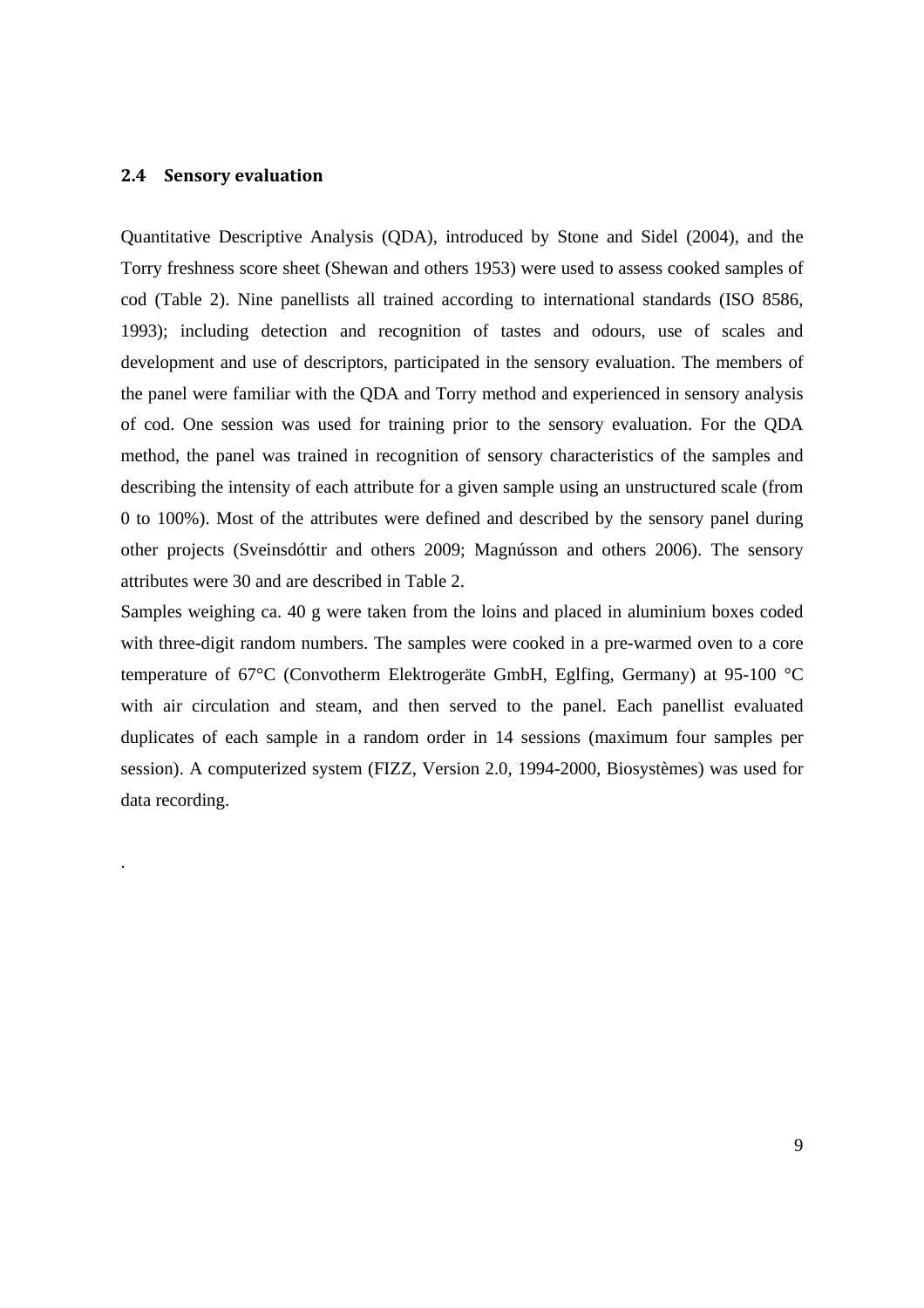| <b>Sensory</b> attribute | <b>Short</b> name | <b>Description of attribute</b>                                           |
|--------------------------|-------------------|---------------------------------------------------------------------------|
| <b>Odour</b>             |                   |                                                                           |
| sweet                    | o-sweet           | Sweet odour                                                               |
| shellfish, algae         | o-shellfish       | Shellfish, algae, characteristic fresh odour                              |
| meaty                    | o-meat            | Reminds of boiled meat or halibut                                         |
| vanilla/warm milk        | o-vanilla         | Vanilla, sweet heated milk                                                |
| boiled potatoes          | o-potatoes        | Reminds of whole warm boiled potatoes                                     |
| frozen storage           | o-frozen          | Freezer storage odour, refridgerator                                      |
| disheloth                | o-cloth           | Reminds of a dishcloth (damp cloth to clean kitchen table, left for 36 h) |
| <b>TMA</b>               | o-TMA             | TMA odour, reminds of dried salted fish, amine                            |
| sour                     | o-sour            | Sour odour, sour milk, spoilage sour, acetic acid                         |
| sulphur                  | o-sulphur         | Sulphur, matchstick                                                       |
| Appearance               |                   |                                                                           |
| colour                   | a-dark            | Left end: light; white colour. Right end: dark; yellowish, brownish, grey |
| heterogeneous            | a-hetero          | Left end: homogeneous, even colour. Right end: heterogeneous,             |
|                          |                   | discoloured, stains                                                       |
| white precipitation      | a-prec            | White precipitation on the fish surface                                   |
| <b>Flavour</b>           |                   |                                                                           |
| salt                     | f-salt            | Salty taste                                                               |
| metallic                 | f-metallic        | Characteristic metallic flavour of fresh cod                              |
| sweet                    | f-sweet           | Characteristic sweet flavour of very fresh (boiled) cod                   |
| meaty                    | f-meaty           | Reminds of boiled meat                                                    |
| frozen storage           | f-frozen          | Freezer storage flavour, refridgerator                                    |
| pungent                  | f-pungent         | Pungent flavour, bitter                                                   |
| sour                     | f-sour            | Sour taste, spoilage sour                                                 |
| TMA                      | f-TMA             | TMA flavour, reminds of dried salted fish, amine                          |
| off-flavour              | f-off             | Strength of off-flavour (spoilage flavour/off-flavour)                    |
| <b>Texture</b>           |                   |                                                                           |
| flakiness                | t-flakes          | The fish portion slides into flakes when pressed with the fork            |
| soft                     | t-soft            | Left end: firm. Right end: soft.                                          |
|                          |                   | Evaluate how firm or soft the fish is during the first bite               |
| juicy                    | t-juicy           | Left end: dry. Right end: Juicy.                                          |
|                          |                   | Evaluated after chewing several times: dry - draws juice from the mouth   |
| tender                   | t-tender          | Left end: tough. Right end: tender. Evaluated after chewing several times |
| mushy                    | t-mushy           | Mushy texture                                                             |
| meaty mouthfeel          | t-meaty           | Meaty texture, meaty mouthfeel, crude muscle fibers                       |
| clammy                   | t-clammy          | Clammy texture, tannin (dry red wine)                                     |
| rubbery                  | t-rubbery         | Rubbery texture, springy                                                  |

**Table 2. Sensory vocabulary for cooked samples of cod (***Gadus morhua***)** 

#### **2.5 Microbial evaluation**

Minced flesh (20 g) was mixed with 180 g of cooled Maximum Recovery Diluent (MRD, Oxoid, UK) in a stomacher for 1 minute. Successive 10-fold dilutions were done with cooled MRD as required. Total viable psychrotrophic counts (TVC) and counts of  $H<sub>2</sub>S$ -producing bacteria were evaluated on iron agar (IA) as described by Gram and others (1987) with the exception that 1% NaCl was used instead of 0.5% with no overlay. Plates were incubated at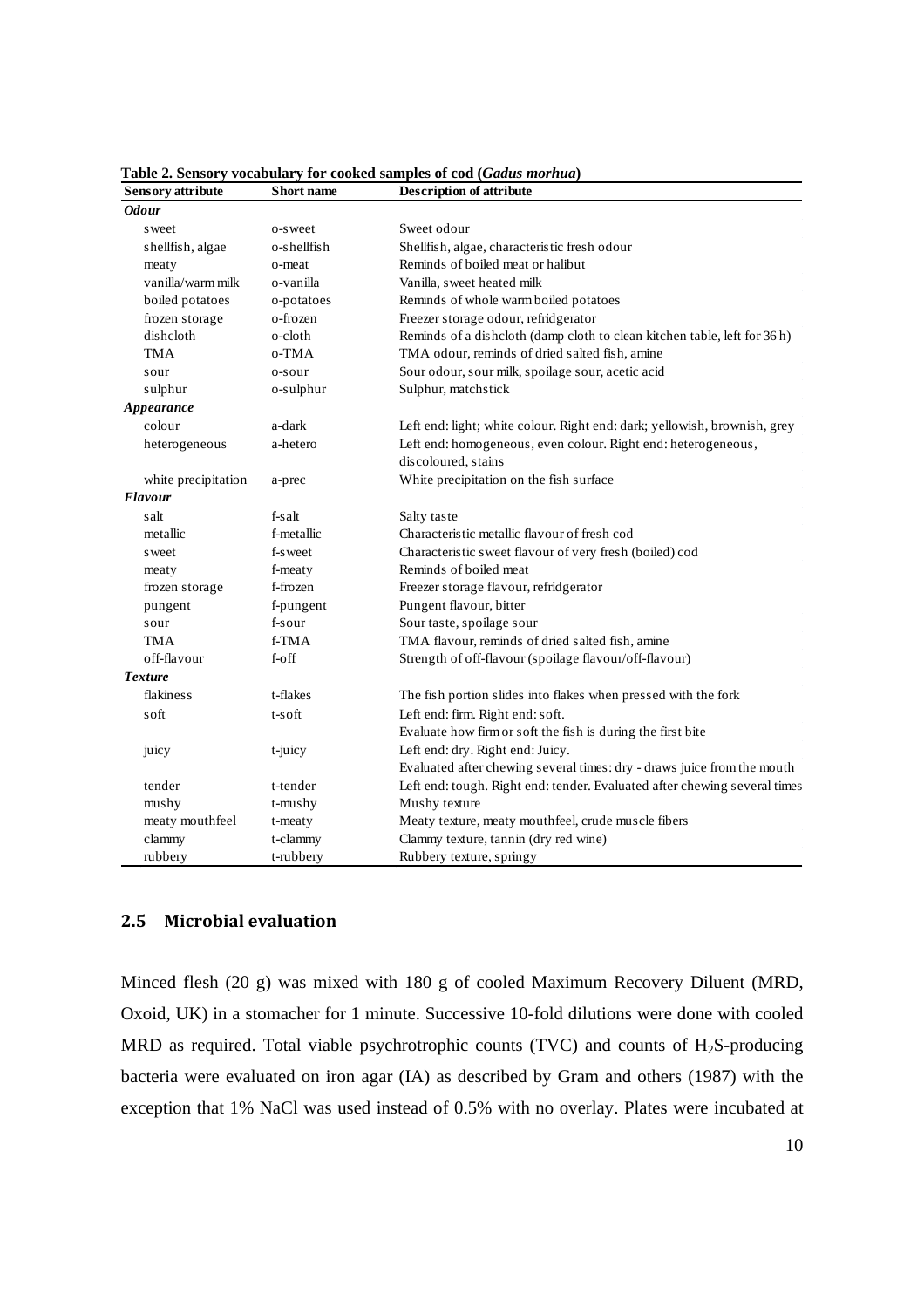17 °C for 4-5 d. Bacteria forming black colonies on IA produce  $H_2S$  from sodium thiosulphate and/or cysteine. Cephaloridine Fucidin Cetrimide (CFC) agar was modified according to Stanbridge and Board (1994) and used for enumeration of *Pseudomonas* spp. Pseudomonas Agar Base (Oxoid) with CFC Selective Agar Supplement (Oxoid) was used. Plates were incubated at 22°C for 3 d. *Pseudomonas* spp. form pink colonies on this medium. In all the above counts surface-plating and aerobic incubation were performed.

On days 0, 6 and 13 from packaging, *Salmonella*, faecal coliforms and *Listeria* were evaluated in one experimental group (O-DT-Co) (NMKL 1999; NMKL 2005; NMKL 2007).

Counts of *Pseudomonas* spp. were also done by a quantitative PCR method along with counts of *Photobacterium phosphoreum*. Briefly, one ml of the tenfold diluted fish samples in MRD buffer was frozen at -20 °C for later DNA extraction. For the DNA extraction, the diluted samples were centrifuged at 11.000 x g for 7 min to form a pellet. The supernatant was discarded and DNA was recovered from the pellet using the Promega Magnesil KF, Genomic system (MD1460) DNA isolation kit (Promega Corporation, Madison, USA) in combination with KingFisher magnetic beads automatic DNA isolation instrument (Thermo Labsystems, Waltham, USA) according to the manufacturers´ recommendations. All PCR reactions were done using the Mx3005p instrument. The PCR was done using Brilliant QPCR mastermix (Stratagene, La Jolla, CA, USA). Primers were synthesized and purified with HPLC (MWG, Ebersberg, Germany). The DNA standard used for quantification of *Photobacterium phosphoreum* was previously calibrated against the PPDM-Malthus conductance method (Dalgaard and others 1996) using fish samples from storage trials. DNA standard for *Pseudomonas* was calibrated against cultivation on CFU media using the same samples.

Groups O-ST-Co, O-DT-Co and N-DT-Co were furthermore analysed close to the sensory rejection point (d13, d10 and d10, respectively) for the dominating bacterial composition by 16S clone analysis as previously described (Reynisson and others 2010). About thirty clones were analysed for each sample.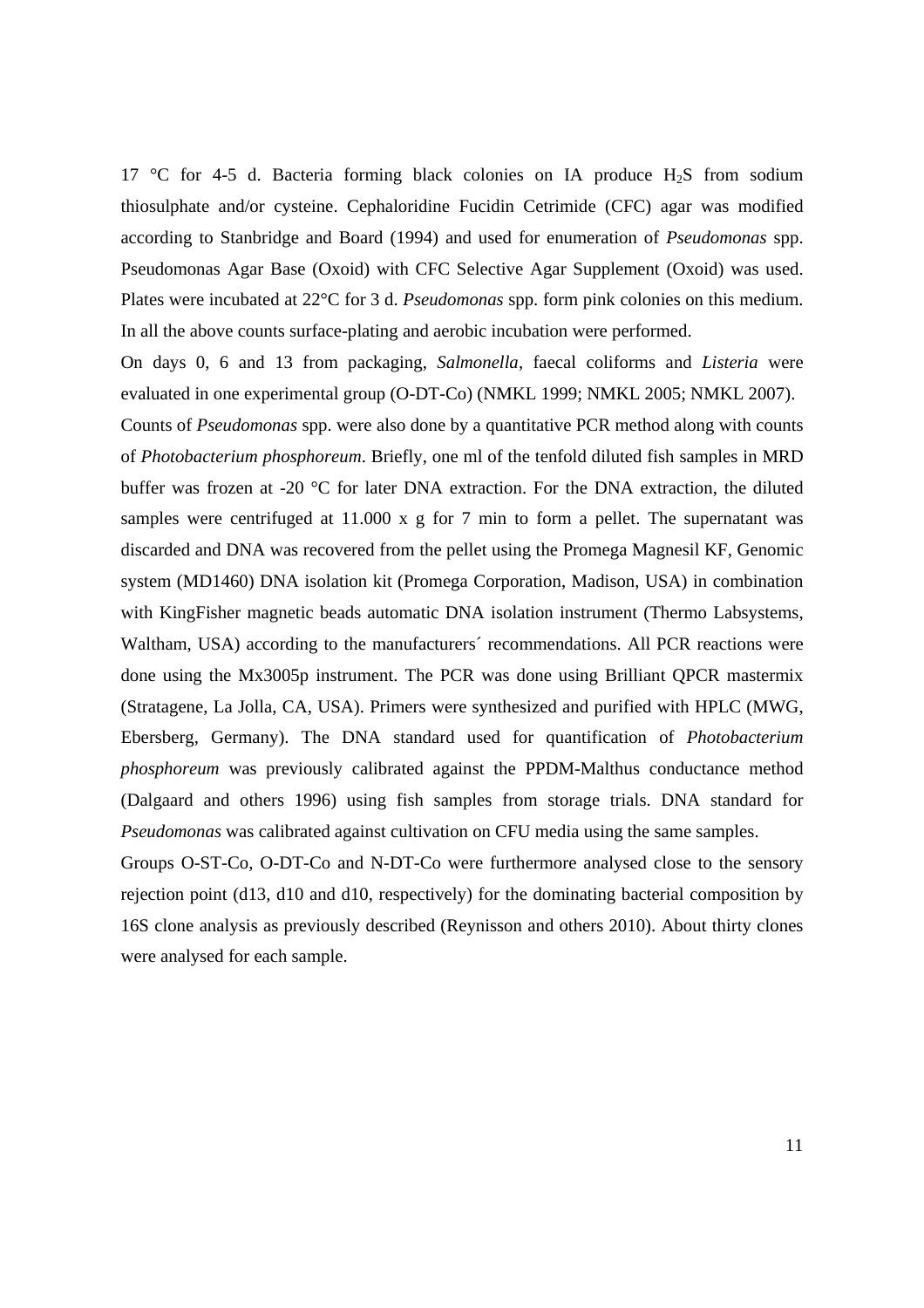#### **2.6 TVBN, TMA and pH measurements**

The method of Malle and Tao (1987) was used for measurements of Total Volatile Base-Nitrogen (TVB-N) and Trimethylamine (TMA). TVB-N was measured by steam distillation (Struer TVN distillatory, STRUERS, Copenhagen) and titration, after extracting the fish muscle with 7.5% aqueous trichloroacetic acid solution. The distilled TVB-N was collected in boric acid solution and then titrated with sulphuric acid solution. TMA was measured in trichloroacetic acid (TCA) extract by adding 20 ml of 35% formaldehyde, an alkaline binding mono- and diamine, TMA being the only volatile and measurable amine.

The pH was measured in 5 grams of minced loins mixed with 5 mL of deionised water using the Radiometer PHM 80. The pH meter was calibrated using the buffer solutions of pH 7.00  $\pm$ 0.01 and 4.01  $\pm$  0.01 (25 °C) (Radiometer Analytical A/S, Bagsvaerd, Denmark). All measurements were done in duplicate and results presented as an average.

#### **2.7 Statistical analysis**

Principal Component Analysis (PCA) on significant mean values of QDA sensory attributes was performed, using full cross validation. Analysis of variance (ANOVA) was carried out on sensory, chemical and microbial data in the statistical program NCSS 2000 (NCSS, Utah, USA). The program calculates multiple comparisons using Duncan's multiple comparison test. The significance level was set at 5%, if not stated elsewhere.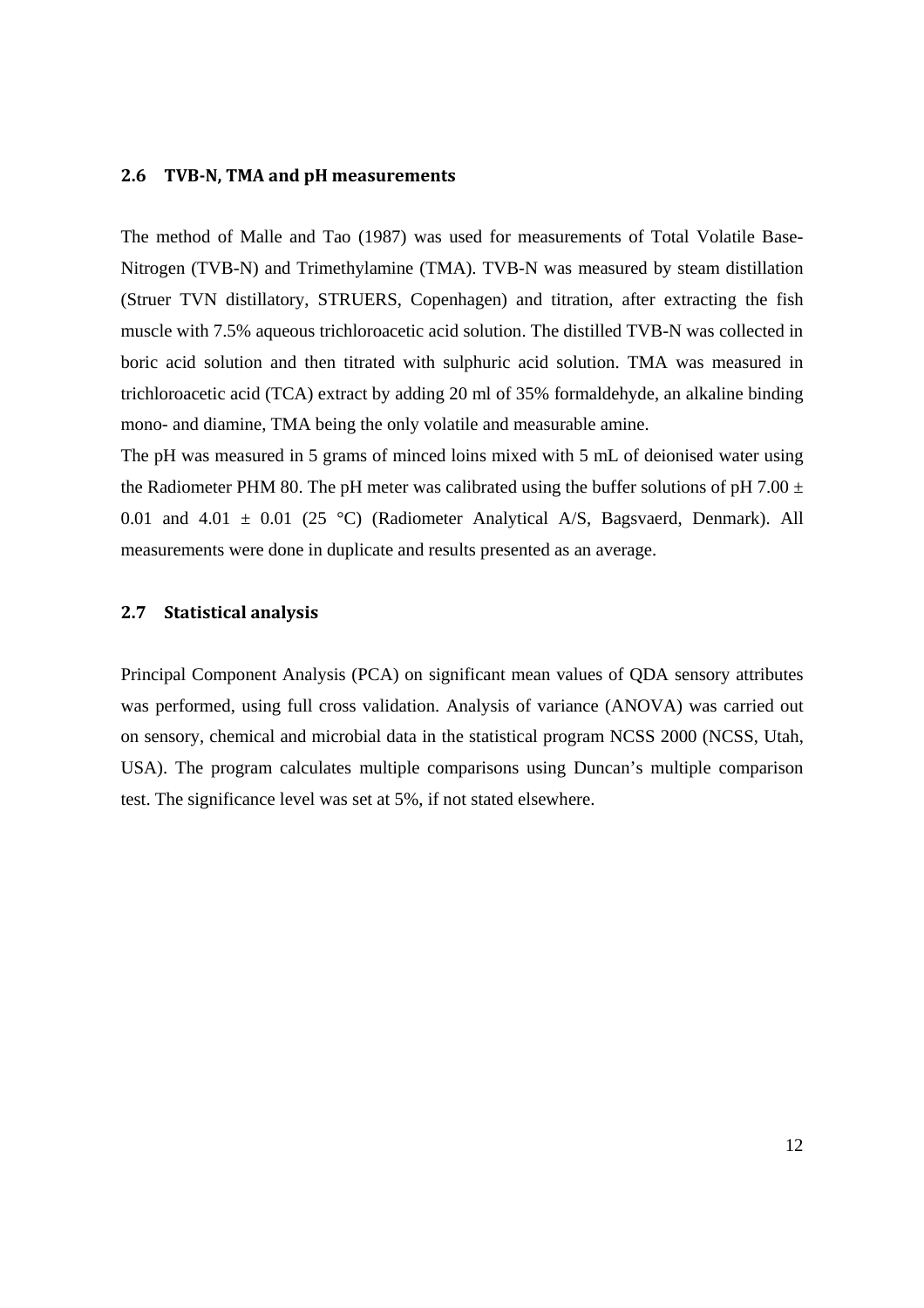#### **3 RESULTS AND DISCUSSION**

#### **3.1 Temperature measurements**

The mean surface and product temperatures for the five experimental groups are presented in Table 3. The table reveals a very stable product temperature for the steady storage temperature group O-ST-Co. The main reason for the variance of the environmental (surface) temperature is the frozen storage at the processor and the relatively high (1 to 5  $^{\circ}$ C) temperature during the land transport from the processor to Matís in Reykjavík.

Since the shelf life was not determined by sensory evaluation for the group O-DT-SC-Co, the mean surface and product temperatures were calculated for two different storage periods as is shown in Table 4. Very similar mean product temperatures were yielded between the DTgroups and it should be noted that since the thermal load for these groups started only around 12 h after packaging, the length of the period studied should be taken into consideration when comparing the DT-groups.

**Table 3. Mean surface and product temperature with ± one standard deviation during the specified storage period. Legends: O: original EPS box type, N: new EPS box type, ST: steady storage temperature, DT: dynamic storage temperature, SC: superchilled (-1 °C) storage temperature following the dynamic temperature storage, Co: loins taken from box corners, Mi: loins taken from the middle of the box** 

| Group      | Surface temperature $(^{\circ}C)$ | Product temperature $({}^{\circ}C)$ | Period studied from |
|------------|-----------------------------------|-------------------------------------|---------------------|
|            |                                   |                                     | packaging (days)    |
| O-ST-Co    | $-1.1 \pm 1.5$                    | $-1.1 \pm 0.1$                      | 11.5                |
| O-DT-Co    | $2.1 \pm 3.4$                     | $1.6 \pm 0.8$                       | 6.5                 |
| $N-DT-Co$  | $2.1 \pm 3.3$                     | $1.3 \pm 0.7$                       | 8                   |
| N-DT-Mi    | $2.1 \pm 3.2$                     | $1.2 \pm 0.8$                       | 8.5                 |
| O-DT-SC-Co | $-0.4 \pm 3.3$                    | $-0.3 \pm 1.1$                      | 8                   |
| O-DT-SC-Co | $-0.7 \pm 2.8$                    | $-0.5 \pm 0.9$                      | 11.5                |
|            |                                   |                                     |                     |

The mean surface and product temperatures were calculated for different vertical box positions, i.e. at different heights in the box piles, see Table 4. Very similar surface temperatures were obtained at different heights and interestingly, the product temperature in bottom and top boxes was not notably higher than the product temperature in the boxes in the second top row.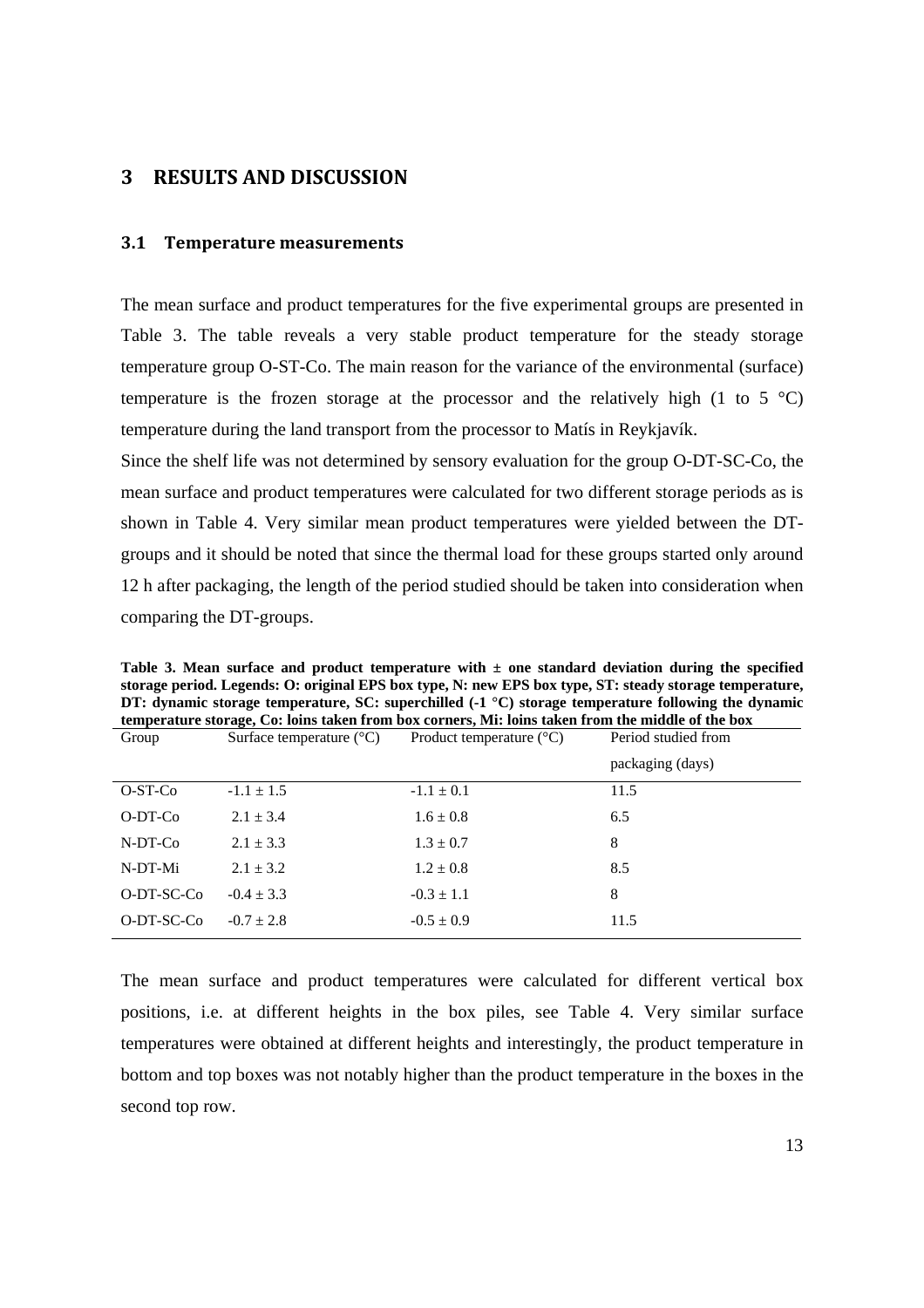For comparing the thermal protection of the EPS box types, the results from the surface and product temperature measurements during a fixed storage time should be considered. The mean product temperature for the N-DT-Co group was calculated as  $1.4 \pm 0.8$  °C for the top box during 6.5 days storage, which is identical to the results for the corresponding O-DT-Co top box. A more thorough comparison between the temperature evolution of the original and new boxes during the dynamic temperature periods will be given below.

**Table 4. Mean surface and product temperature at different box positions with ± one standard deviation during the storage period. Legends: O: original EPS box type, N: new EPS box type, ST: steady storage temperature, DT: dynamic storage temperature, SC: superchilled (-1 °C) storage temperature following the dynamic temperature storage, Co: loins taken from box corners, Mi: loins taken from the middle of** 

| the box   |               |                           |                                     |                     |
|-----------|---------------|---------------------------|-------------------------------------|---------------------|
|           | Position of   | Surface                   |                                     | Period studied from |
| Group     | box in pile   | temperature $(^{\circ}C)$ | Product temperature $({}^{\circ}C)$ | packaging (days)    |
| O-DT-Co   | top           | $2.2 \pm 3.4$             | $1.4 \pm 0.8$                       | 6.5                 |
| $O-DT-Co$ | <b>bottom</b> | $2.1 \pm 3.3$             | $2.0 \pm 0.8$                       | 6.5                 |
| $O-DT-Co$ | 2nd top       | $2.1 \pm 3.4$             | $1.5 \pm 0.8$                       | 6.5                 |
| N-DT-Co   | top           | $2.1 \pm 3.3$             | $1.5 \pm 0.8$                       | 8                   |
| N-DT-Co   | bottom        | $2.1 \pm 3.3$             | $1.2 \pm 0.7$                       | 8                   |
| N-DT-Co   | 2nd top       | $2.2 \pm 3.2$             | $1.2 \pm 0.7$                       | 8                   |
| N-DT-Mi   | top           | $2.0 \pm 3.2$             | $1.4 \pm 0.7$                       | 8.5                 |
| N-DT-Mi   | bottom        | $2.0 \pm 3.2$             | $1.1 \pm 0.9$                       | 8.5                 |
| N-DT-Mi   | 2nd top       | $2.2 \pm 3.1$             | $1.1 \pm 0.8$                       | 8.5                 |

#### **3.1.1 Environmental temperature**

The surface temperature during the total storage of the five experimental groups is shown in Figure 8. The influence of the aforementioned frozen storage (see Section 2.1) is evident in the figure (mean surface temperature of  $-21$  °C for around 1.6 h). Following the frozen storage at the processor was land transport lasting for around 7.5 h with mean surface temperature around 1 °C and maximum surface temperature around 6 °C in the beginning of the land transport. It should be noted that the thermal load on the DT-groups (around 9 °C for 9 h + around 13 °C for 4 h) is not excessive with regard to the temperature mapping results of airborne supply chains of Mai and others (2010). It should be noted that Mai and others (2010) investigated airborne supply chains from North-Iceland, which includes around 6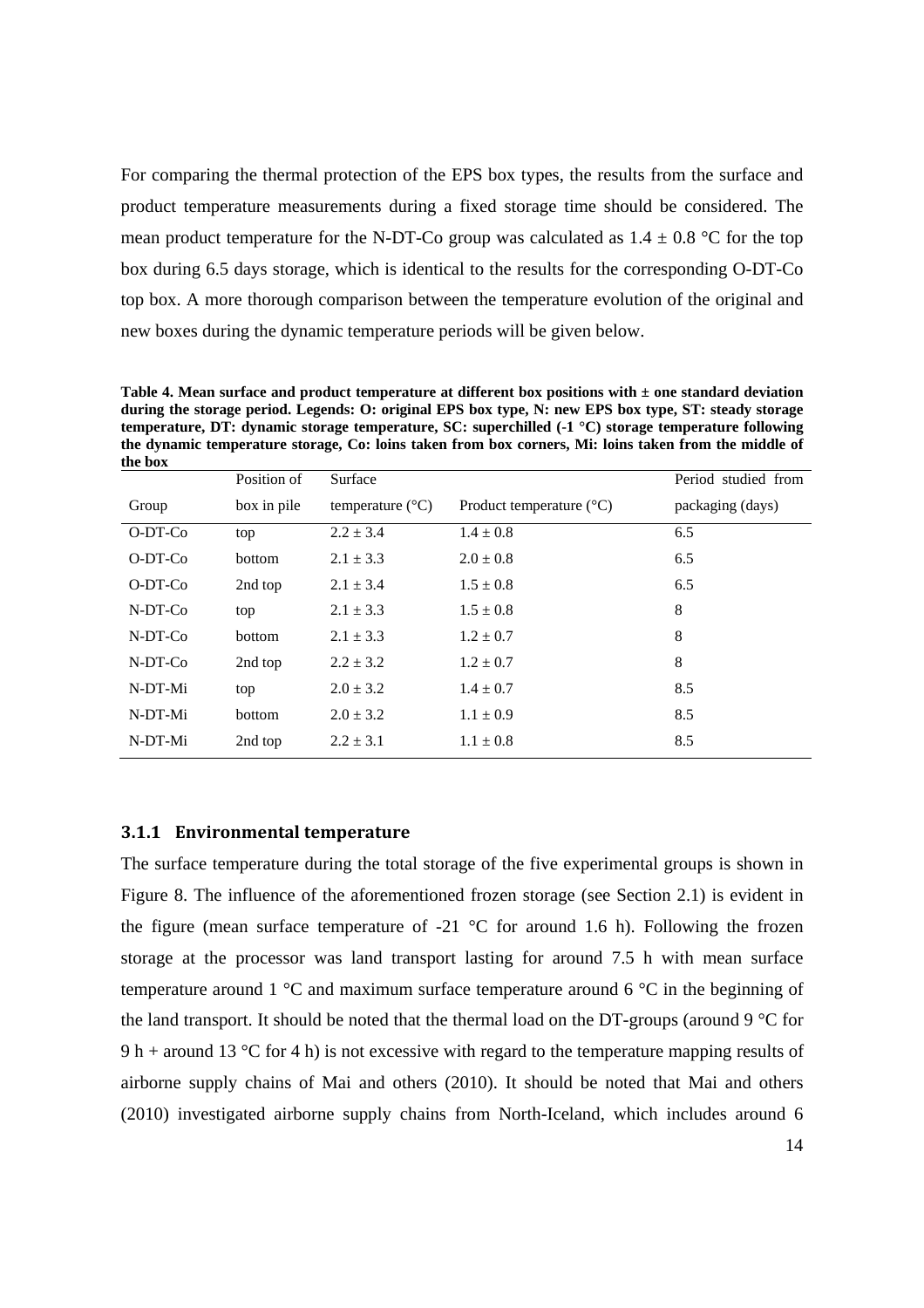hours land transport in addition to storage overnight. Less ambient thermal load can be expected for products from processors closer to Keflavík airport. In other words, the thermal load on the DT-groups is not more than what can be expected for fresh fish transport by air from North-Iceland. Regarding the comparison between the air and sea environmental temperature profiles, it should be noted that the sea temperature profile (O-ST) represents an almost perfect sea transport chain with no pre-land transport as often is the case. Further, environmental temperature of around 2 °C on day 5 or 6 after packaging (at the end of the sea transport itself) is more likely to be experienced than -1 °C in most sea transport chains from Iceland. The ambient temperature distribution inside the steady temperature air climate chamber (containing the O-ST-Co group for the whole storage time at Matís and the O-DT-SC-Co group after the temperature fluctuations on day 1) was relatively homogeneous as is displayed in Figure 9.



**Figure 8. Environmental temperature for the five experimental groups. The blue dash-dotted line represents both the N-DT-Co and the N-DT-Mi groups since they represent the same boxes.**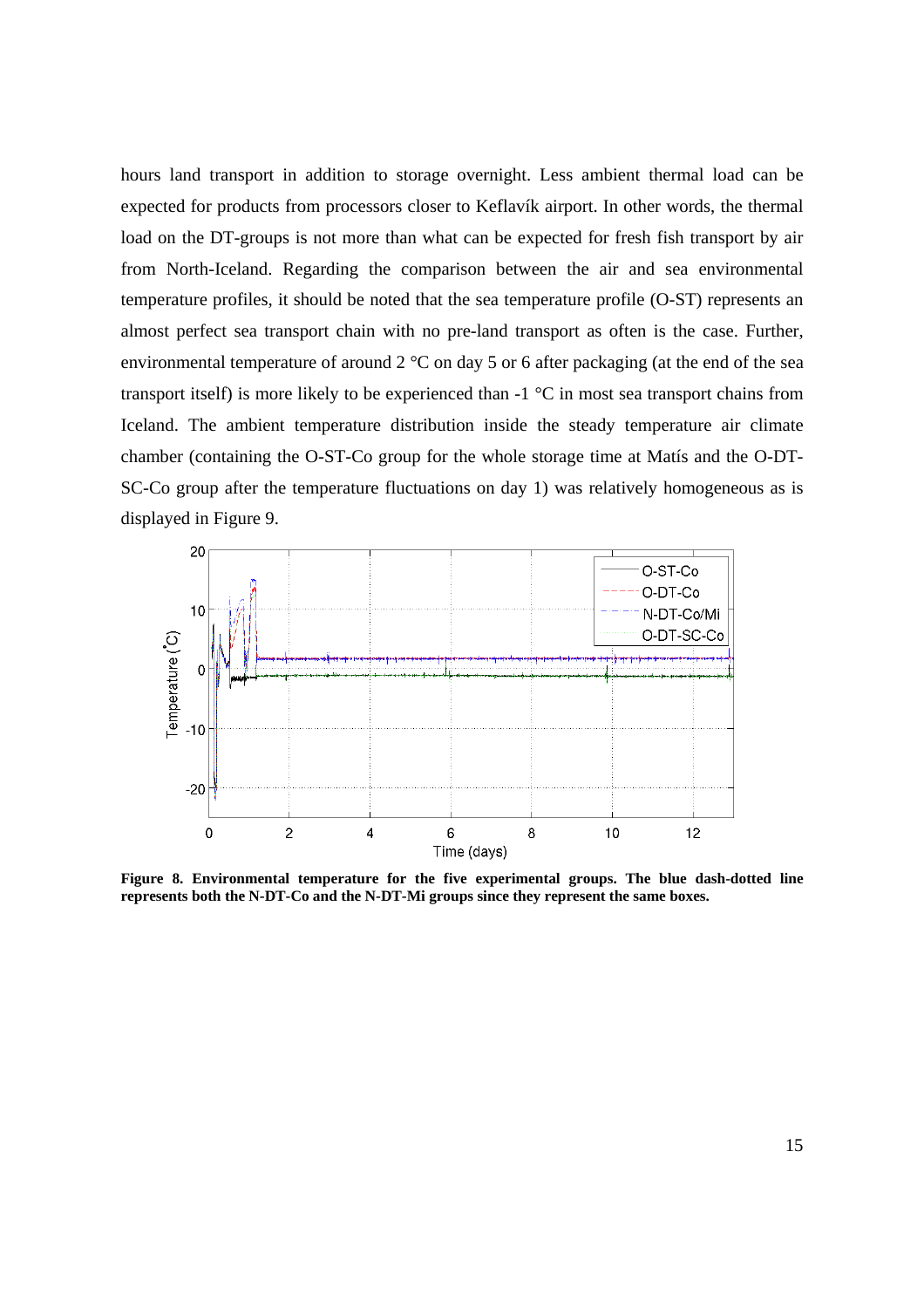

**Figure 9. Ambient temperature inside the steady temperature air climate chamber after arrival of the boxes at Matís.** 

#### **3.1.2 Product temperature**

Very steady product temperature was experienced for group O-ST-Co as is shown for two samples in Figure 10. The undesirable product temperature fluctuations in the beginning are explained by the frozen storage at the processor on one hand and a moderate temperature abuse during the land transport from the process to Matís on the other hand (see Section 3.1.1).



**Figure 10. Product temperature of two O-ST-Co boxes.**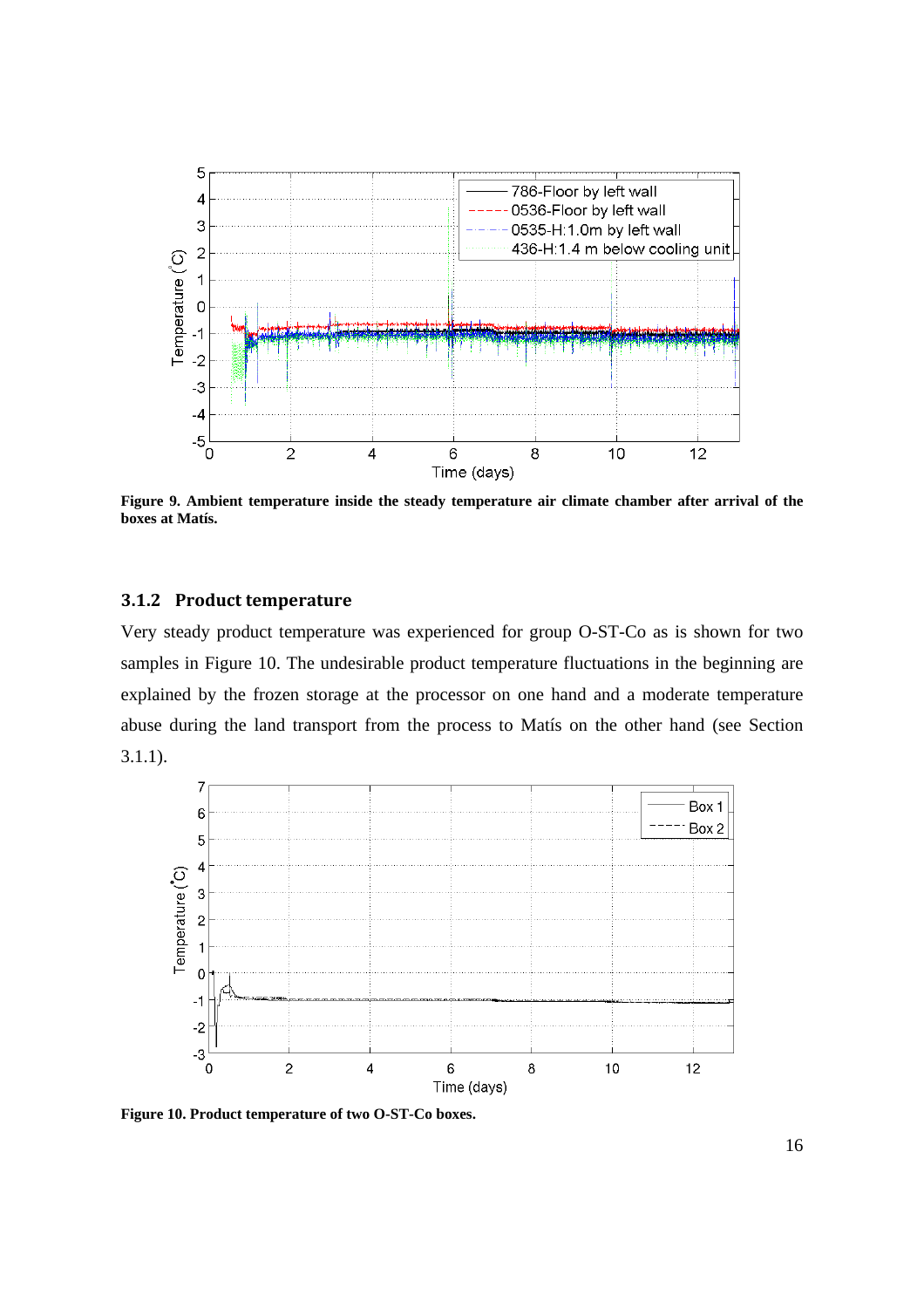Different product temperature profiles were obtained for the dynamic groups as is shown in Figure 11 to Figure 13 for samples in the top box, second top box and bottom box, respectively.



**Figure 11. Product temperature from packaging in bottom corners in the top box of each pile (unless otherwise stated).** 

Judging from Figure 12 and Figure 13, there was a noticeable time delay of the temperature increase in the middle of the new EPS boxes (group N-DT-Mi) compared to the corners of both the new (N-DT-Co) and original (O-DT-groups) boxes. As could be expected, the product temperature in the superchilled group O-DT-SC-Co stabilized at around -1 °C after the dynamic temperature period since it was then stored at around -1 °C inside the steady air climate chamber (see Figure 9).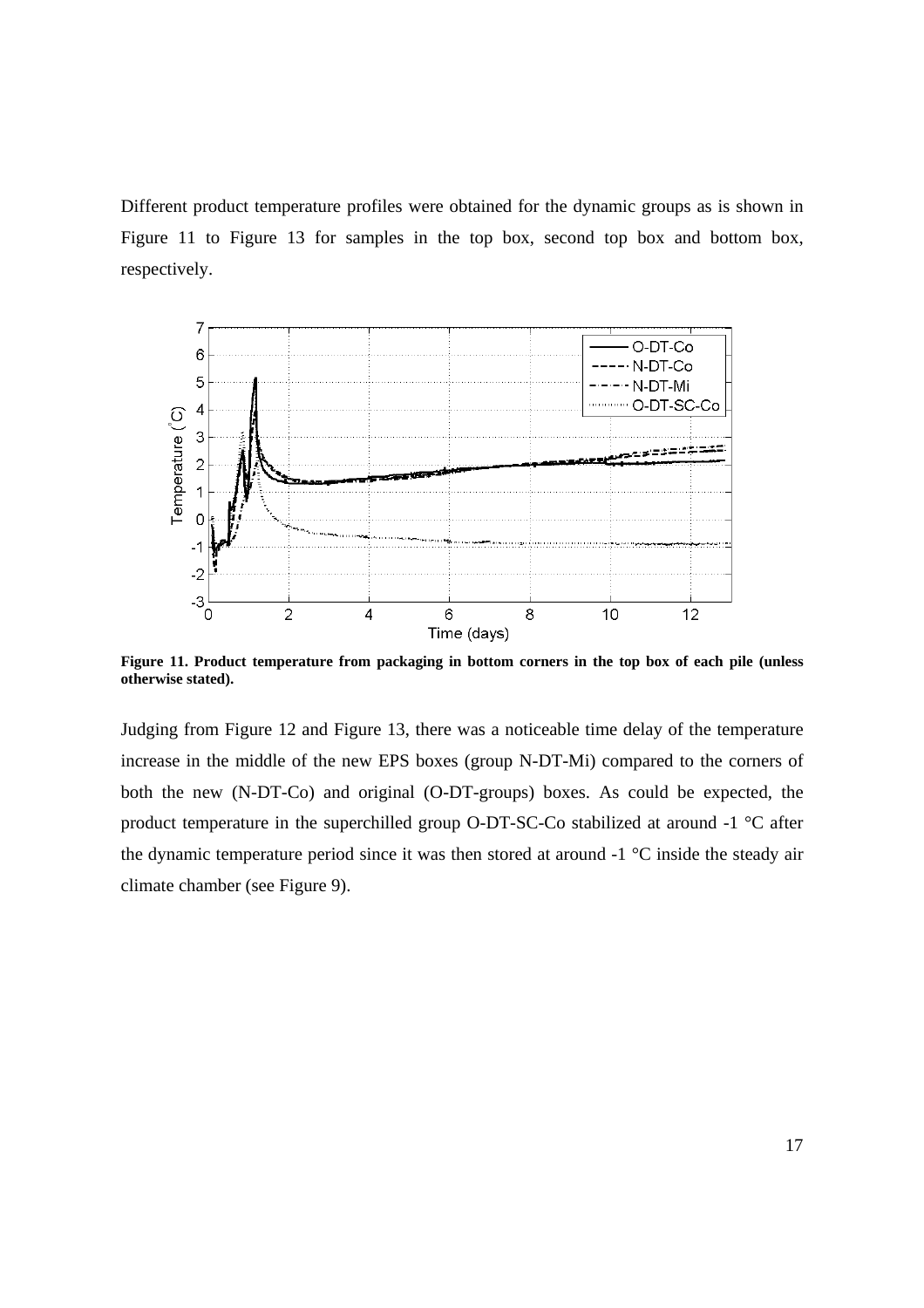

**Figure 12. Product temperature from packaging in bottom corners of the second top box of each pile.** 



**Figure 13. Product temperature from packaging in bottom corners of the bottom box of each pile.** 

18 Furthermore, Figure 11 - Figure 13 show that the product temperature rise at the corners of the new box (N-DT-Co) was slower during the dynamic period than the corresponding product temperature rise observed at the corners of the original boxes (O-DT-Co and O-DT-SC-Co). This is clearly demonstrated in Figure 14 - Figure 16 which are zoom-ups of the corresponding Figure 11 - Figure 13, only showing the first 48 h of the experiment. However, a slower chilling process of the fish bulk occurred in the corners of the new boxes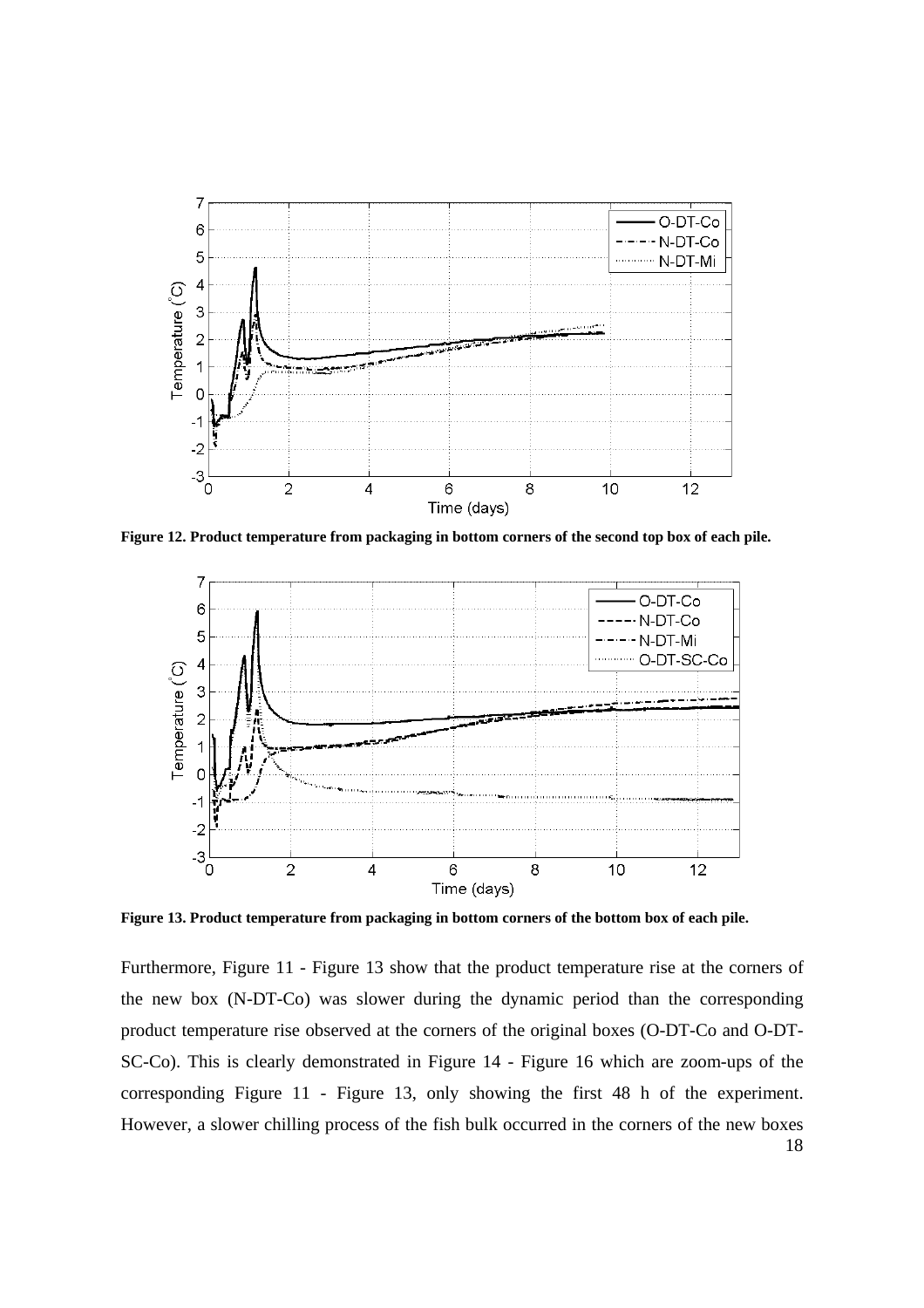almost totally exposed to the environment (positioned at the top of the pile) compared to the original boxes (see Figure 14). This was not the case for the boxes positioned at lower levels. To the contrary, the temperature rise was less pronounced and accompanied with a corresponding temperature fall in the new boxes upon proper storage compared to the original ones.



**Figure 14. Product temperature from packaging in bottom corners of the top box of each pile during the first 48 h.** 



**Figure 15. Product temperature from packaging in bottom corners of the second top box of each pile during the first 48 h.**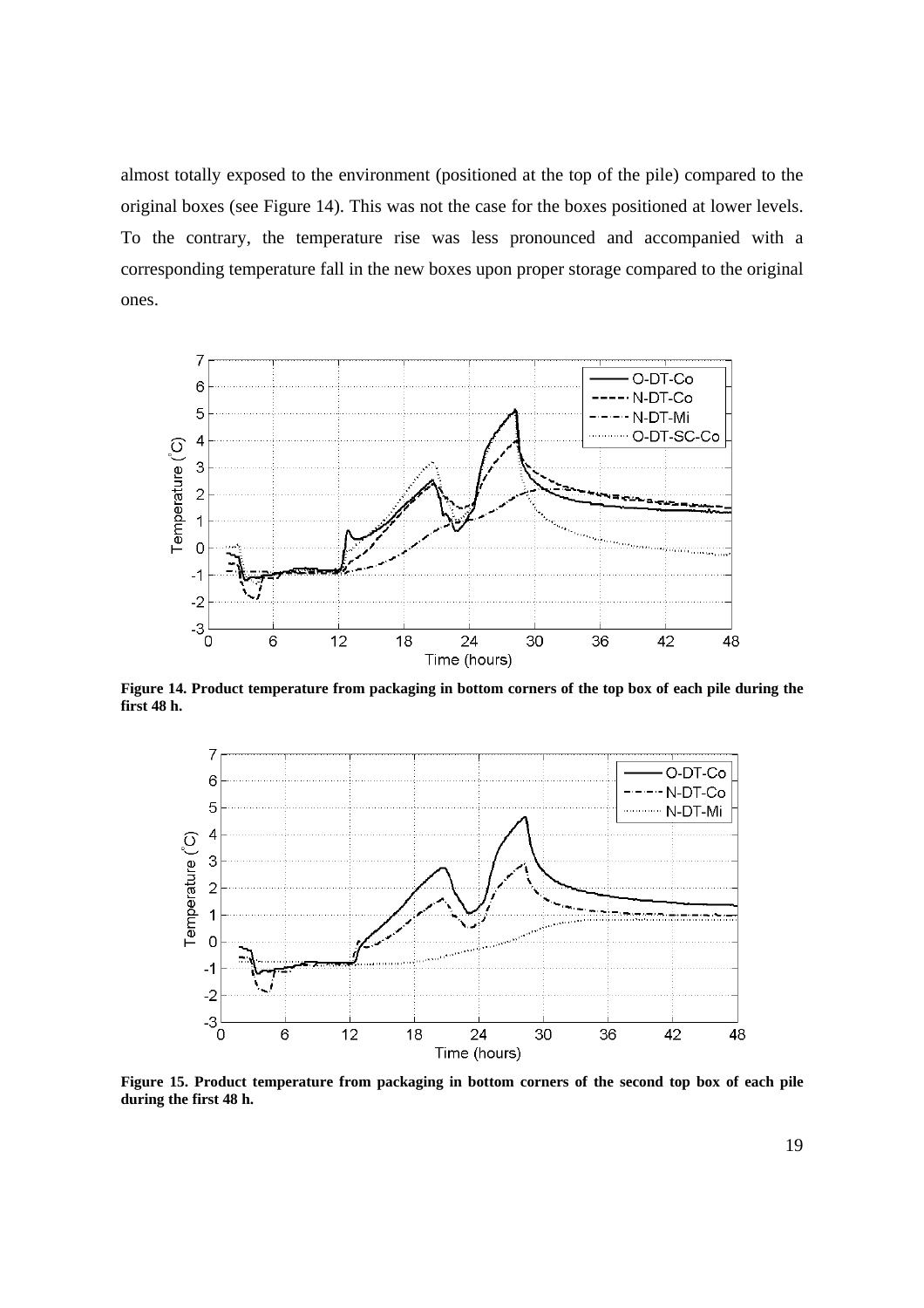

**Figure 16. Product temperature from packaging in bottom corners of the bottom box of each pile during the first 48 h.** 

In order to get a fair comparison between the thermal performances of the original and new boxes, the mean product temperature at four bottom corner positions (positions no. 1 and 2 in Figure 7) in the top and the second top new boxes (group N-DT-Co) was compared to that calculated from the corresponding positions for the original boxes in the O-DT-Co group. The bottom boxes were therefore not included in the calculations for the mean product temperature during the dynamic temperature period since the product temperature in the bottom O-DT-Co box was around 1.2 °C higher than the corresponding product temperature in the bottom N-DT-Co box at midnight (12 h after packaging) on 9 March (see Figure 16). At that time point, the mean temperature with one standard deviation was calculated as  $-0.8 \pm 1$ 0.1 °C for the original boxes and -0.9  $\pm$  0.1 °C for the new boxes. Shortly after midnight, a dynamic temperature period started, as is displayed in

Figure 17, which firmly confirms that the two original boxes under consideration were similarly thermally abused to the two new boxes.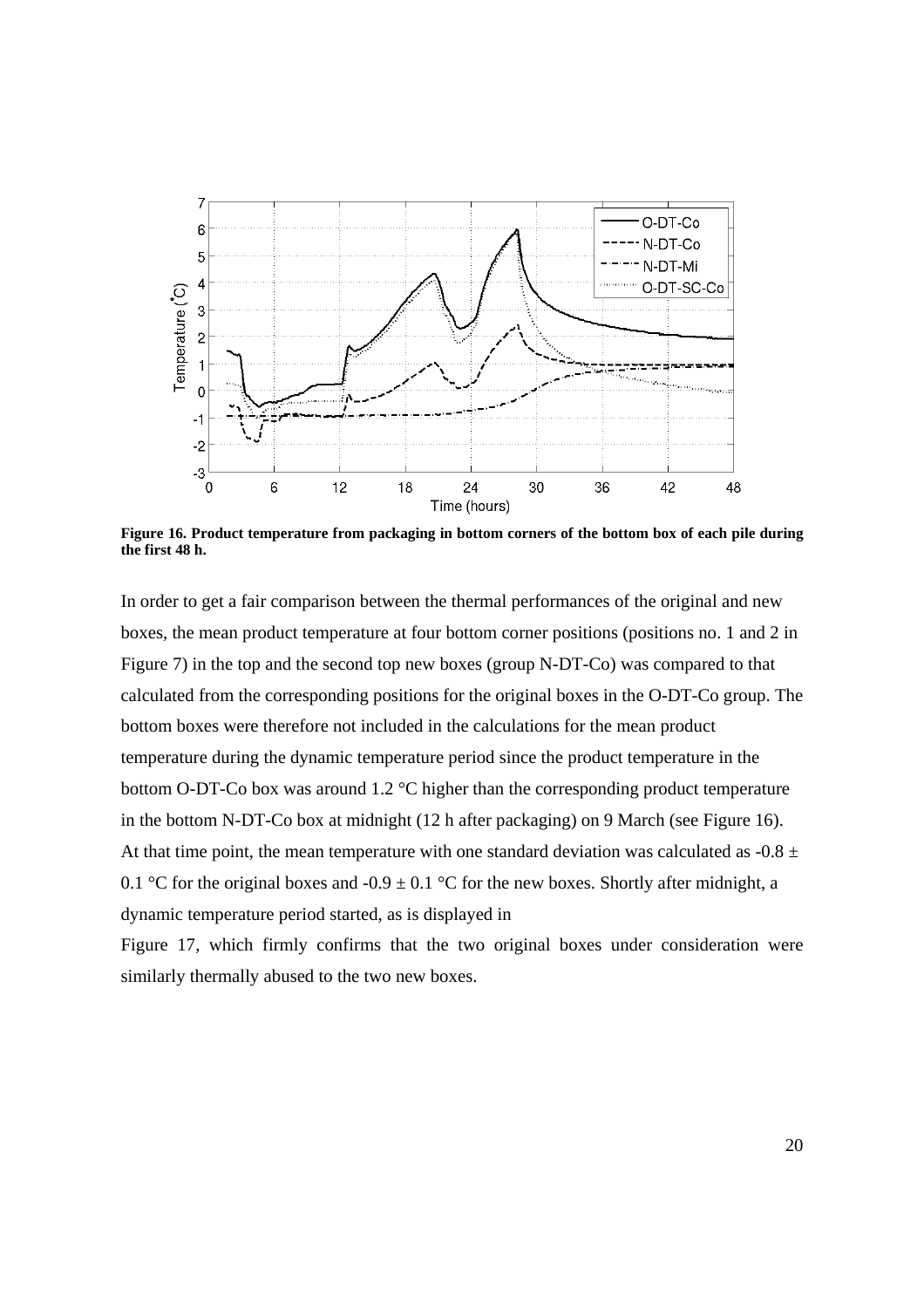

**Figure 17. Mean surface temperature for the original (O) and the new (N) EPS boxes during a dynamic temperature period. The mean surface temperature was calculated from the top and second top boxes for each group.** 

The mean product temperature evolution during the dynamic temperature period is shown in Figure 18, clearly revealing the faster fish temperature increase in the corners of the original boxes compared to the new boxes. The maximum temperatures measured in the bottom corners of the top and second top original and the new boxes were 5.4  $\degree$ C and 4.5  $\degree$ C, respectively. The mean product temperatures during the period from 12 h to 48 h were  $1.8 \pm$ 1.0 °C and 1.4  $\pm$  0.8 °C for the original and new boxes, respectively. Calculation of the corresponding mean product temperatures during the whole first two days of the experiment, i.e. from packaging until the samples were collected on day 2, yields  $1.2 \pm 1.4$  °C and  $0.9 \pm 1.4$ 1.3 °C for the original and new boxes, respectively. Less difference was obtained between the product temperatures in the middle of the two box types, see Figure 19. Still, the mean product temperature during the period from 12 h to 48 h was higher in the original box,  $0.9 \pm$ 1.0 °C versus 0.7  $\pm$  0.8 °C for the new box. The maximum temperatures measured in the middle of the top and second top original and the new boxes were 2.5  $\degree$ C and 2.6  $\degree$ C, respectively. This implies that the maximum temperature in the middle of the boxes was around 2 to 3 °C lower than the maximum temperature in the bottom corners.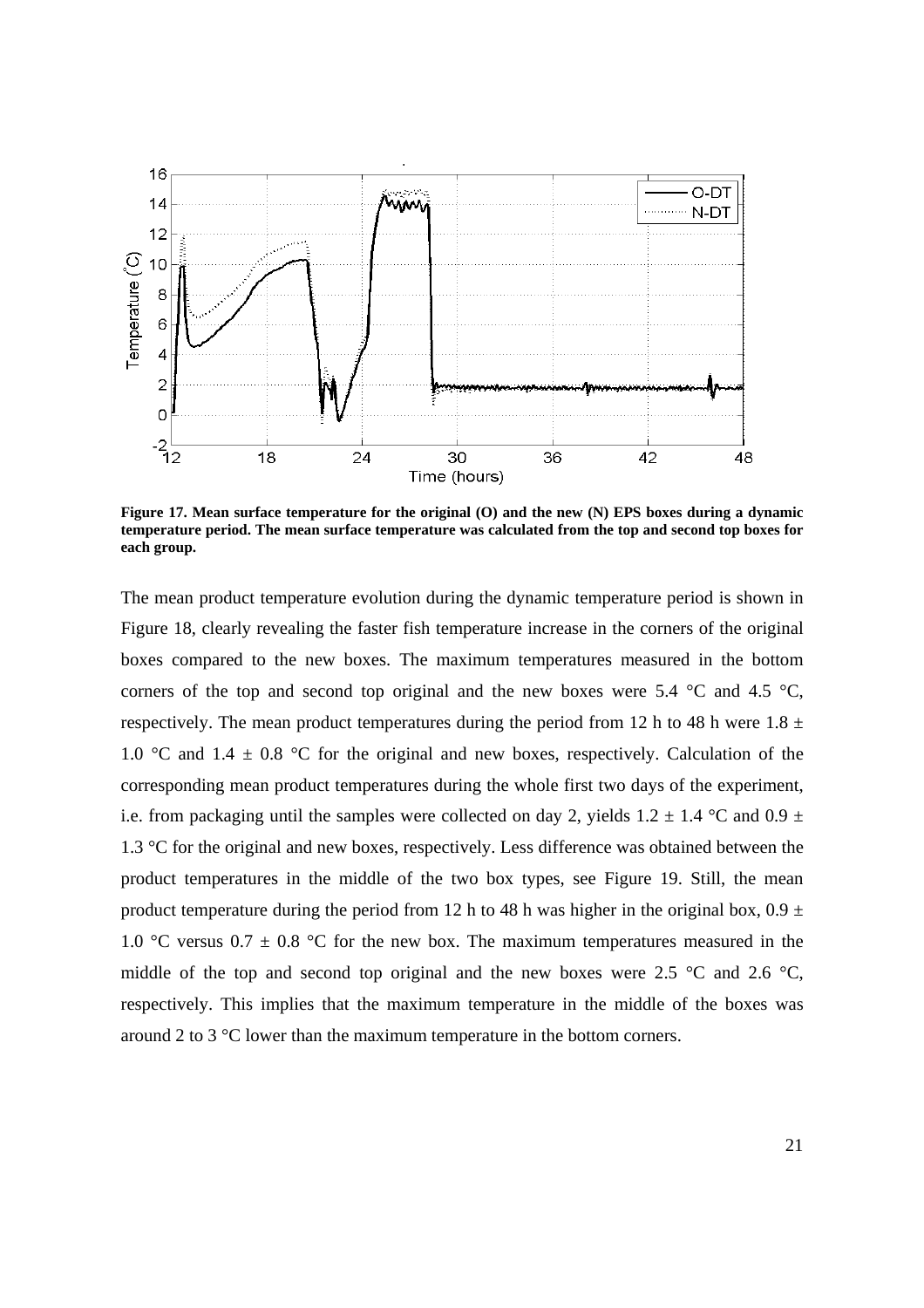

**Figure 18. Mean product temperature at the bottom corners of the original (O) and the new (N) EPS boxes during a dynamic temperature period. The mean product temperature was calculated from four bottom corner positions in the top and second top boxes for both the original and the new boxes.** 



**Figure 19. Mean product temperature in the middle of the original (O) and the new (N) EPS boxes during a dynamic temperature period. The mean product temperature was calculated from four middle positions in the top and second top boxes for both the original and the new boxes.** 

The slower temperature increase in the new EPS boxes indicates their better thermal performance compared to the original EPS boxes, meaning that the new boxes provide a better insulation than the original EPS boxes do. As already has been noted in Section 2, the original box is around 22 g heavier, which makes the better thermal protection of the new boxes even more meaningful.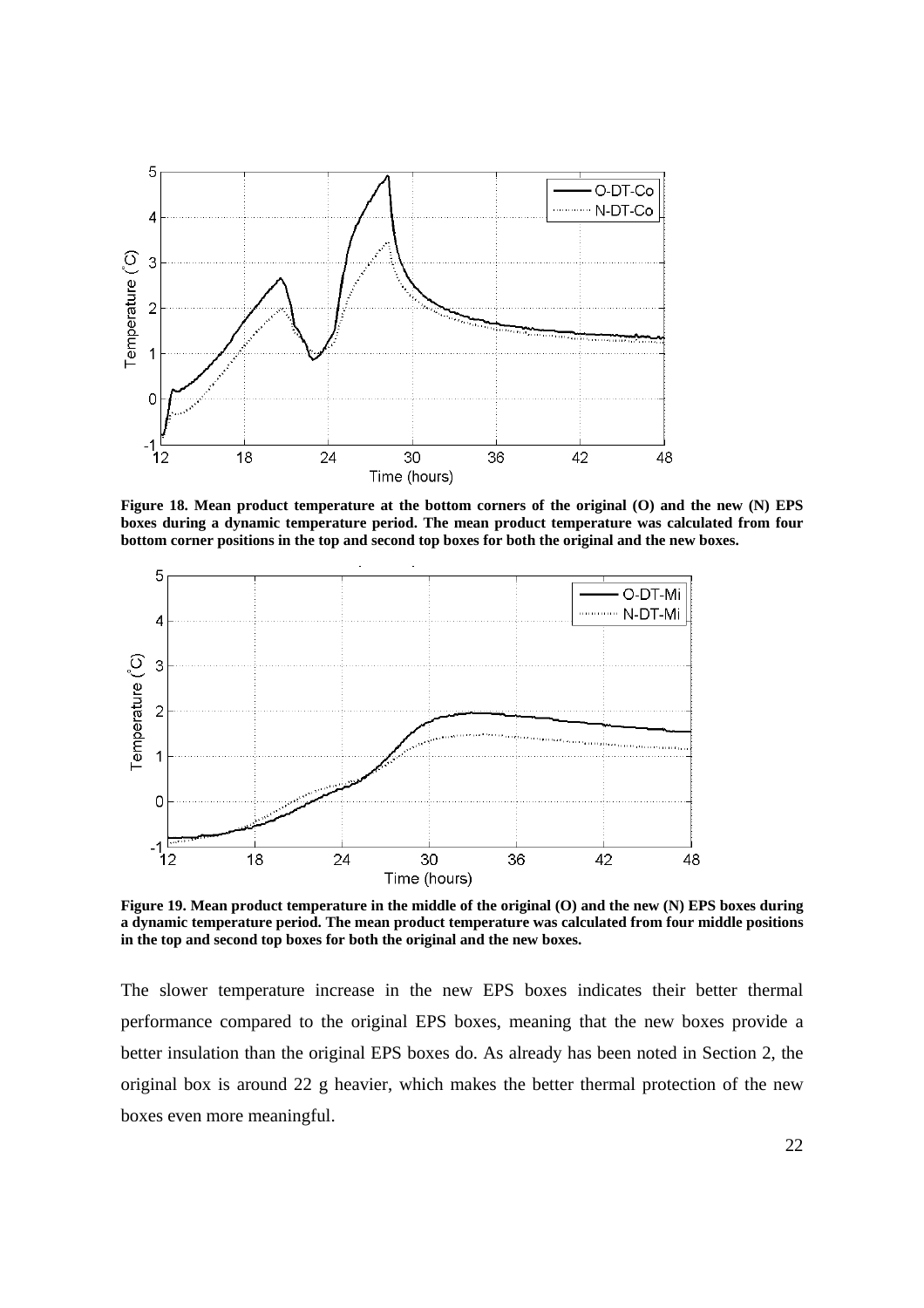#### **3.2 Sensory evaluation**

The sensory changes of the samples with storage time were monitored by two methods, one to evaluate fish freshness and the other providing a more detailed analysis of sensory attributes. Figure 20 shows how the samples were characterised by the sensory attributes. Altogether 88% of the sensory variation was explained by the first two principal components (PC1 and PC2). The main variation between the samples was due to differences explained by storage time. Sensory attributes characteristic for cod at the beginning of storage, such as sweet and metallic flavour, sweet and shellfish odours are located to the left in the upper part of Figure 20B describing samples after 0 - 2 days of storage (Figure 20A). As storage time progressed, these sensory attributes become less evident but the vanilla odour and juicy texture become more characteristic, and then more dark and discoloured appearance and potato odour (lower part of Figure 20B). The sensory attributes characteristic for cod at the end of storage, such as sour flavour, off-flavour and especially TMA flavour and odour, located to the left in the upper region were used to describe the samples at the end of the storage period. The sample group O-ST-Co appeared to retain the freshness characteristics longer than other sample groups (Figure 20A). However, O-DT-Co lost its freshness characteristics faster, being prominently described by spoilage attributes after six and 10 days of storage compared to other groups at the same storage time.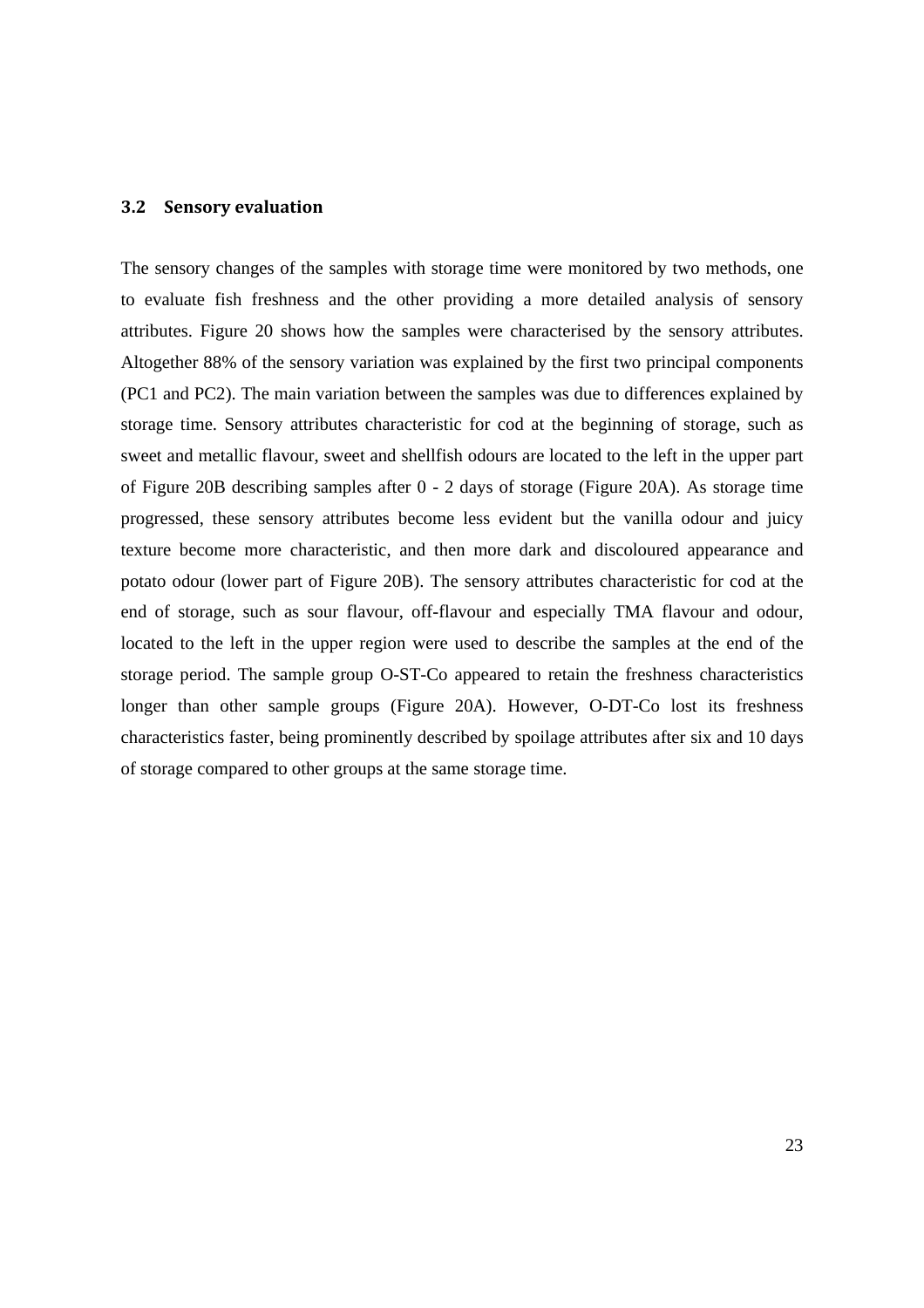

Figure 20. PCA describing sensory quality, odour (o-), appearance (a-), flavour (f-) and texture (t-) of the **sample groups with storage time (d). PC1 vs PC2 (X-expl.: 80% and 8%). A) upper figure with scores, B) lower figure with X-loadings.** 

24 Figure 21 shows how the Torry freshness score changes with storage time. On the processing day the average Torry score was already below 9. A Torry score around seven indicates that the fish has lost most of its freshness odour and flavour characteristics and has a rather neutral odour and flavour (Shewan and others 1953). The time elapsed from processing until a Torry score of seven is reached is called the freshness period. This score was obtained after 2 - 3 days for O-DT-Co, after 5 - 6 days for N-DT-Co and N-DT-Mi, but after 6 - 7 days for O-ST-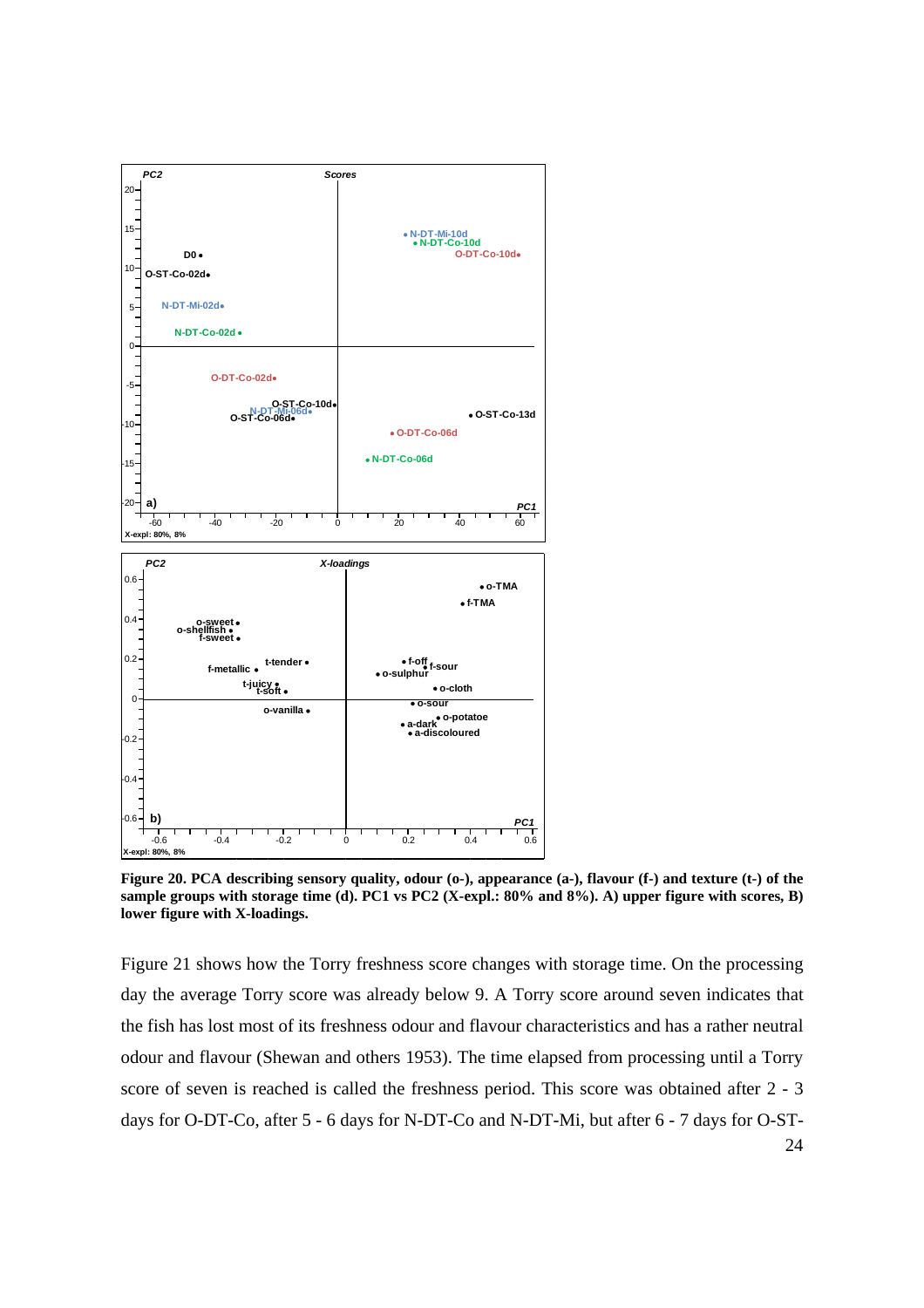Co. When the average Torry score is around 5.5, most of the sensory panellists detect spoilage attributes and this score has been used as the limit for consumption at Matís (Martinsdóttir and others 2001). According to this, the maximum shelf life of O-DT-Co was six days, N-DT-Co eight days, N-DT-Mi 8 - 9 days, and O-ST-Co 11 days. Results from comparable experiments performed at the end of February 2009 (Martinsdóttir and others 2010) where the fish loins were processed at the same processing factory two days after catch and stored at steady ambient temperature of  $-1.2 \pm 0.2$  °C at Matís showed a similar freshness period (7-8 days) and maximum total shelf life of 12 days. This freshness period of six to eight days post-processing in the steady superchilled loins is shorter compared to earlier studies which showed that comparable fillets retained their freshness characteristics for up to 9-10 days under superchilled storage (Martinsdóttir and others 2005). The total shelf life in the earlier studies of CBC fillets processed fish one day to 3 days after catch and stored under superchilled conditions was up to 14 to 16 days (Martinsdóttir and others 2004, 2005). This variation in quality may be explained by seasonal differences, since the earlier trials were performed from October to December. The biological condition of the fish in connection to the reproduction cycle in late winter time is a possible explanation for the differences in shelf life. Earlier research on seasonal variation (May and October) on shelf life of whole haddock have shown a shelf life of 9 -10 days for the May experiment and 14-15 days for October experiment reflecting biological condition of the fish at each season (Tryggvadóttir and Ólafsdóttir, 2000).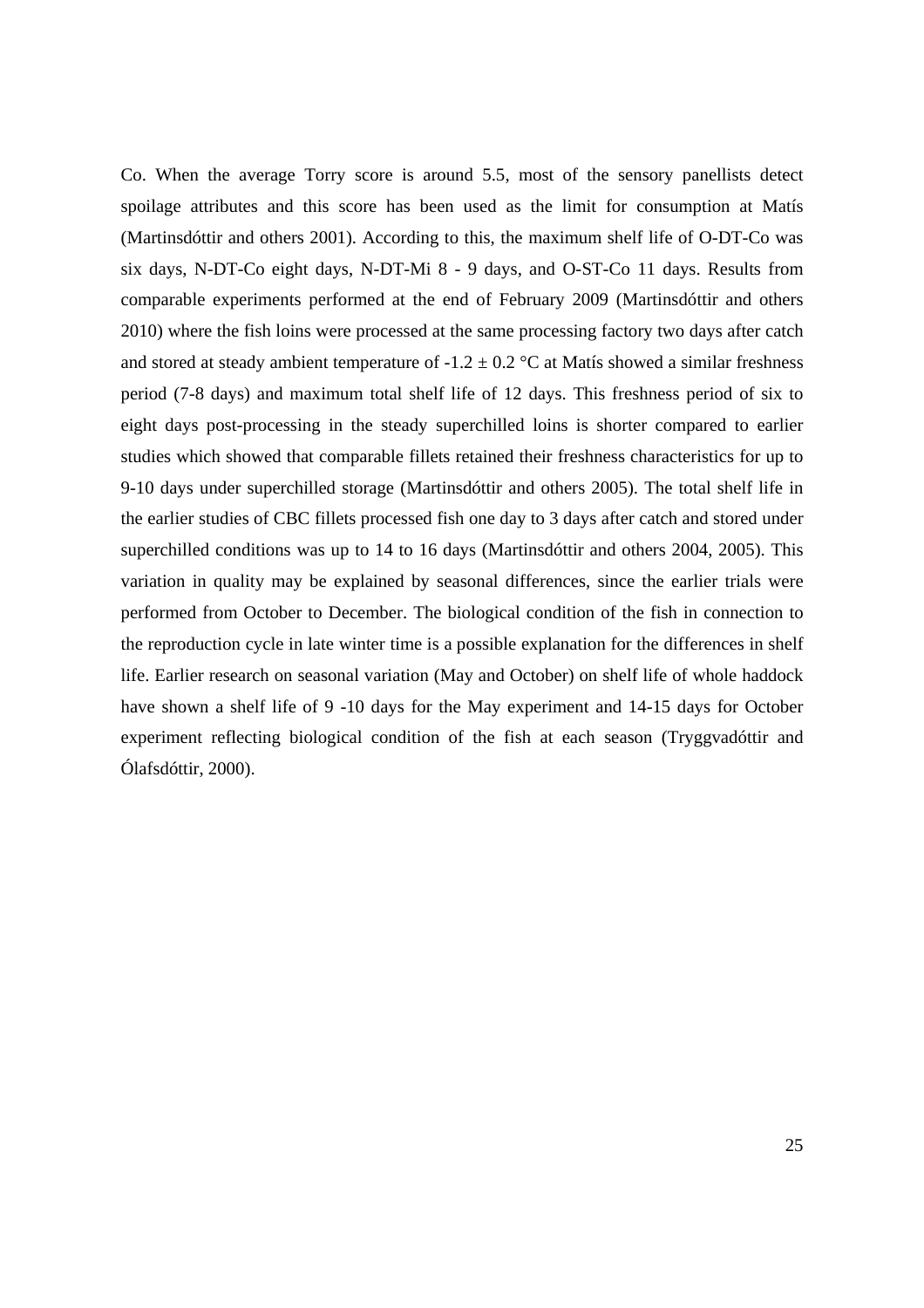

**Figure 21. Average Torry freshness scores. O: Original EPS box type, N: New EPS box type, ST: Steady storage temp., DT: Dynamic storage temp., Co: Corner box samples, Mi: Middle box samples.** 

Figure 22 to Figure 25 show how odour and flavour attributes related to deteriorative changes with storage time. End of shelf life is usually determined when sensory attributes related to spoilage become evident. When the average QDA score for those attributes is above 20 (on the scale 0 to 100), most panellists detect them (Bonilla and others 2005; Magnússon and others 2006). According to this criterion, O-DT-Co had a maximum shelf life of 6 - 7 days, N-DT-Co eight days, N-DT-Mi nine days, but O-ST-Co 11 - 12 days. These results are in agreement with those from the Torry evaluation.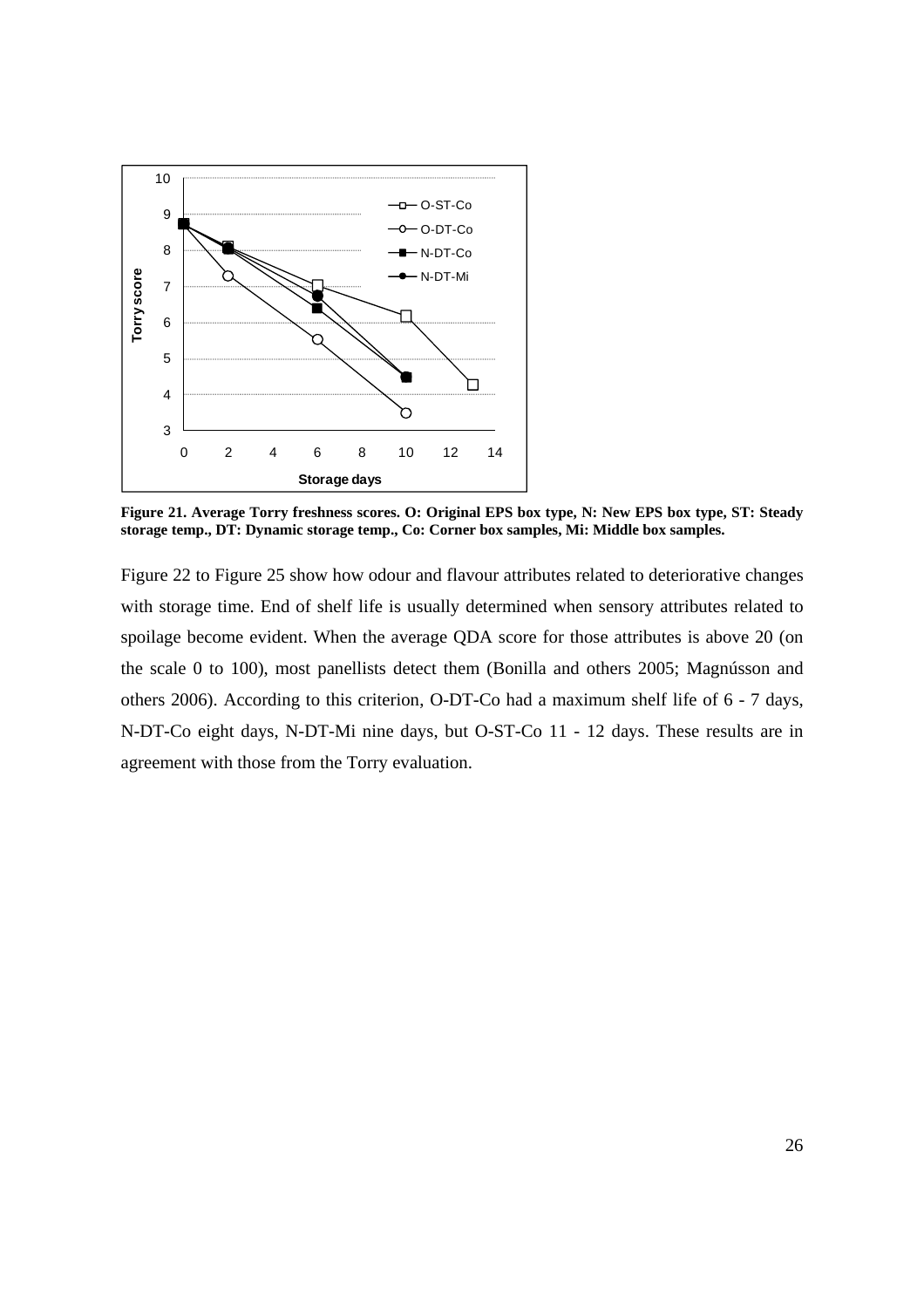

**Figure 22. Average QDA scores of table cloth**  Figure 22. Average QDA scores of table cloth Figure 23. Average QDA scores of TMA odour. <br> **odour.** 







**Figure 24. Average QDA scores of sour flavour. Figure 25. Average QDA scores of TMA flavour.** 

A comparison of the freshness period and the maximum shelf life among groups is shown in Table 5.

**Table 5. Freshness period and shelf life according to sensory evaluation. O: Original EPS box type, N: New EPS box type, ST: Steady storage temp., DT: Dynamic storage temp., Co: Corner box samples, Mi: Middle box samples** 

|           | <b>Freshness</b> | Shelf life |
|-----------|------------------|------------|
| Group     | period (days)    | (days)     |
| $O-ST-Co$ | $6 - 7$          | $11 - 12$  |
| $O-DT-Co$ | $2 - 3$          | $6 - 7$    |
| $N-DT-C0$ | 5                | 8          |
| N-DT-Mi   | 5                | 8-9        |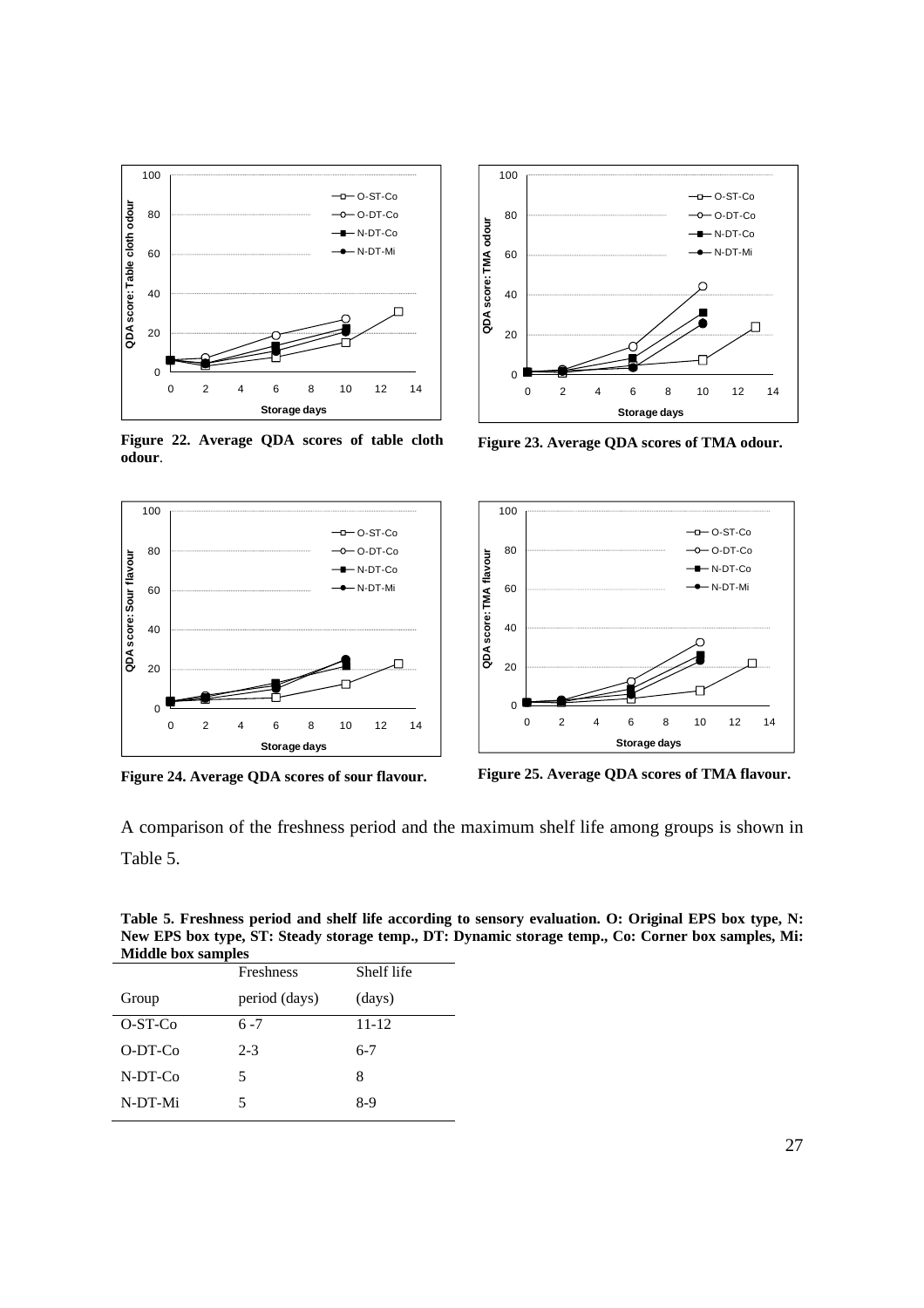Comparison of samples treated and sampled in the same way, stored in the original and the new boxes under dynamic temperature conditions (O-DT-Co versus N-DT-Co) showed that according to sensory evaluation, storage in the new boxes resulted in approximately 2 - 3 days longer freshness period and about two days longer shelf life. Further, the sampling location (corner (Co) versus middle (Mi)) within the new boxes did not affect the sensory quality significantly.

Comparing the steady and dynamic storage in the old boxes it can be concluded that the increased freshness period (around 4 days) and shelf life (around 5 days) at steady temperature could compensate for the longer transport time by sea instead of air freight. However, the freshness period at steady temperature is only 1-2 days longer if the new boxes are used for the dynamic air transport simulation groups. This shows that by using the new boxes, the deteriorating effects of thermal load in air transport chains can be reduced such that air transport is the more advantageous transport mode for maximising the valuable remaining freshness period at the time of delivery to the buyer in Europe.

#### **3.3 Microbial evaluation**

The initial microbiological quality of the raw material was satisfactory (TVC  $\langle$  log 5/g) but could have been better considering the fact that the fish was processed one day post-catch. On days 0, 6 and 13 from packaging, *Salmonella*, faecal coliforms and *Listeria* were evaluated in one experimental group (O-DT-Co). These bacteria were not detected in any of the samples.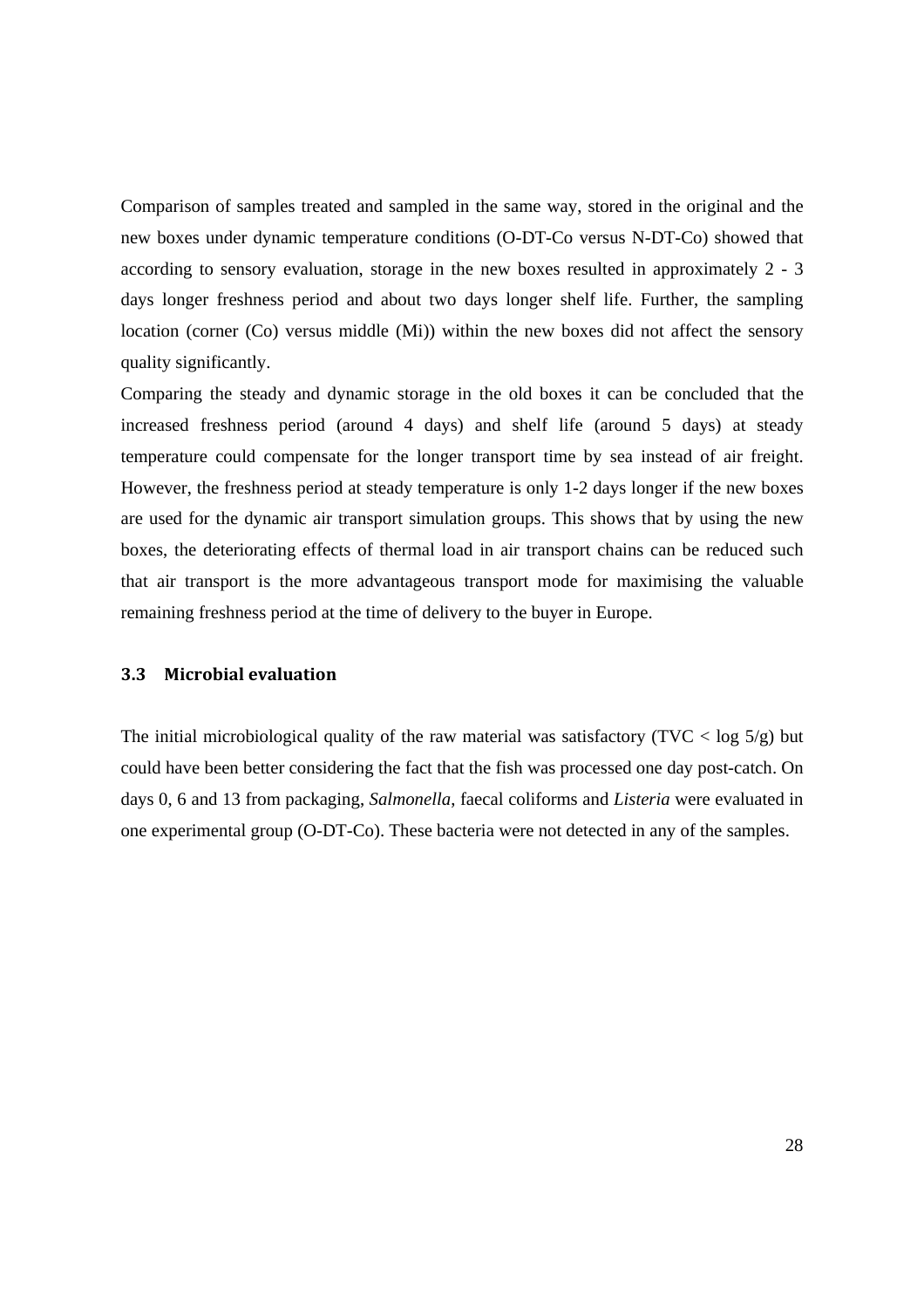

**Figure 26. Total psychrotrophic viable counts (left) and** *Photobacterium phosphoreum* **counts estimated by PCR method (right) in cod loins over storage time. O: Original EPS box type, N: New EPS box type, ST: Steady storage temp., DT: Dynamic storage temp., SC: Superchilled (-1 °C) storage followed by dynamic temp., Co: Corner box samples, Mi: Middle box samples.** 

High levels of pseudomonads and *Photobacterium phosphoreum* (Pp) were observed at packaging (Figure 26 and Figure 27). Microbial growth was generally slow during the first days of storage in all groups despite the temperature abuse applied to four of them. This is most likely because of the built-in cold (superchilled condition) the CBC process provides to the loins. TVC progressed more slowly in groups stored mainly (O-DT-SC-Co) or solely (O-ST-Co) at -1 °C, with significantly lower counts first observed after 6 days of storage (Figure 26). As expected, slower bacterial growth was observed in samples collected in the middle of the box (N-DT-Mi) as compared to the corners (N-DT-Co) where the weakest insulation is to be found. The difference was though only significant on day 6. A rapid Pp proliferation was seen in all groups during storage, with the slowest growth occurring in O-ST-Co group which was not temperature abused. Pp levels were only significantly lower in O-ST-Co group on day 6 compared to O-DT-Co. It is noteworthy that Pp counts were seen to surpass TVC by at least 0.5 log units after 10 days storage. This indicates that the TVC medium (IA) did not sustain Pp growth. This has been observed in earlier trials involving modified atmosphere storage of cod loins (Lauzon and others 2009) as well as recently in EPS-packed cod loins from the same producer (H.L. Lauzon, unpublished data). Long & Hammer's (LH) medium used during these studies provided higher counts than IA. Pp is known to be able to grow well on LH (Dalgaard and others 1997).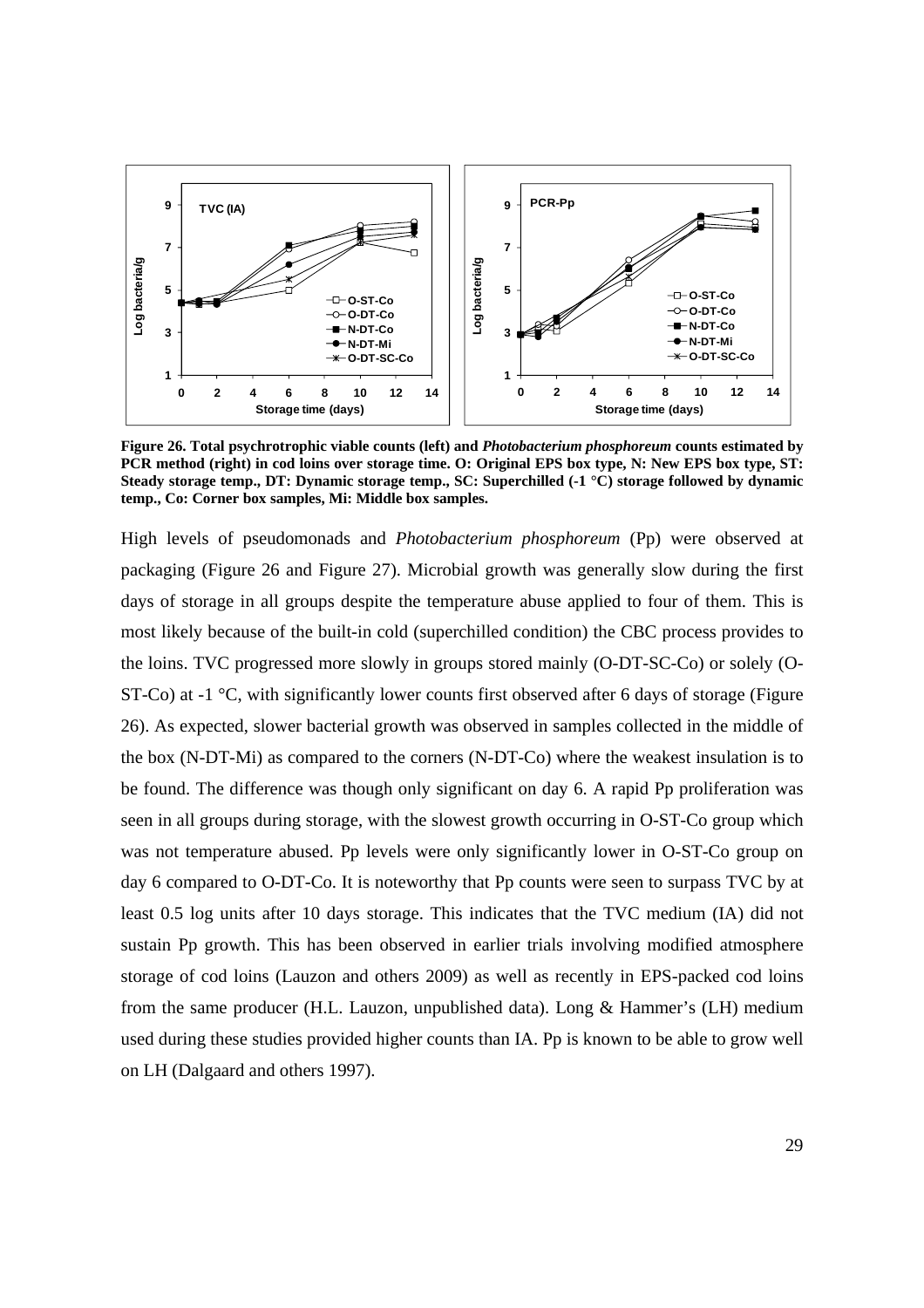

 **Figure 27. Counts of H2S-producing bacteria (left) and pseudomonads (right) in cod loins over storage time, evaluated by conventional methods. O: Original EPS box type, N: New EPS box type, ST: Steady storage temp., DT: Dynamic storage temp., SC: Superchilled (-1 °C) storage followed by dynamic temp., Co: Corner box samples, Mi: Middle box samples.**

Growth of other spoilage bacteria shown in Figure 27 progressed more slowly than for Pp. A comparison on day 10 indicates a 1000-fold difference in counts of Pp and other spoilage bacteria evaluated in the O-ST-Co group in contrast to a 100-fold difference in the other groups. This suggests that rather cold-tolerant Pp were developing in the cod products as this bacterium has been reported to tolerate superchilling conditions less well than the other spoilage bacteria (Olafsdottir and others 2006; Lauzon and others 2009). Again, slower bacterial growth was observed in samples collected in the middle of the box as compared to the corners, with a significant difference only observed on day 6. Overall, no significant difference was observed for any of the microbial measurements obtained from samples taken at each sampling point in the old (O-DT-Co) and new (N-DT-Co) box types.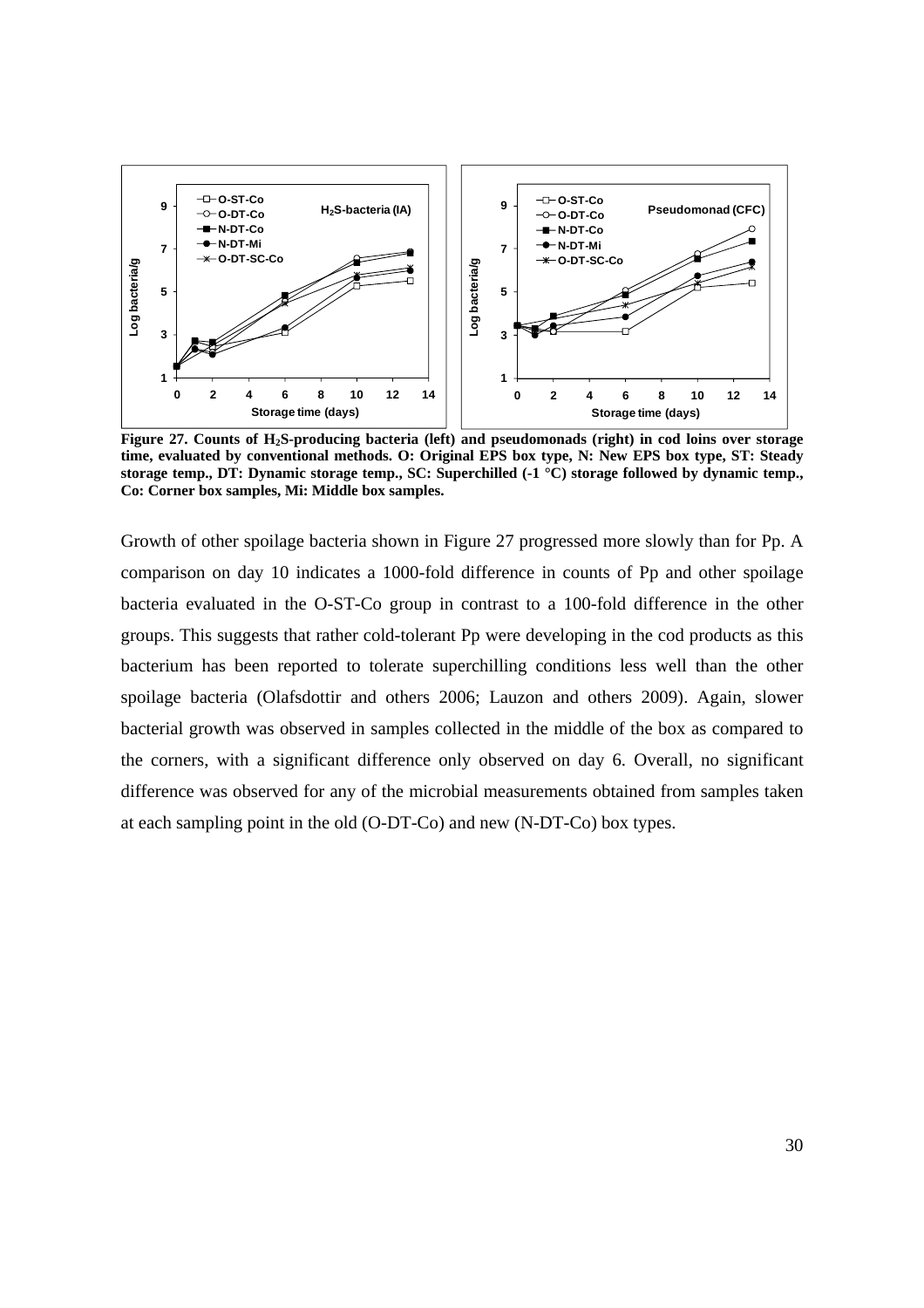

**Figure 28. Comparison of methods estimating pseudomonad counts: CFC counts vs. PCR counts.** 

Two methods were used to estimate pseudomonad counts, the conventional plating on the modified CFC medium and the quantitative PCR method developed by Reynisson and others (2008). Figure 28 is a correlation plot showing the good congruence  $(R^2=0.9)$  of the counts obtained. The plot reveals that at low levels, CFC medium tends to overestimate the counts while at higher levels, the counts are very similar to PCR results or slightly underestimated by the plating method. This is likely to occur as reading of the pink colonies on the modified CFC medium can be ambiguous on overloaded plates since the whole surface of the agar turns pink.

Analysis of total bacterial composition using a molecular cloning technique (Reynisson and others 2009, 2010) provided an additional insight on other bacterial groups that were of importance during storage (Figure 29). The results showed that *P. phosphoreum* was the only bacteria detected during stable temperature storage indicating its high dominance in this group (O-ST-Co). The other two groups, stored at dynamic temperature in new and old boxes, showed dominance by *Psychrobacter* sp. and also *Flavobacterium* sp. but to a lesser extent. These results may seem to disagree with the findings reported in Figure 26 and Figure 27 for the two abused groups. However, as TVC do not apparently provide the correct assessment of the cultivable microbiota, one can expect that other bacteria may dominate over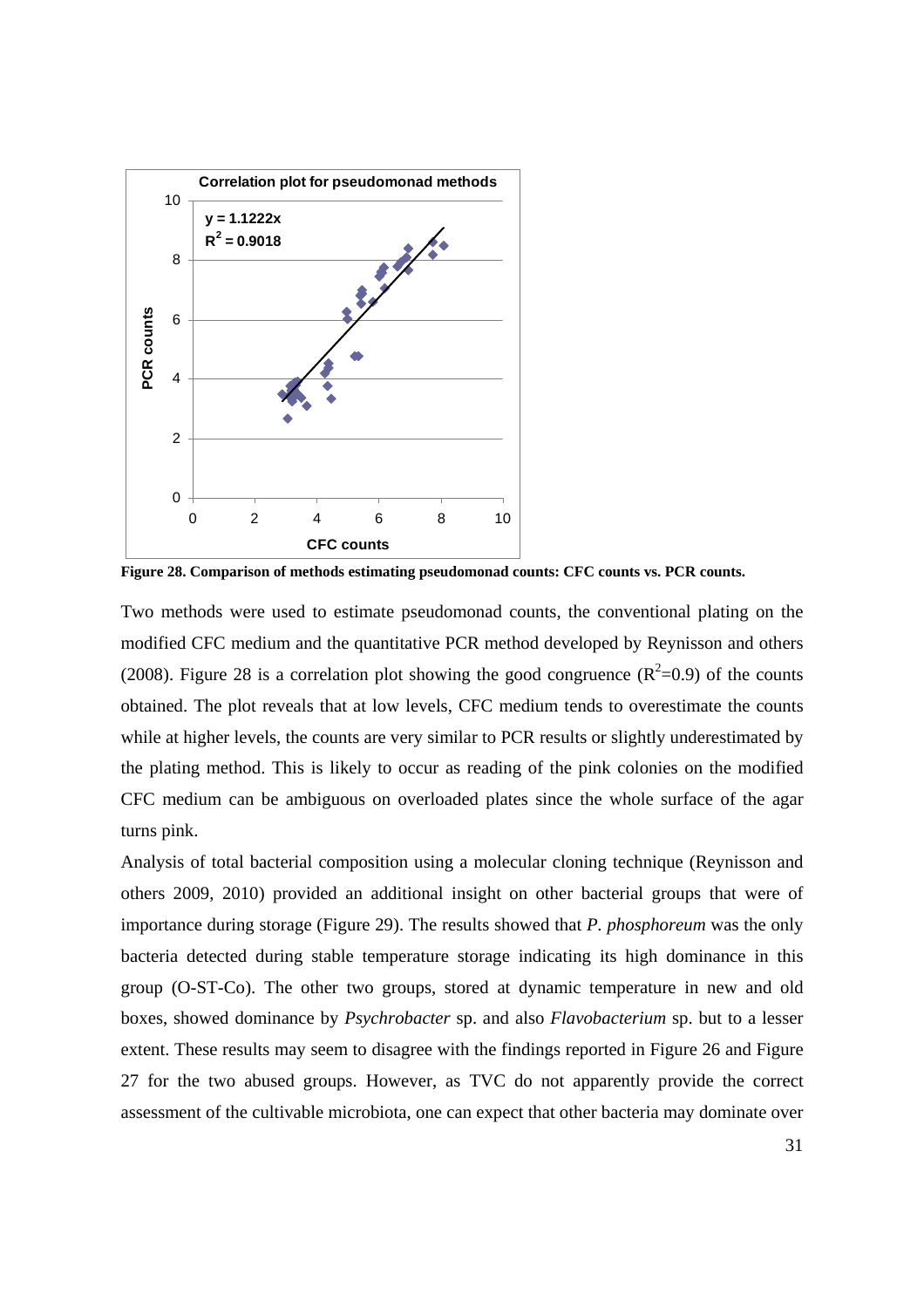Pp. This is especially true in temperature abused products evaluated at overt spoilage where a wider microbiota may flourish. It is interesting that the detected genera were also the dominating groups in previous studies on brined cod loins and whole, gutted haddock (Reynisson and others 2009, 2010), which may indicate their importance in the microbial succession during fish storage. However, the role of these genera in the spoilage process of cod loins or fish in general should be further investigated.



**Figure 29. Dominating bacterial community evaluated by16S clone analysis in three sample groups just passed sensory rejection. O: Original EPS box type, N: New EPS box type, ST: Steady storage temp., DT: Dynamic storage temp., Co: Corner box samples.** 

#### **3.4 TVBN, TMA and pH measurements**

TVB-N and TMA content in differently treated cod loins during storage is illustrated in Figure 30. From day 6 onwards, formation of both TVB-N and TMA was slower in the two groups where superchilling (about  $-1$  °C) was applied (O-ST-Co and O-DT-SC-Co) for most or all storage period, the difference being significant from day 10. Comparing samples from the old and new box types (O-DT-Co and N-DT-Co), only a small difference was noticed between the groups. However, a significant difference in TVB-N content between these box types was observed on day 13. Minor differences were noticed in TVB-N and TMA whether samples were taken from the corner of the new box (N-DT-Co) or from the middle (N-DT-Mi). Slightly lower values were though obtained from day 6 onwards in samples from the middle of the box, with a significant difference observed on day 13 for TVB-N content. The lower TMA values observed during superchilled storage are in agreement with slower *P. phosphoreum* growth in these two groups, although less distinguishable. Good agreement was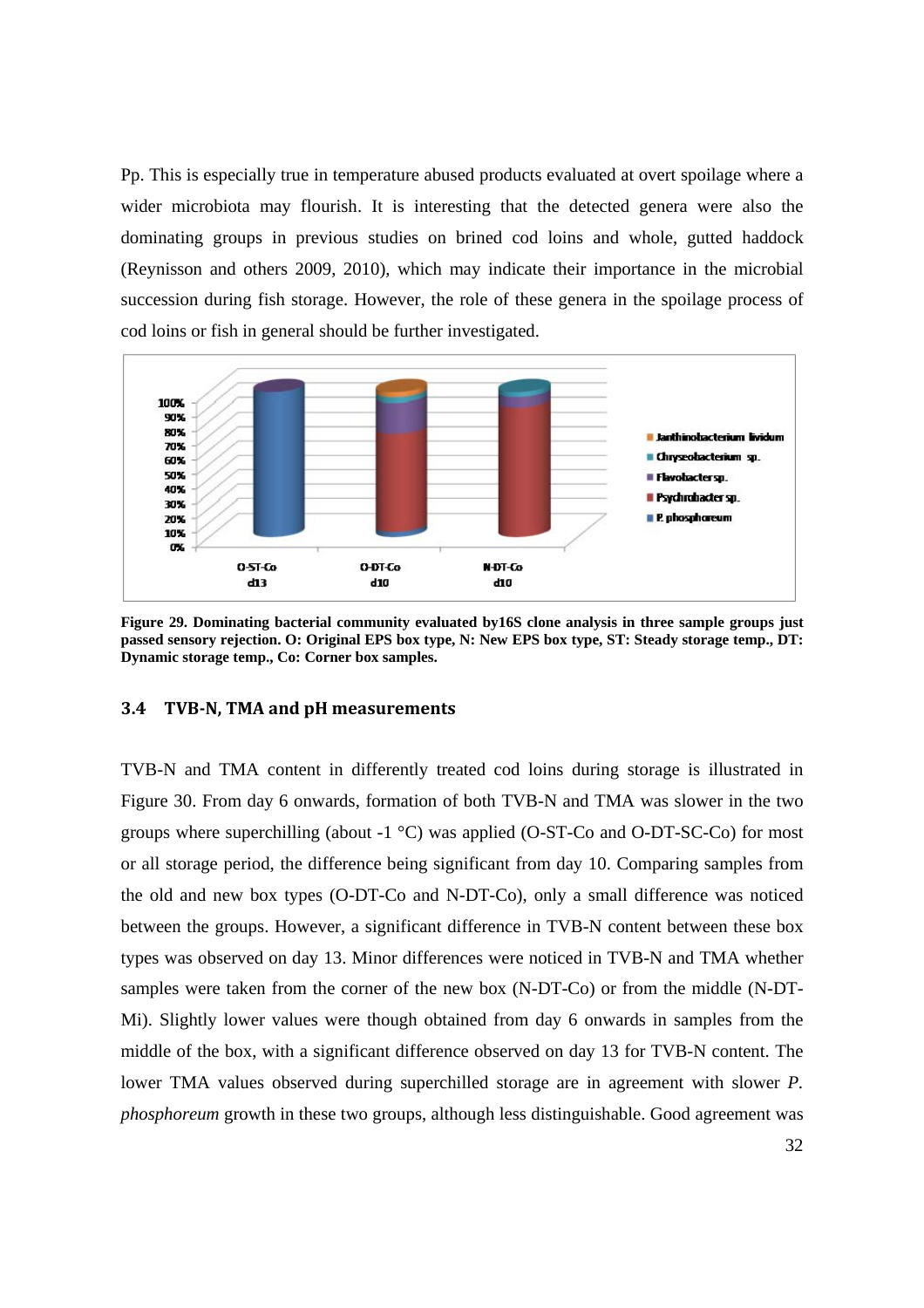found between profiles of TVB-N/TMA production and pH values (Figure 31) in cod loins over storage time. The pH measurements did not indicate any deviations from what is generally observed in cod products (initial  $pH = 6.7$ , rising to about 7 when approaching sensory rejection). As expected, high values were observed at overt spoilage.



**Figure 30. Total volatile base nitrogen (TVB-N, left) and trimethylamine (TMA, right) formation in cod loins. O: Original EPS box type, N: New EPS box type, ST: Steady storage temp., DT: Dynamic storage temp., SC: Superchilled (-1 °C) storage, Co: Corner box samples, Mi: Middle box samples.** 



**Figure 31. Development of pH in cod loins. O: Original EPS box type, N: New EPS box type, ST: Steady storage temp., DT: Dynamic storage temp., SC: Superchilled (-1 °C) storage, Co: Corner box samples, Mi: Middle box samples.** 

#### **3.5 Overall analysis**

The mean product temperature evolution during the dynamic temperature period revealed faster fish temperature increase in the corners of the original boxes compared to the new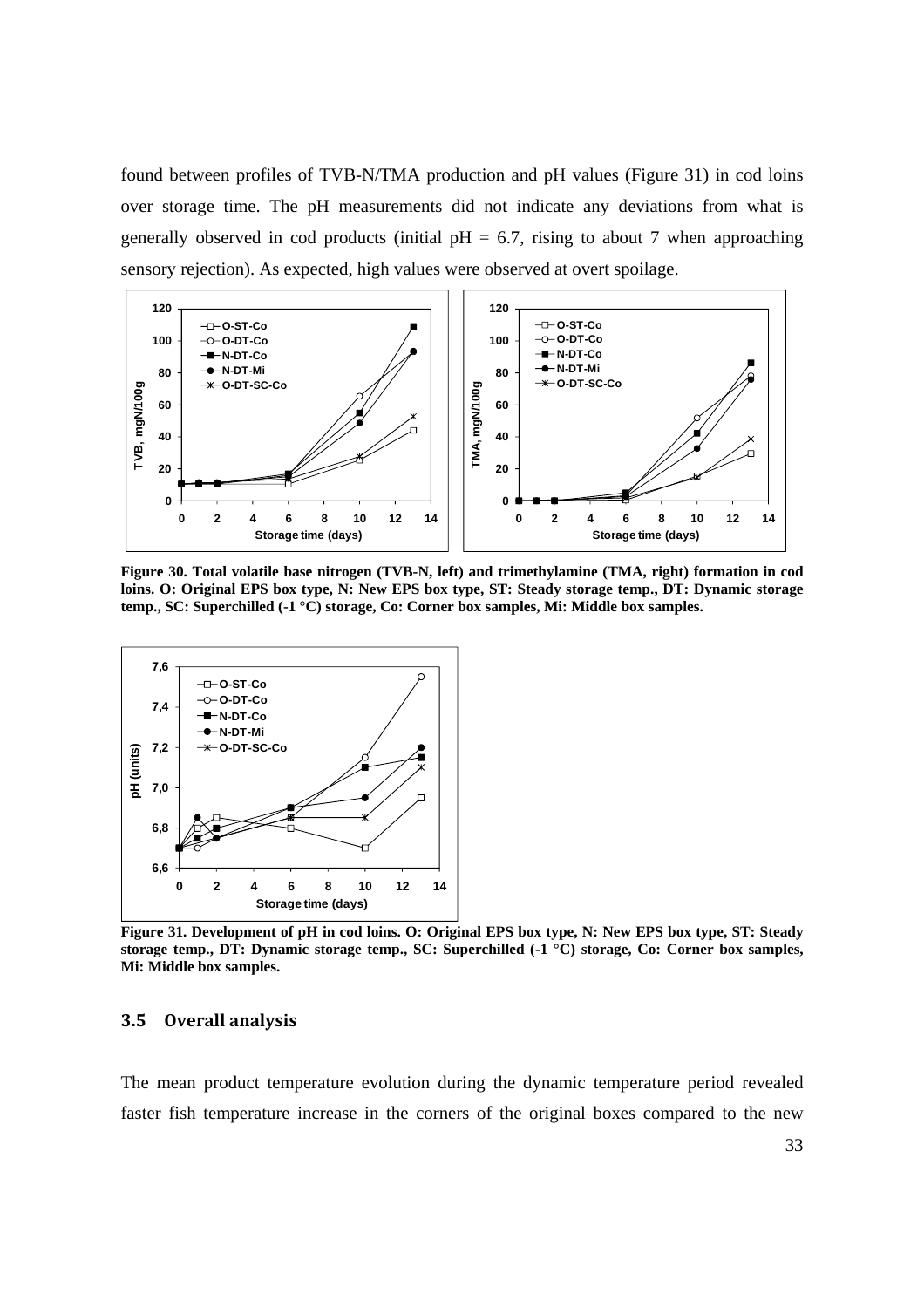boxes. The mean product temperatures during the period from 12 h to 48 h were  $1.8 \pm 1.0$  °C and  $1.4 \pm 0.8$  °C for the original and new boxes, respectively. The thermal load during the first day of the experiment caused the maximum product temperatures in the bottom corners of the top and second top to rise to 5.4  $\degree$ C and 4.5  $\degree$ C for the original and new boxes, respectively. Less difference was obtained between the product temperatures in the middle of the two box types. The slower temperature increase in the new EPS boxes indicates their better thermal performance compared to the original EPS boxes, meaning that the new boxes provide a better insulation than the original EPS boxes do. The new type of boxes weighs 22 g less than the original ones making the better thermal protection of the new boxes even more meaningful.

Keeping the samples under superchilled conditions resulted in longest shelf life of 11 - 12 days. According to sensory evaluation, storage in the new boxes resulted in approximately two to three days longer freshness period and one to two days longer shelf life than storage in the old boxes. Further, the sampling location versus middle within the new boxes did not affect the sensory quality significantly.

Microbial growth was generally slow during the first days of storage in all groups despite the thermal load applied to some of them. This is most likely because of the built-in cold (superchilled condition) the CBC process provides to the loins. Slower bacterial growth was observed in samples collected in the middle of the box as compared to the corners, with a significant difference only observed on day 6. Comparing the old and new box types, no significant difference was observed for any of the microbial measurements made in any sample collected. Comparing TVB-N and TMA in samples from the old and new box types groups only a small difference was noticed. Minor differences were noticed in TVB-N and TMA whether samples were taken from the corner of the new box or from the middle. Slightly lower values were though obtained from day 6 onwards in samples from the middle of the box, with a significant difference observed on day 13 for TVB-N content. The lower TMA values observed during superchilled storage are in agreement with slower *P. phosphoreum* growth in these two groups, although less distinguishable.

Table 6 gives an overview of the estimated values of the main parameters at sensory rejection. *Photobacterium phosphoreum* was the main spoilage bacterium evaluated with a concentration range of about log 7-8 CFU/g at sensory rejection of the cod products under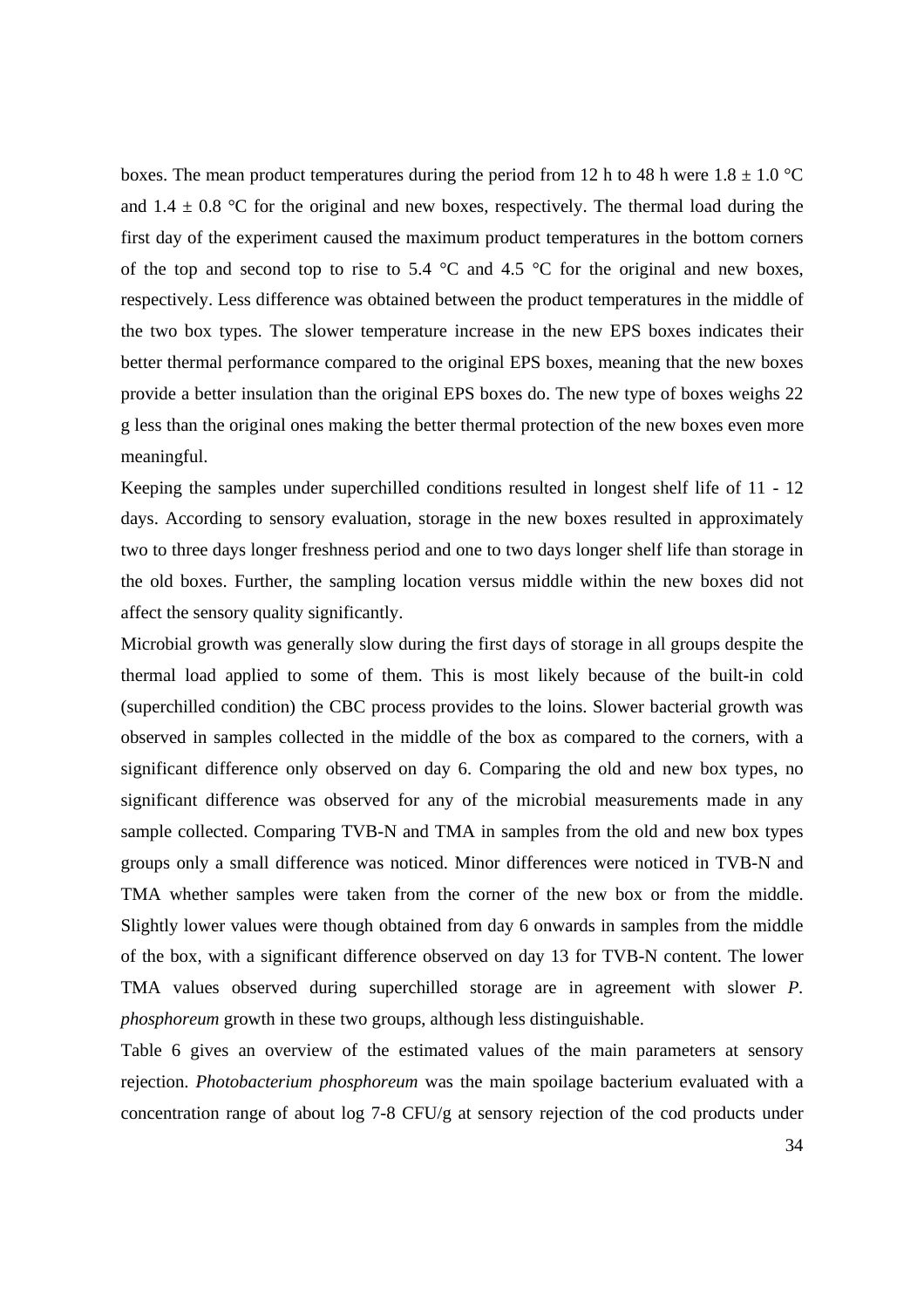investigation, corresponding to the high TVB-N (35 mg N/100 g) and TMA (20-25 mg N/100 g) content observed in all groups except O-DT-Co. This is in agreement with the findings from 2009 (Martinsdóttir and others 2010). The shelf life after processing (one day postcatch) was slightly shorter or 11 days in 2010 compared to 12 days (two days post-catch) in 2009 according to the Torry rejection score of 5.5. TVB-N content of the fish at the start of the storage was 10.7 mg N/100g in 2010 and 12.5 mg N/100g in 2009, indicating a similar freshness at the start of the storage study.

| Steady storage temp., DT: Dynamic storage temp., Co: Corner box samples, Mi: Middle box samples |           |         |         |  |
|-------------------------------------------------------------------------------------------------|-----------|---------|---------|--|
| $O-ST-Co$                                                                                       | $O-DT-Co$ | N-DT-Co | N-DT-Mi |  |
| $11 - 12$                                                                                       | $6 - 7$   | 8       | $8-9$   |  |
| 6.9                                                                                             | 6.9       | 7.4     | 7.5     |  |
| 5.5                                                                                             | 4.8       | 5.8     | 4.8     |  |
| 5.4                                                                                             | 5.4       | 5.7     | 5.0     |  |
| 6.3                                                                                             | 5.2       | 6.2     | 5.9     |  |
| 8.0                                                                                             | 6.6       | 7.1     | 7.1     |  |
| 33                                                                                              | 21        | 35      | 35      |  |
| 21                                                                                              | <10       | 24      | 21      |  |
| 6.8                                                                                             | 6.9       | 7.0     | 6.9     |  |
|                                                                                                 |           |         |         |  |

**Table 6. Comparison of microbiological and chemical values (estimate) at the end of shelf life as judged by sensory evaluation (QDA and Torry score). O: Original EPS box type, N: New EPS box type, ST:** 

<sup>1</sup>Shelf life from processing (one day post-catch)

Comparing the steady and dynamic storage in the old boxes it can be seen that the increased freshness period (4 days) and shelf life (5 days) at steady temperature could compensate for the longer transport time by ship instead of air freight. It can be anticipated that the higher sensory quality of fish products stored in the new boxes is also likely to be observed at the distribution point after ship or air transport. This would contribute to the delivery of product of higher quality to the final buyer or consumer. These results are generally supported by microbiological and chemical analyses as growth of the bacteria is slowest in the group kept at steady storage -1°C and the group kept at -1°C after the temperature abuse compared to the other groups. Further, formation of both TVB-N and TMA was slower in the two groups where superchilling was applied for most or all of the storage period.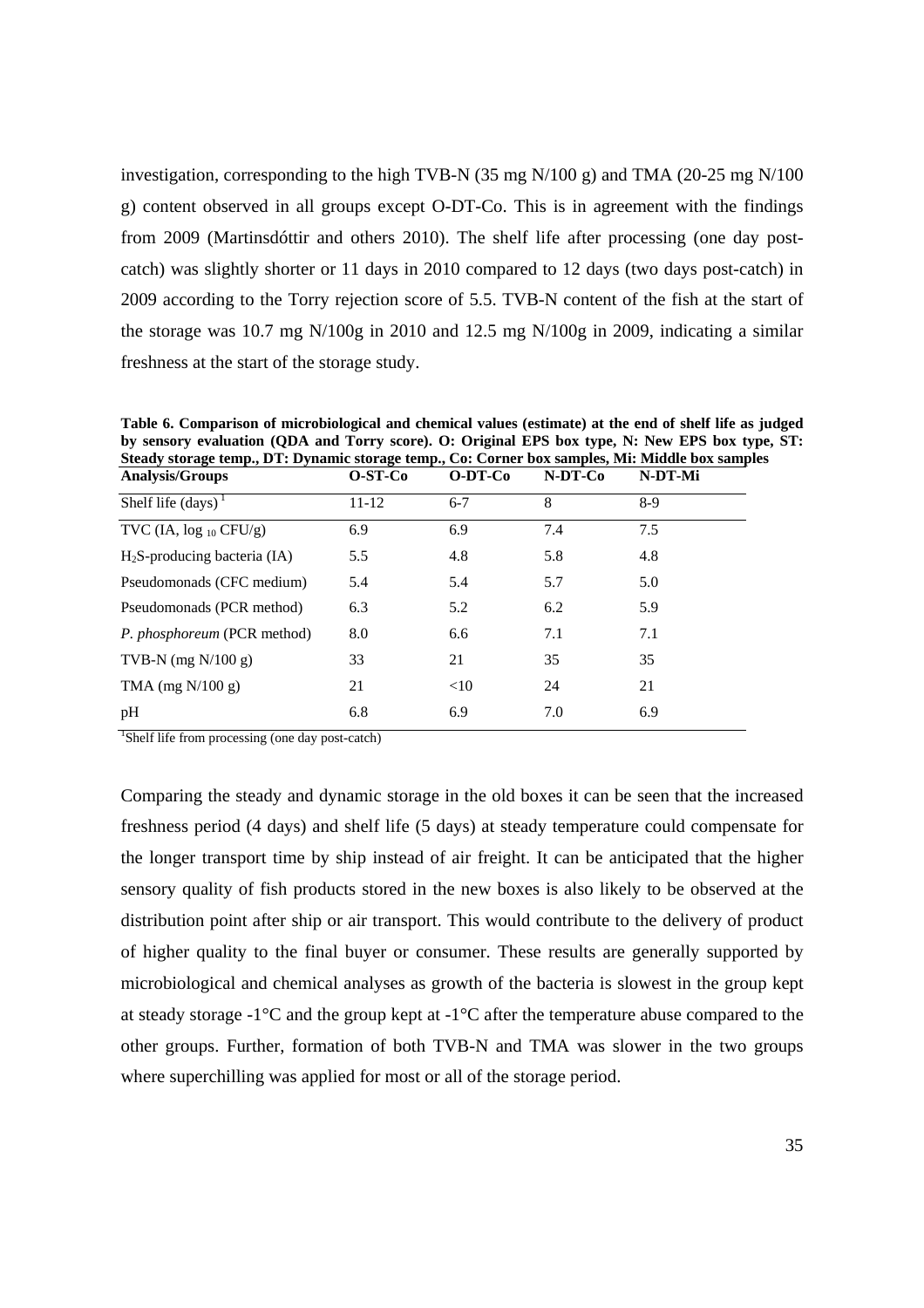#### **4 CONCLUSIONS**

The overall conclusion for the packaging comparison is that the improved thermal protection of the new box design unarguably results in prolonged shelf life and freshness period, in particular. However, the difference between the two box types is not as clear with regard to chemical and microbial measurements. Thus, further study should be conducted on this. The overall conclusion for the transport simulation is that the advantage of shorter transport time for air transport is mostly lost due to the hardly evitable temperature fluctuations at the interfaces of air transport chains. This makes containerised sea transport a worthy choice for Icelandic fresh fish manufacturers depending on the week day and location of processing. However, for maximum remaining freshness period at the time of delivery to the buyer in Europe the results showed that air transport with the new boxes is the more advantageous transport mode relying on shorter transport time and improved thermal protection of the new boxes.

#### **5 ACKNOWLEDGEMENTS**

This project is a part of the research project Hermun Kæliferla (Thermal modelling of chilling and transportation of fish) funded by AVS Fund of Ministry of Fisheries in Iceland (project no. R037-08), Technology Development Fund of the Icelandic Centre for Research (project. no. 081304508), University of Iceland Research Fund and the EU-funded Integrated Research Project CHILL-ON (contract FP6-016333-2). The financing of this work is gratefully acknowledged.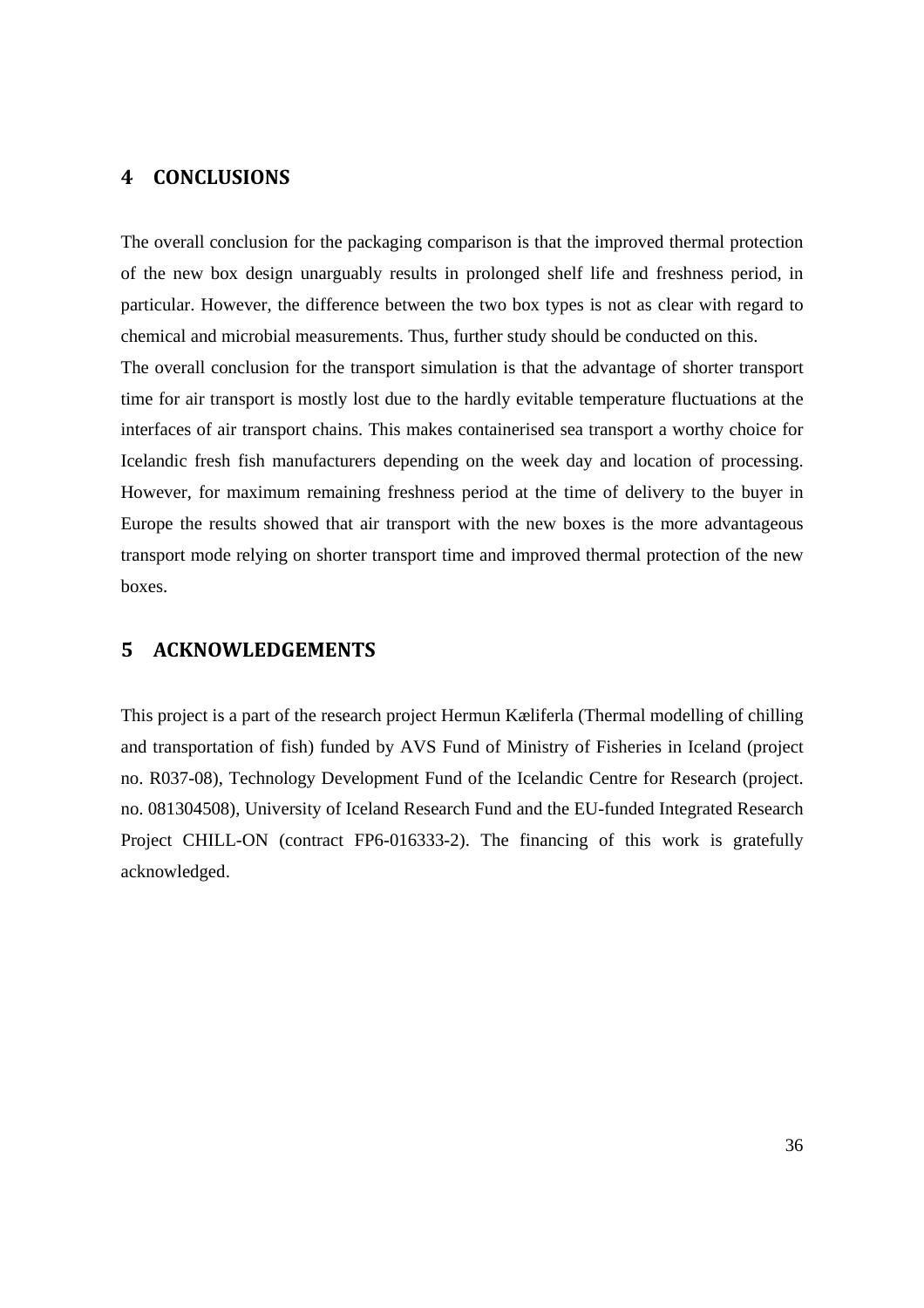#### **6 REFERENCES**

Bonilla AC, Sveinsdottir K, Martinsdottir E. 2007. Development of Quality Index Method (QIM) scheme for fresh cod (*Gadus morhua*) fillets and application in shelf life study. Food Control 18(4):352-358

Dalgaard P, Mejlholm O, Huss HH. 1996. Conductance method for quantitative determination of *Photobacterium phosphoreum* in fish products. J Appl Bacteriol 81:57-64.

Dalgaard P, Mejlholm O, Christiansen TJ, Huss HH. 1997. Importance of *Photobacterium phosphoreum* in relation to spoilage of modified atmosphere-packed fish products. Lett Appl Microbiol 24:373–378.

Gram L, Trolle G, Huss HH. 1987. Detection of specific spoilage bacteria from fish stored at low (0°C) and high (20°C) temperatures. Int J Food Microbiol 4:65-72.

Gao, HY. 2007. Methods of pre-cooling for fresh cod (*Gadus morhua*) and influences on quality during chilled storage at -1.5 °C. United Nations University – Fisheries Training Programme – Final report.

ISO 8586. 1993. Sensory analysis general guidance for the selection, training and monitoring of assessors. Part 1: selected assessors. Geneva, Switzerland: The International Organization for Standardization.

Lauzon HL, Magnússon H, Sveinsdóttir K, Guðjónsdóttir M, Martinsdóttir E. 2009. The effect of brining, modified atmosphere and superchilling on the shelf life of cod (Gadus morhua) loins. J Food Sci 74(6): M258- M267.

Magnússon H, Sveinsdóttir K, Lauzon H, Thorkelsdóttir Á, Martinsdóttir E. 2006. Keeping quality of desalted cod fillets in consumer packs. J Food Sci 71:70-76.

Magnússon H, Lauzon HL, Sveinsdottir K, Margeirsson B, Reynisson E., Runarsson AR, Gudjonsdottir M, Thorarinsdottir KA, Arason S, Martinsdottir E. 2009. The effect of different cooling techniques and temperature fluctuations on the storage life of cod fillets (*Gadus morhua*). Matís Report 23-09, 37 pages.

Mai N, Margeirsson B, Margeirsson S, Bogason S, Sigurgisladottir S, Arason S. Temperature mapping of fresh fish supply chains – air and sea transportation. J Food Process Eng (accepted for publication in March 2010).

Malle P, Tao SH. 1987. Rapid quantitative determination of trimethylamine using steam distillation. J Food Protect 50(9):756-760.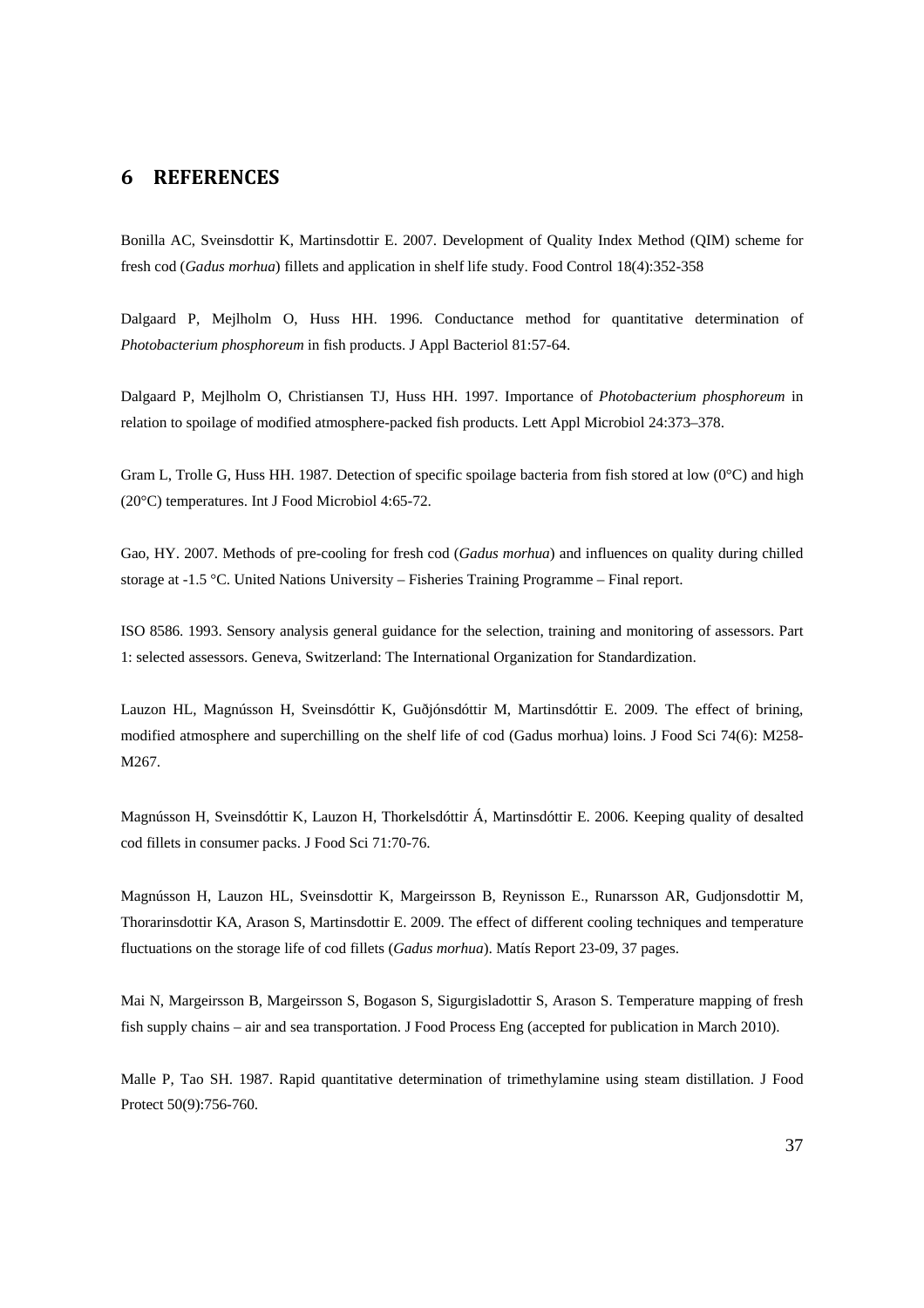Margeirsson B, Arason S, Palsson, H. 2009. Thermal performance of corrugated plastic boxes and expanded polystyrene boxes. Matís Report 01-09, 24 pages.

Martinsdóttir E, Sveinsdóttir K, Luten J, Schelvis-Smith R, Hyldig G. 2001. Sensory Evaluation of Fish Freshness. Reference Manual for the Fish Sector. QIM-Eurofish

Martinsdóttir E, Guðbjörnsdóttir B, Lauzon HL, Ólafsdóttir G, Þóroddsson Þ, Tryggvadóttir SV, Arnarson GÖ. 2004. Áhrif roðkælingar á gæði fiskflaka. IFL- Report 03-04. 72 pages (in Icelandic).

Martinsdóttir E, Lauzon HL, Tryggvadóttir SV. 2005. Áhrif roðkælingar á gæði fiskflaka – MAP pökkuð og þídd. IFL-report 10-05, 48 pages (in Icelandic).

Martinsdóttir E, Lauzon HL, Margeirsson B, Sveinsdóttir K, Þorvaldsson L, Magnússon H, Reynisson E, Jónsdóttir AV, Arason S, Eden M. 2010. The effect of cooling methods at processing and use of gel-packs on storage life of cod (*Gadus morhua*) loins – Effect of transport via air and sea on temperature control and retailpackaging on cod deterioration. Matís Report 18-10, 57 pages.

NMKL Method No. 71, 5<sup>th</sup> ed., 1999: *Salmonella*. Detection in foods.

NMKL Method No. 125, 4<sup>th</sup> ed., 2005: Thermotolerant coliform bacteria and *Escherichia coli*. Enumeration in food and feed.

NMKL Method No. 136, 4<sup>th</sup> ed., 2007 (Corrections 2008): *Listeria monocytogenes*. Detection in foods and feeding stuffs and enumeration in foods.

Olafsdottir, G, Lauzon, HL, Martinsdóttir E, Oehlenschläger J, Kristbergsson K. 2006. Evaluation of shelf life of superchilled cod (*Gadus morhua*) fillets and the influence of temperature fluctuations during storage on microbial and chemical quality indicators. J Food Sci 71(2):97-109.

Reynisson E, Lauzon HL, Magnusson H, Hreggviðsson GÓ, Marteinsson VT. 2008. Rapid quantitative monitoring method for the fish spoilage bacteria *Pseudomonas.*J Env Monit*.* 10(11):1357-1362

Reynisson E, Lauzon HL, Magnusson H, Jonsdottir R, Olafsdottir G, Marteinsson VT, Hreggvidsson GO. 2009. Bacterial composition and succession during storage of North-Atlantic cod (*Gadus morhua*) at superchilled temperatures. BMC Microbiol 9(1):250.